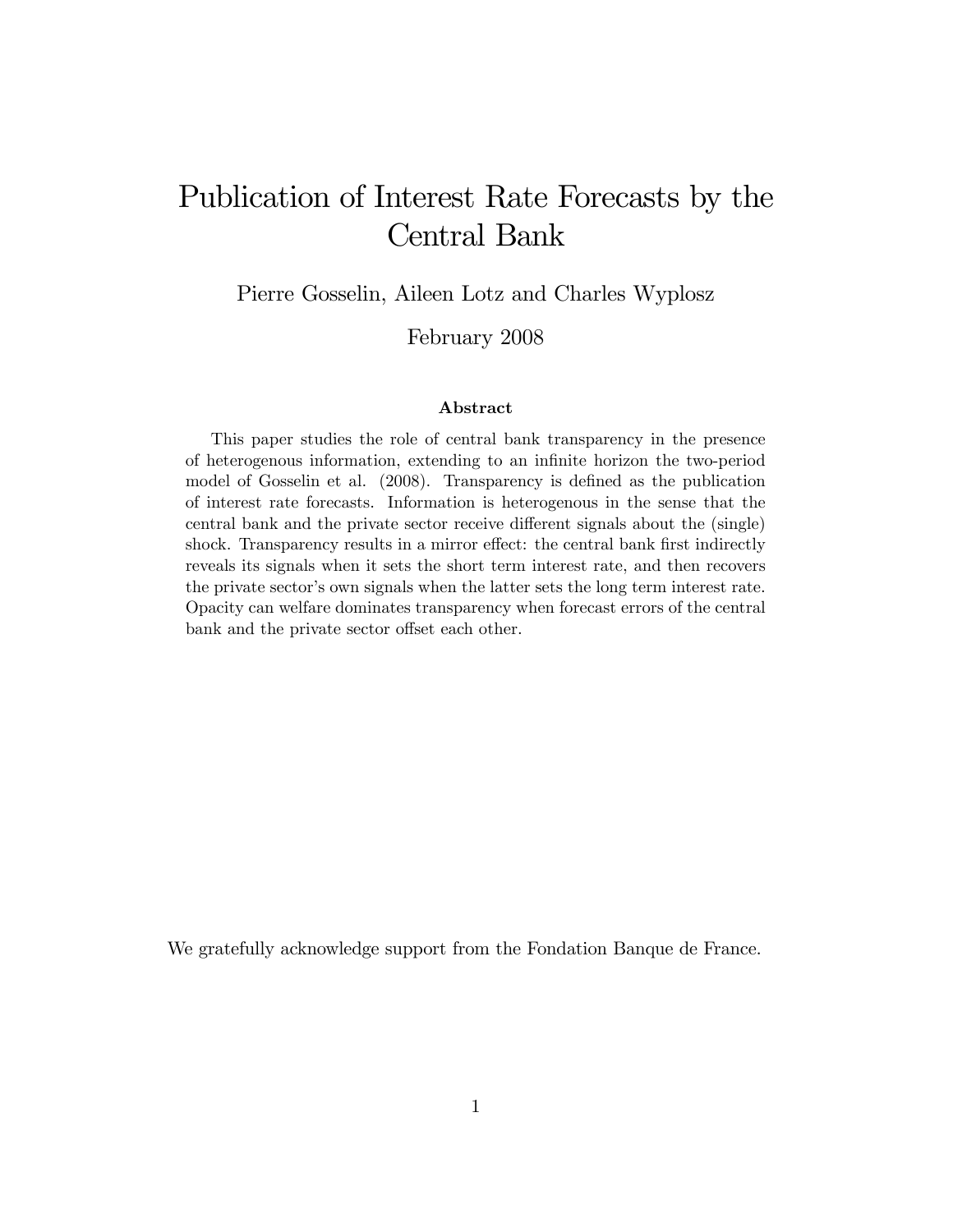### 1 Introduction

The practice of producing and publishing policy interest rate forecasts adopted by some central banks -the Reserve Bank of New Zealand, the Bank of Norway, the Central Bank of Iceland and the Swedish Riksbank- is controversial. Supporters argue that this is the only way of producing consistent forecasts of output and inflations, as many central banks currently do. Opponents respond that the practice of using market forecasts of interest rates -extracted for instance from observable yield curvesis equally consistent, at least as long as the central bank agrees with the market forecasts. This supposes, however, that the inflation and output forecasts are those that the central bank wishes to see over the forecast horizon, otherwise it must be the case that the central bank will take action to try to correct any divergence from its most desired outcome. Put differently, using market forecasts to produce output and inflation forecasts is consistent only if the markets correctly predict future monetary policy actions. Thus, whether it publishes its own policy interest rate forecast or not, for forecasting consistency a central bank must make its intentions perfectly transparent to the market.

Forecasting consistency is not the only consideration driving the communication strategy, however. Many central banks argue that they need to retain some room for maneuver to react to unexpected events or even changing views within the policymaking committee. Publishing the interest rate path, they claim, would be interpreted as a commitment that would be hard to deviate from, even if new events or new analysis would warrant doing so. This argument conflates two issues. One is time consistency and whether central banks should react to news. The answer, as shown in Woodford (2003) is for the central bank to specify -explicitly or implicitlya decision rule. The other issue is whether actions based of new information may be misconstrued as time inconsistency. This is a delicate question which involves the relative information sets of the central bank and of the private sector and how these two players exchange, directly or indirectly, information.

The two questions -the publication of the expected interest rate path and misconstrued time inconsistency- are deeply related since they involved the exchange of information sets between the central bank and the private sector. Following Morris and Shin (2002), a small but growing literature has started to explore this issue. Faust and Leeper (2005) assume that the central bank holds an information advantage over the private sector, which in their model implies that sharing that information is welfare-enhancing. It follows that conditional forecasts - i.e. not revealing the policy interest path - provide less useful information than unconditional forecasts, for which they find some supporting empirical evidence. Rudebusch and Williams (2006) assume an information asymmetry between the central bank and the private sector regarding both policy preferences and targets. Allowing for a "transmission noise" that distorts central bank communication, they Önd that revealing the expected path improves the estimation process and welfare, with a gain that declines as the trans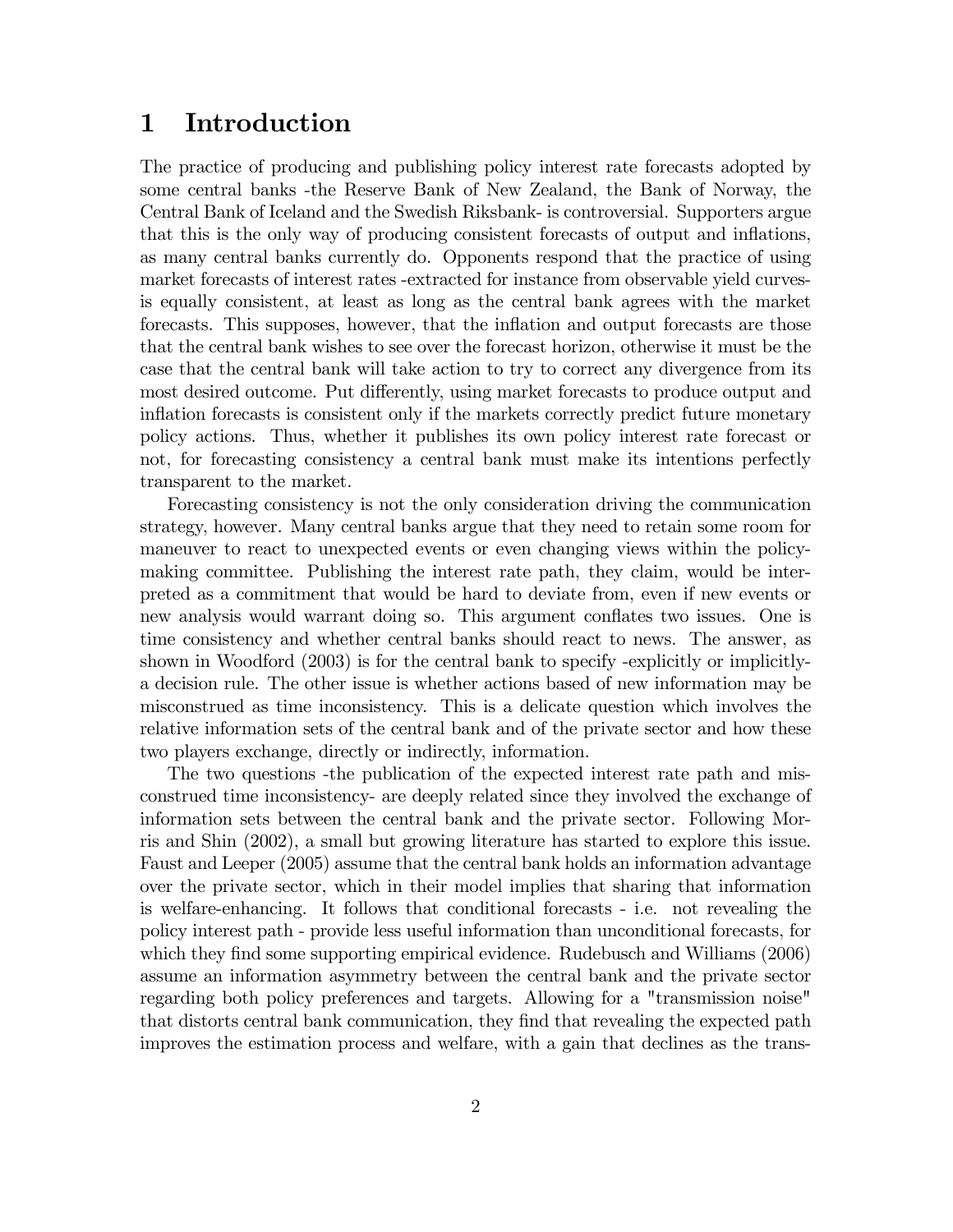mission noise increases.<sup>1</sup> Walsh  $(2007)$  also allows for information asymmetries and finds that the publication by the central bank of its output gap forecasts - which is equivalent in his model to revealing expected inflation - can have a welfare-reducing effect if the central bank is poorly informed. In the spirit of Morris and Shin (2002), he concluded that the optimal degree of transparency depends on the relative accuracy of central bank information.

Gosselin et al. (2008) take a different route by assuming instead an information heterogeneity between the central bank and the private sector. They find that publishing the interest rate path leads to an exchange of information: the private sector observes the interest rate set by the central bank and the central bank observes Önancial prices. When neither side can ever fully recover the information of the other side by simply observing its actions, it is possible for opacity to welfare-dominate transparency. The present paper offers an extension of that two-period model to an indefinite horizon. Most of the previous results are preserved. The richer environment provides a richer description of the influence of transparency and of the effect of the associated intertemporal exchange of information on the yield curve. The richer model also enhances the case for transparency because it provides the central bank with private sector forecasts of the future, which is useful over the extended horizon.

### 2 The Model

### 2.1 The Economy

As in Gosselin et al. (2008), we describe the economy with the standard New-Keynesian log-linear model. It includes a Phillips curve:

$$
\pi_t = RE_t^P \pi_{t+1} + \kappa_1 y_t + \varepsilon_t \tag{1}
$$

where  $y_t$  is the output gap and  $\varepsilon_t$  is a random disturbance uniformly distributed over the real line, with an improper distribution and a zero unconditional mean. Without loss of generality, we can assume in what follows a zero rate of time preference so that  $R = 1$ . The output gap is given by the forward-looking IS curve:

$$
y_t = E_t^P y_{t+1} - \kappa_2 (r_t - E_t^P \pi_{t+1} - r^*)
$$
\n(2)

where  $r_t$  is the nominal interest rate. Note that we do not allow for a demand disturbance to keep the model simple and focus on the role of information. We further assume that the natural real interest rate  $r^* = 0$ .

In both equations, the expectations  $E^P$  are those of the private sector since prices and output are private decisions, which we assume are made after the central bank

<sup>&</sup>lt;sup>1</sup>They examine the role of central bank signal accuracy and find that its underestimation by the private sector limits the gains from releasing the expected interest path while overestimation may be counterproductive.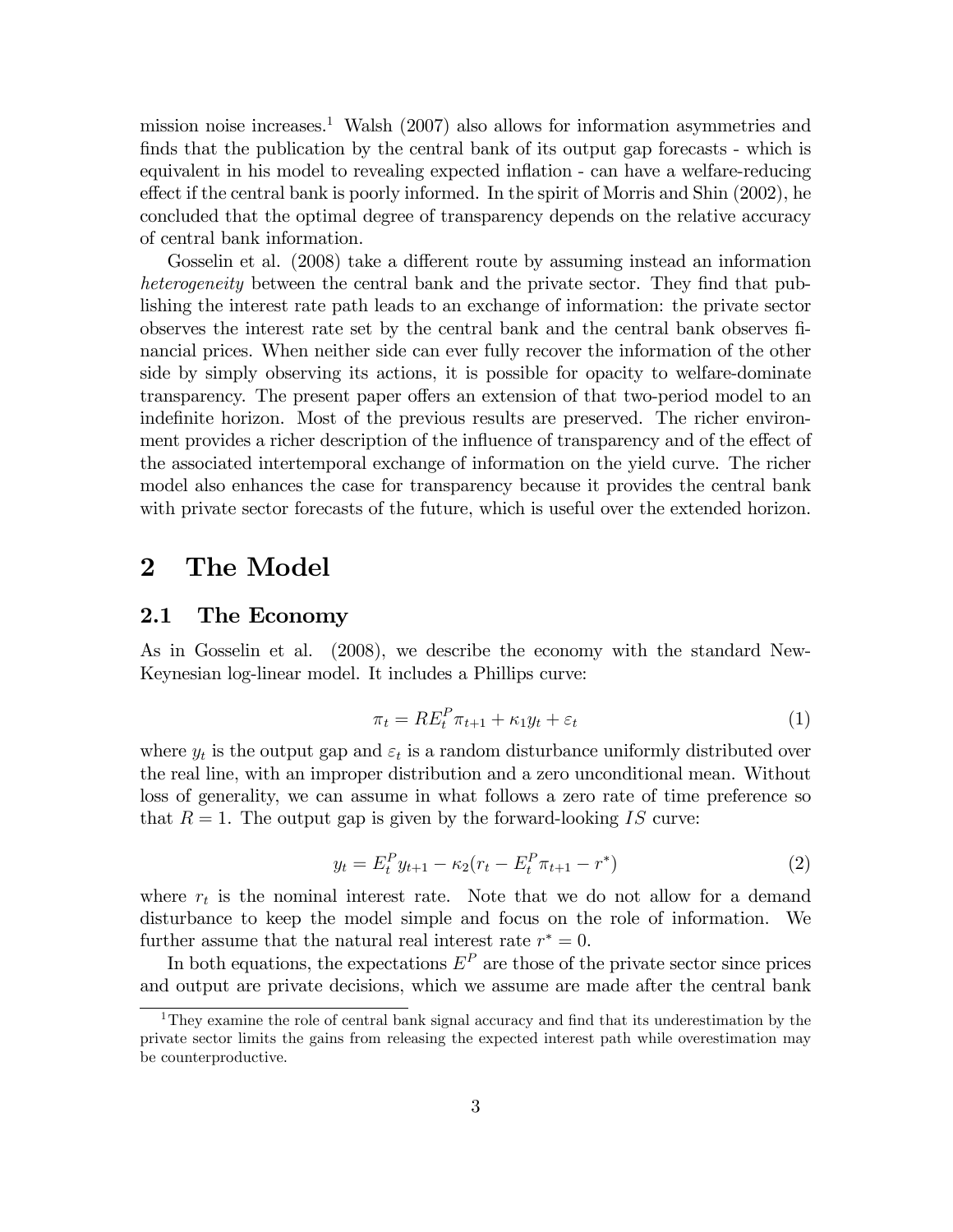has decided on the contemporaneous interest rate. The reason for this assumption is the usual one: prices are sticky, for example because eq. (1) is based on Calvo pricing by a large number of producers so that, at any moment, only a small number of prices are reset while the central bank makes decisions at a high frequency. We consider an infinite number of discrete periods ranging from  $-\infty$  to  $+\infty$ , in line with the timeless perspective solution to the time inconsistency problem. It follows that steady states are identical across time.

#### 2.2 The Loss Function

The central bank minimizes an intertemporal loss function, which also assumes that the gross rate of time preference  $R$  is unity. In addition, the period loss only involves deviations of actual from target ináation. We do not allow for the output gap to affect welfare. This assumption eliminates the standard inflation-output trade-off. It also eliminates the possibility that the public may be uncertain about central bank preferences. Both issues are overlooked here because they are well-known and have already been studied, while adding complexity to an already rich set of issues. Further setting the target inflation rate to zero, the loss function can be written as the following unconditional expectation:

$$
L_t = E \sum_{n=0}^{\infty} \pi_{t+n}^2
$$
\n(3)

A closed form for the inflation  $\pi_t$ , which involves an infinite series in the expectations of the future variables, will be given only at a later stage. Let us first turn to the information set-up which will allow to impose some restrictive conditions for the formation of expectations.

### 2.3 Information Structure and timing

For information to matter at all, it must be that the central bank and the private sector have different information sets. Much of the literature on central bank transparency assumes information asymmetry, holding that the central bank knows more things -including its own preferences- than the private sector. We take a different approach, focusing instead on information heterogeneity, which arises because the central bank and the private sector receive different signals about the shock  $\varepsilon_t$ .

In order to meaningfully discuss forecasts of future interest rates, the central bank must use currently available information about future shocks. Naturally, the private sector too will use its own currently available information about future shocks to make its own forecasts and to interpret the central bank forecasts when they are published. We thus need both the central bank and the private sector agents to receive information in advance, before the realization of the shocks.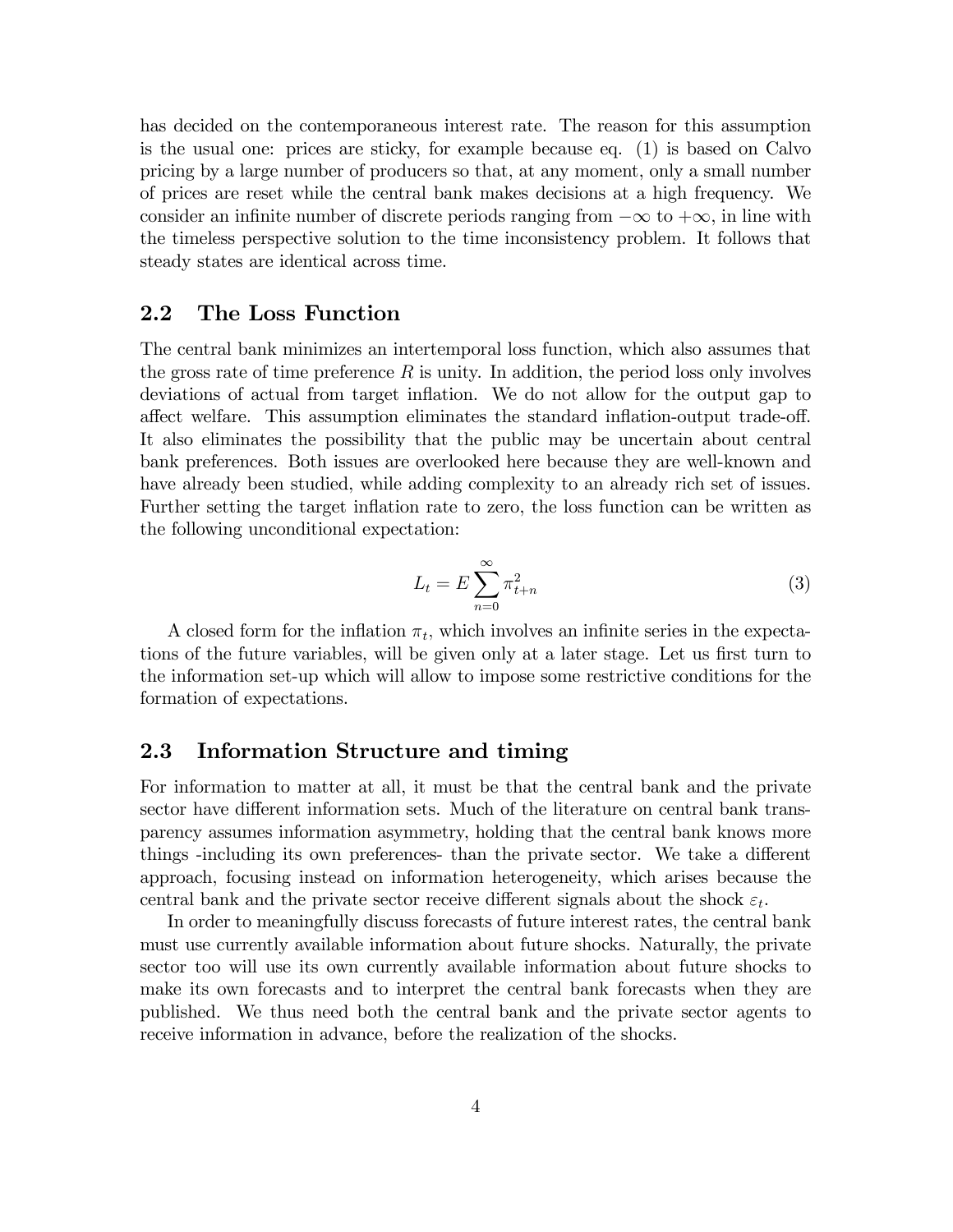We implement this idea by assuming that information about  $\varepsilon_t$  becomes available in period  $t-1$  and that it is updated before decisions are made in period t. Both the early signal  $\varepsilon_{t-1,t}^j$  and its update  $\hat{\varepsilon}_{t,t}^j$  are centered around  $\varepsilon_t$ . These signals must be carefully distinguished from the forecasts  $E_t^j$  $t_{t-1}$  $\varepsilon_t$  and  $E_t^j \varepsilon_t$  formed in periods  $t-1$ and t, respectively by agent j, where  $j = CB$ , P denotes the recipient of the signals, the central bank and the private sector.

The notation difference between  $\varepsilon_{t-1,t}^j$  and  $\hat{\varepsilon}_{t,t}^j$  has a practical reason. At time t, each agent has received three signals: one signal about the future shock  $\varepsilon_{t,t+1}^j$  and two signals about the contemporaneous shock  $\hat{\varepsilon}^j_{t,t}$  and  $\varepsilon^j_{t-1,t}$ . Using Bayes rule, it is always possible to combine  $\hat{\epsilon}^j_{t,t}$  and  $\epsilon^j_{t-1,t}$  to form an improved signal  $\epsilon^j_{t,t}$ , which is the only one needed to form all other expectations. Put differently, given  $\varepsilon_{t-1,t}^j$ ,  $\varepsilon_t^j$  $_{t,t}$ supersedes  $\hat{\varepsilon}^j_{t,t}$ .

The variances of all signals are constant and public knowledge. Early signals  $\varepsilon_{t-1,t}^j$  have known variances  $(k\alpha)^{-1}$  and  $(k\beta)^{-1}$  for the central bank and the private sector, respectively. Equivalently, the signal precisions are  $k\alpha$  and  $k\beta$ . Similarly, the updated signals  $\hat{\varepsilon}^j_{t,t}$  have variances  $[(1-k)\alpha]^{-1}$  and  $[(1-k)\beta]^{-1}$  for the central bank and the private sector respectively. This implies that the recombined signals  $\varepsilon_{t,t}^j$  have variance  $\alpha^{-1}$  and  $\beta^{-1}$  i.e. their respective precisions are  $\alpha$  and  $\beta$ . Thus parameter  $k$  measures the relative prevision of early signals vis a vis the updated signals. We assume that  $0 \leq k \leq 1$ , i.e. that early signals are less precise than updated signals. We will also define the relative precision of central bank signals  $z = \alpha/\beta$ , with no restriction on z except that it is non-negative.

To complete the description of the information structure, we assume that, at the beginning of period t, the realized values of  $\pi_{t-1}$  and  $\varepsilon_{t-1}$  become known to both the central bank and the private sector. The central bank uses all information available - the early and contemporaneous signals  $\varepsilon_{t,t+1}^{CB}$  and  $\varepsilon_{t,t}^{CB}$  as well as  $\pi_{t-1}$  and  $\varepsilon_{t-1}$  to form its forecast  $E_t^{CB} \varepsilon_t$ . The central bank then uses all available information to decide on the interest rate  $r_t$  that minimizes  $E_t^{CB}L_t$ . After the central bank decision, the private sector observes  $r_t$ , forms its expectations and decides on output and prices.

#### 2.4 Inflation dynamics

Since at time  $t$  the central bank and the private sector have no information on shocks beyond period  $t + 1$ , their best estimates are the unconditional means  $E \epsilon_{t+i} = 0$ , for  $i > 1$ . As we will see, this does not imply that  $E_t^j \pi_{t+i}$  and  $E_t^j y_{t+i}$  are nul for  $i > 1$ . The reason is that each agent inevitably makes forecast errors and the other knows it.

We now expand (1) and (2) as series of expectations of the shocks and the future interest rates. To do so, we write the dynamical system  $(1)$ ,  $(2)$  matricially:

$$
E_t^P A\left(\begin{array}{c} \pi_t \\ y_t \end{array}\right) = \left(\begin{array}{c} \varepsilon_t \\ -\kappa_2 r_t \end{array}\right)
$$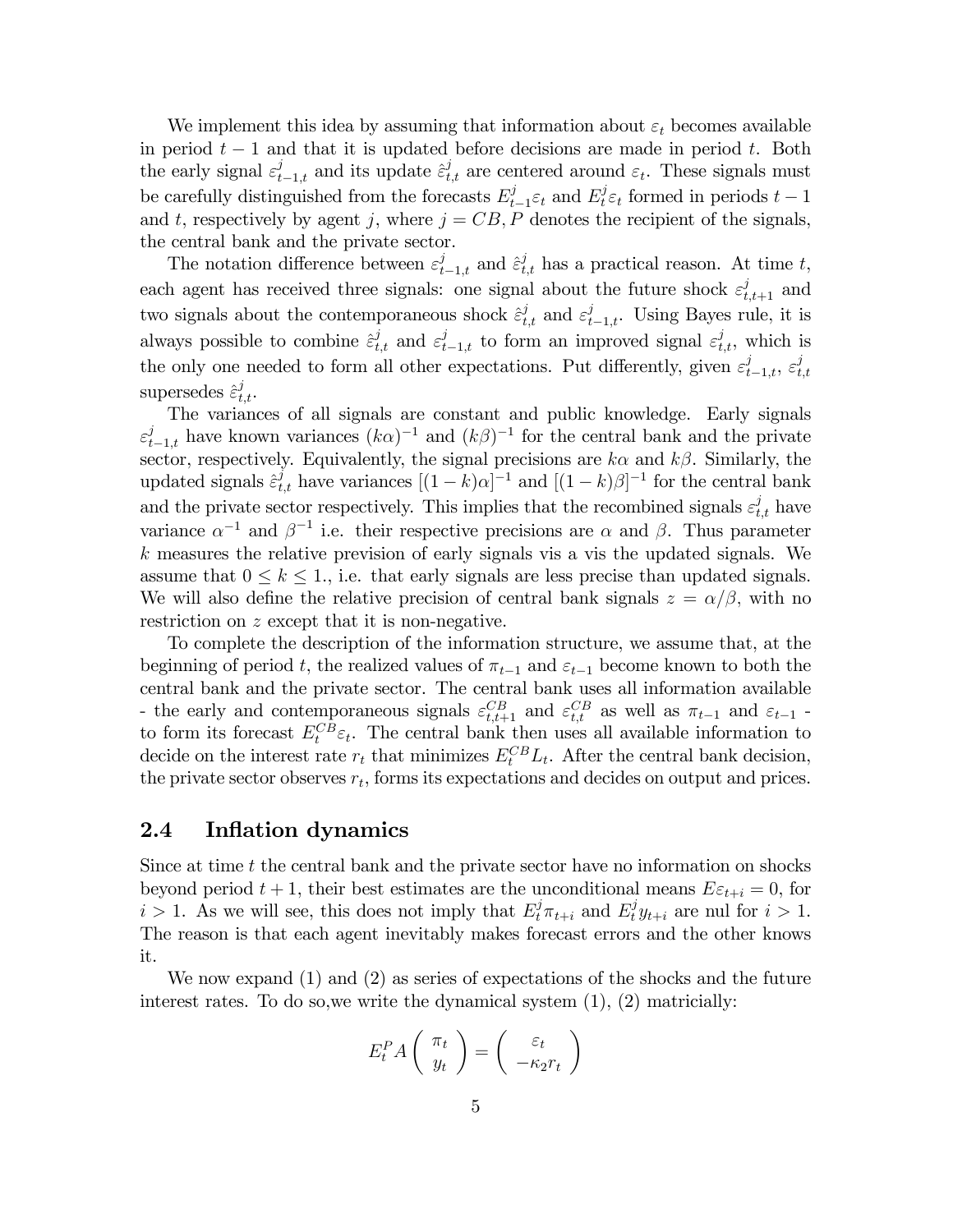where  $A =$  $\begin{pmatrix} 1-L & -\kappa_1 \end{pmatrix}$  $-\kappa_2L$  1 - L  $\lambda$ and  $L$  is the lead operator. The solution of the system is given by:

$$
\left(\begin{array}{c}\n\pi_t \\
y_t\n\end{array}\right) = E_t^P A^{-1} \left(\begin{array}{c}\n\varepsilon_t \\
-\kappa_2 r_t\n\end{array}\right)
$$

Defining  $\kappa = \kappa_1 \kappa_2$  and concentrating on inflation dynamics, the last equation can be expanded in terms of the lead operator:

$$
\pi_t = E_t^P \frac{1 - L}{1 - 2L + L^2 - \kappa L} \varepsilon_t - E_t^P \frac{\kappa}{1 - 2L + L^2 - \kappa L} r_t
$$

or, separating the contributions of the shocks and the interest rate:

$$
\pi_t = \varepsilon_t + (1 + \kappa) E_t^P \varepsilon_{t+1} - \frac{\kappa}{1 - 2L + L^2 - \kappa L} r_t
$$

Then to find a series expansion for  $\pi_t$ , we use the standard decomposition for the quadratic operator in L:

$$
1 - (2 + \kappa) L + L^2 = (1 - \varsigma L) (1 - \varsigma^{-1} L)
$$

with  $\varsigma = \left(1 + \frac{1}{2}\kappa - \frac{1}{2}\right)$  $\frac{1}{2}\sqrt{(4\kappa+\kappa^2)}\bigg)$ . This leads ultimately to:

$$
\pi_t = \varepsilon_t + (1 + \kappa) E_t^P \varepsilon_{t+1} - \kappa E_t^P \sum_{n=0}^{\infty} \sum_{m=0}^n \varsigma^{2m-n} r_{t+n}
$$
  
\n
$$
= \varepsilon_t + (1 + \kappa) E_t^P \varepsilon_{t+1} - \kappa E_t^P \sum_{n=0}^{\infty} \frac{1 - \varsigma^{2n+2}}{\varsigma^n (1 - \varsigma^2)} r_{t+n}
$$
  
\n
$$
= \varepsilon_t + (1 + \kappa) E_t^P \varepsilon_{t+1} - \kappa r_t - \kappa (2 + \kappa) E_t^P r_{t+1} - \kappa E_t^P \sum_{n=2}^{\infty} \frac{1 - \varsigma^{2n+2}}{\varsigma^n (1 - \varsigma^2)} r_{t+n}(4)
$$

Since it is forward-looking, current inflation depends on current and expected shocks and on a current and expected policy interest rates. This implies that the central bank must take into account the effect of its current and future decisions on market expectations. Put differently, the central bank must forecast how private sector forecasts will react to the choice of  $r_t$ . Shocks beyond period  $t + 1$  do not appear in (4) because there is no available information about them so the market best forecast is the unconditional mean, which is zero. It may be suprising that all future interest rates matter. After all, with  $E_t^P \varepsilon_{t+i} = 0$  for all  $i \geq 2$ , the private sector should have no reason to expect any policy action. As will become clear below, this is not generally the case because  $(1)$  and  $(2)$  imply that forecasting errors on inflation and the output gap are autoregressive.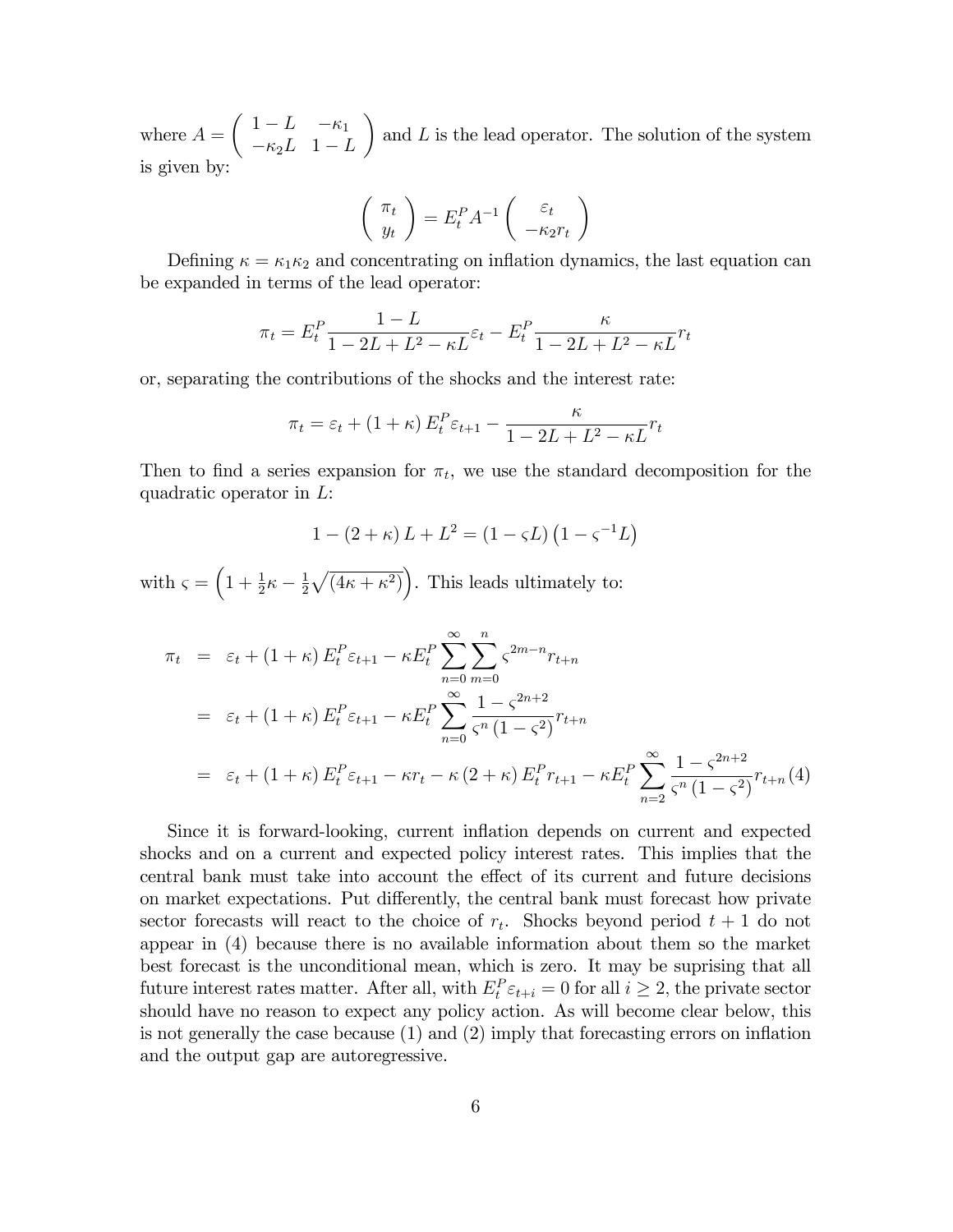#### 2.5 Signal extraction

In the following sections, we will study various equilibria corresponding to central bank decisions based on information available at decision time. At time  $t$ , the central bank has received signals  $\varepsilon_{t,t}^{CB}$  and  $\varepsilon_{t,t+1}^{CB}$  and it also knows the realized values of  $\pi_{t-1}$ and  $\varepsilon_{t-1}$ . As a consequence, from (4) the central bank also knows:

$$
\pi_{t-1} - \varepsilon_{t-1} + \kappa r_{t-1} = (1 + \kappa) E_{t-1}^P \varepsilon_t - \kappa (2 + \kappa) E_{t-1}^P r_t - \kappa E_{t-1}^P \sum_{n=2}^{\infty} \frac{1 - \zeta^{2n+2}}{\zeta^n (1 - \zeta^2)} r_{t-1+n}
$$
\n(5)

This shows that the publication of statistical data, presumed here to be precise, provides the central bank with some information about private sector's previous period expectations. The information comes as a linear combination of forecasts including future policy interest rates. This means that the central bank can only extract from period  $t-1$  data only one signal and that the precise form of this signal will depend on the communication regime. Still, the following remarks hold independently of the regime.

Since the new information is dated  $t-1$ , the signal, denoted  $s_t$ , is only about  $\varepsilon_t$ , and it can always be centered around  $\varepsilon_t$ . In addition the right-hand side of (5) involves expectations based on private sector signals  $\varepsilon_{t-1,t-1}^P$  and  $\varepsilon_{t-1,t}^P$ . It follows that we can postulate that  $s_t$  is a linear combination of  $\varepsilon_{t-1,t-1}^P$  and  $\varepsilon_{t-1,t}^P$ , say  $\varepsilon_{t-1,t}^P - \theta \varepsilon_{t-1,t-1}^P$  after normalizing the coefficient of  $\varepsilon_{t-1,t}^P$  to unity. In order to obtain a signal  $s_t$  centered around  $\varepsilon_t$ , the central bank will need to cancel the mean contribution of  $\varepsilon_{t-1,t-1}^P$ . To that effect,  $s_t$  must be of the general form:

$$
s_t = \varepsilon_{t-1,t}^P - \theta \left( \varepsilon_{t-1,t-1}^P - \tilde{\varepsilon}_{t-1} \right) \tag{6}
$$

where  $\tilde{\varepsilon}_{t-1}$  is chosen by the central bank to minimize the variance of the noisy contribution  $(\varepsilon_{t-1,t-1}^P - \tilde{\varepsilon}_{t-1})$ . We will see that  $\theta$  is a parameter that depends on the communication regime.

As it tries to disentangle  $\varepsilon_{t-1,t-1}^P$  from  $\varepsilon_{t-1,t}^P$  to understand the private signals received in period  $t-1$  about  $\varepsilon_t$ , the central bank must correct as best as it can the error included in  $\varepsilon_{t-1,t-1}^P$ . This introduces some autoregressivity. Indeed, we show in the Appendix that the last term in  $(6)$  satistifies the following condition:

$$
\begin{array}{rcl} \left(\varepsilon_{t-1,t-1}^{P} - \tilde{\varepsilon}_{t-1}\right) & = & \left((1-k) + kx\right)\left(\varepsilon_{t-1,t-1}^{P} - \varepsilon_{t-1}\right) + k\left(1-x\right)\left(\varepsilon_{t-1,t-1}^{P} - \varepsilon_{t-2,t-1}^{P}\right) \\ & & + k\left(1-x\right)\theta\left(\varepsilon_{t-2,t-2}^{P} - \tilde{\varepsilon}_{t-2}\right) \end{array}
$$

where the coefficient  $x$  is given by :

$$
x = \frac{1}{2k^2\theta^2} \left( -1 - k\theta^2 + 2k^2\theta^2 + \sqrt{\left( 1 + 2k\theta^2 - 4k^2\theta^2 + k^2\theta^4 \right)} \right)
$$

The Appendix also establishes that  $\tilde{\epsilon}_{t-1}$  is known to the private sector at time t.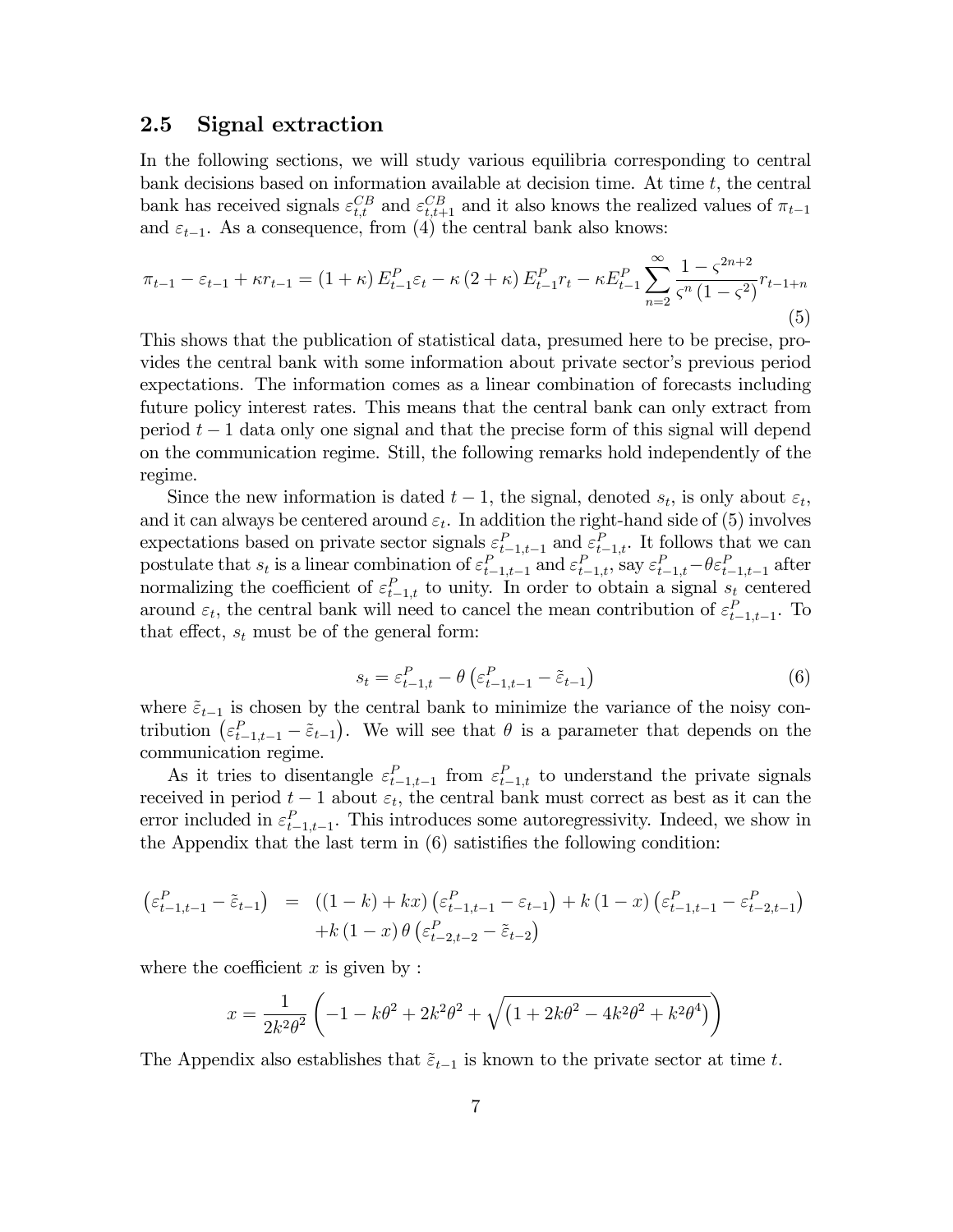Thus the signal  $s_t$  recovered from the publication of  $\pi_{t-1}$  and  $\varepsilon_{t-1}$  in period t can be interpreted by the central bank as a linear combination of private sector signals made in the previous period. The weights involve parameter  $\theta$ , which depends on the way the private sector forms its expectations of future interest rates. This parameter will depend therefore on the information released by the central bank. Note, for instance, that  $x \to 0$  when  $\theta \to 0$ , so that  $s_t = \varepsilon_{t-1,t}^P$ : in this case the central bank can fully recover, period after period, early private sector signals. We will see that this occurs when the central bank is fully transparent.

### 2.6 Optimal policy<sup>2</sup>

Finally, we determine the optimal decision of the central bank. As in Gosselin et al. (2008), in order to Önd analytical solutions, we restrict our analysis to Taylor rules of the form :

$$
r_t = \mu \varepsilon_{t,t}^{CB} + \nu \varepsilon_{t,t+1}^{CB} + \xi s_t \tag{7}
$$

The central bank needs to find the optimal values of  $\mu$ ,  $\nu$  and  $\xi$ . Here we establish a constraint on this choice. The inflation dynamics equation (4) involves private sector expectations of  $r_{t+n}$ . In period t there is no information on shocks beyond  $t+1$  so (7) implies that  $E_t^P r_{t+n} = \xi E_t^P s_{t+n}$  for  $n \geq 2$ . We show that there exists a parameter x such that  $\tilde{\varepsilon}_t = ((1-k) + kx)\varepsilon_t + k(1-x)\varepsilon_t$ . Along with (6), this implies:

$$
s_{t} = \varepsilon_{t-1,t}^{P} - \theta \left( \varepsilon_{t-1,t-1}^{P} - \left[ \left( (1-k) + kx \right) \varepsilon_{t-1} \right] \right) + \theta k \left( 1 - x \right) s_{t-1} \tag{8}
$$

This last relation can be iterated forward to find the infinite sum in (4). Actually, given (7), one has

$$
-\kappa E_t^P \sum_{n=2}^{\infty} \frac{1 - \varsigma^{2n+2}}{\varsigma^n (1 - \varsigma^2)} r_{t+n} = -\kappa \xi \sum_{n=2}^{\infty} \frac{1 - \varsigma^{2n+2}}{\varsigma^n (1 - \varsigma^2)} E_t^P s_{t+n}
$$
(9)

and a computation shows that:

$$
-\kappa \xi \sum_{n=2}^{\infty} \frac{1 - \zeta^{2n+2}}{\zeta^n (1 - \zeta^2)} E_t^P s_{t+n} = \tau \left[ \left( k \varepsilon_{t,t+1}^P - kx E_t^P \varepsilon_{t+1} \right) - k (1 - x) E_t^P s_{t+1} \right]
$$

with:

$$
\tau = \frac{\theta \kappa \xi}{\left(1 - \varsigma^2\right)} \left( \frac{1}{\varsigma^2} \frac{1}{1 - \frac{\theta k (1 - x)}{\varsigma}} - \frac{\varsigma^2}{1 - \varsigma \theta k \left(1 - x\right)} \right)
$$

As a consequence 4 can be rewritten as:

$$
\pi_t = -(2 + \kappa) \kappa E_t^P r_{t+1} - \kappa r_t + \varepsilon_t + (1 + \kappa) E_t^P \varepsilon_{t+1} \n+ \tau \left( k \varepsilon_{t,t+1}^P - k x E_t^P \varepsilon_{t+1} - k (1 - x) E_t^P s_{t+1} \right)
$$
\n(10)

<sup>2</sup>Computation details can be found in the Appendix.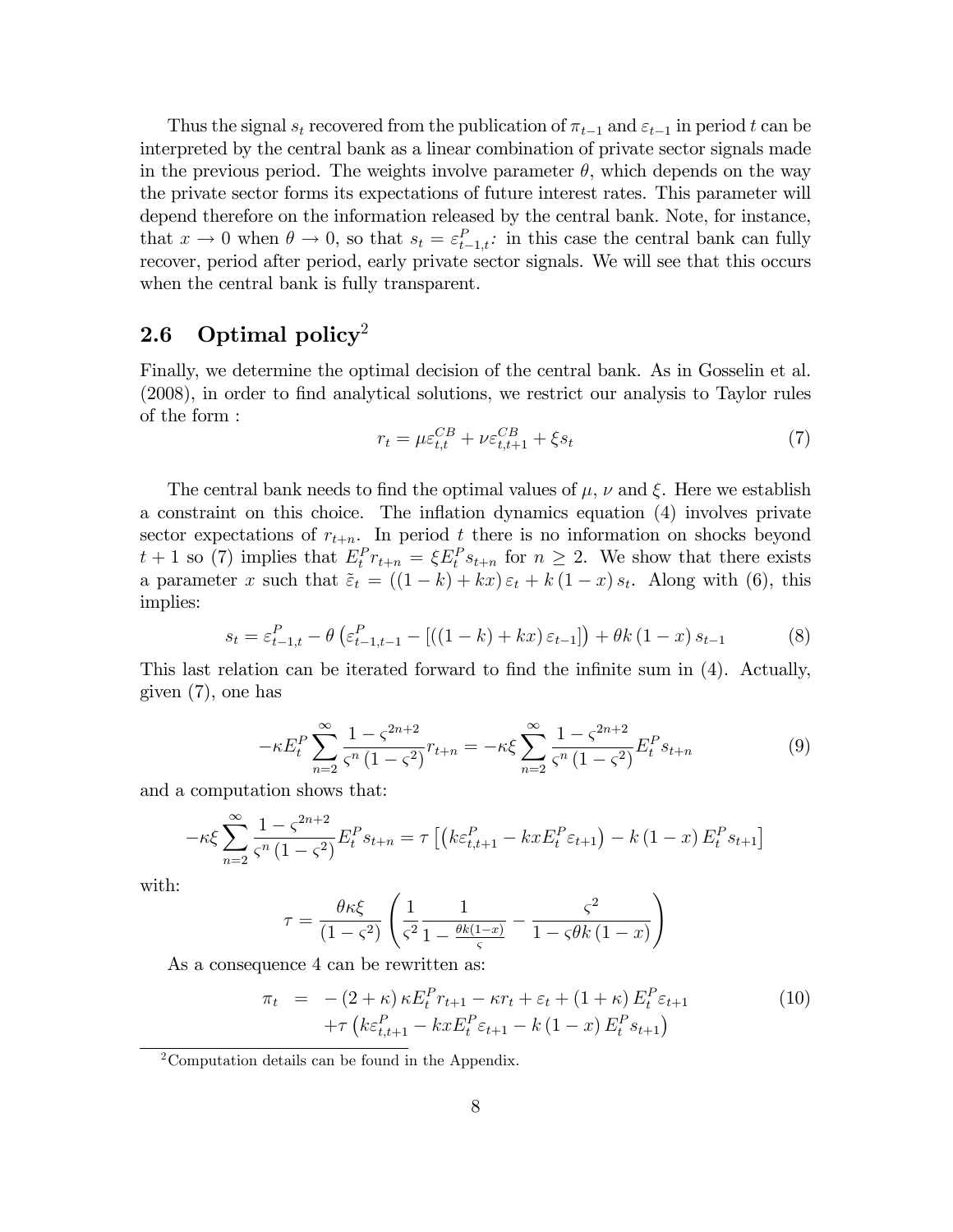Substituting  $(9)$  into  $(4)$ , we ultimately obtain the following expression for the inflation:

$$
\pi_t = -(2+\kappa)\kappa E_t^P \left( \mu \varepsilon_{t+1,t+1}^{CB} + \xi s_{t+1} \right) - \kappa \left( \nu \varepsilon_{t,t+1}^{CB} \right) + (1+\kappa) E_t^P \varepsilon_{t+1} + \left( \varepsilon_t - \kappa \left( \mu \varepsilon_{t,t}^{CB} + \xi s_t \right) \right) + \tau \left( k \varepsilon_{t,t+1}^P - kx E_t^P \varepsilon_{t+1} - k (1-x) E_t^P s_{t+1} \right) (11)
$$

which shows how inflation relates to the shocks, to the signals received by the central bank and the private sector and to the parameters of the Taylor rule that the central bank chooses in order to minimize (3). Optimal policy therefore requires to minimize the variance of the above expression. Since the shocks  $\varepsilon_t$  are assumed to be uniformally distributed, their variance is infinite. The signals are centered around those shocks so they can be thought of as:  $\varepsilon_{t,t}^{CB} = \varepsilon_t + \text{noise}, \ \varepsilon_{t,t+1}^{CB} = \varepsilon_{t+1} + \text{noise},$ etc., with noises of finite variance because signal precision is positive. The same is true for composed expectations such as  $E_t^P E_{t+1}^{CB} \varepsilon_{t+1} = \varepsilon_{t+1}$  noise and of the signal  $s_t = \varepsilon_t + \text{noise}$ . It follows that  $\tau \left( k \varepsilon_{t,t+1}^P - k x E_t^P \varepsilon_{t+1} - k (1-x) s_{t+1} \right) = 0 + \text{terms of}$ finite variances and we can rewrite the inflation equation as :

$$
\pi_t = \left[ -\left(2 + \kappa\right) \kappa \left(\mu + \xi\right) - \kappa \nu + \left(1 + \kappa\right) \right] \varepsilon_{t+1} + \left[1 - \kappa \left(\mu + \xi\right) \right] \varepsilon_t + \text{ terms of finite variances}
$$

As it chooses  $\mu$ ,  $\nu$  and  $\xi$  to minimize (3), the central bank cancels the coefficients of  $\varepsilon_t$  and  $\varepsilon_{t+1}$  since these terms are of infinite variance:

$$
(-(2 + \kappa) \kappa (\mu + \xi) - \kappa \nu + (1 + \kappa)) = 0
$$
  

$$
(1 - \kappa (\mu + \xi)) = 0
$$

It follows that  $\mu + \xi = \frac{1}{\kappa}$  $\frac{1}{\kappa}$  and  $\nu = -\frac{1}{\kappa}$  $\frac{1}{\kappa}$ . We define  $\rho$  such that  $\mu = \frac{\rho}{\kappa}$  $\frac{\rho}{\kappa}$ , so we have  $\xi = \frac{1-\rho}{\kappa}$  and the Taylor rule is restricted to:

$$
r_t = \frac{1}{\kappa} \left[ \rho \varepsilon_{t,t}^{CB} + (1 - \rho) s_t - E_t^{CB} \varepsilon_{t+1} \right]
$$
 (12)

The two restrictions on the policy parameters mean that optimal policy boils down to the choice of a single parameter,  $\rho$ .

# 3 The Central Bank Reveals its Interest Rate Forecast

We first look at the case where the central banks reveals the expected policy interest rate path. Since the central bank has no private information beyond  $t + 1$ , the only forecast of interest is  $E_t^{CB}r_{t+1}$ . This conforms to the practive of central banks that publish their interest rate forecasts up to a horizon of two or three years. We refer to this communication strategy as transparency.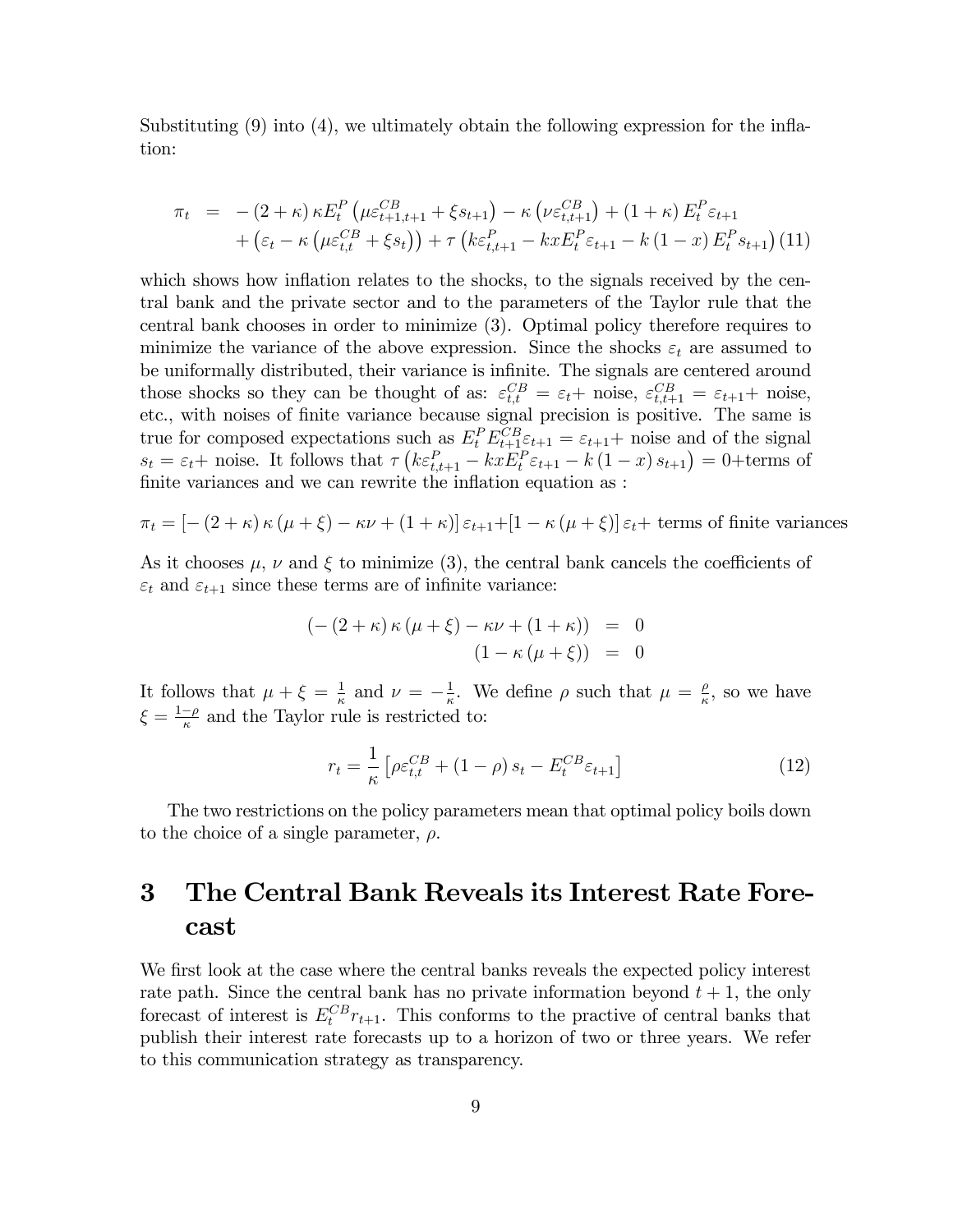When it announces  $E_t^{CB} r_{t+1}$  alongside the current policy decision  $r_t$ , the central bank in fact releases two independent signals  $\varepsilon_{t,t}^{CB}$  and  $\varepsilon_{t,t+1}^{CB}$ . To see that, consider the private sector's forecasting exercise. The Taylor rule (12) and knowledge of  $E_t^{CB}r_{t+1}$ implies that the private sector observes a linear combination of  $E_t^{CB} \varepsilon_{t+1,t+1}^{CB} = \varepsilon_{t,t+1}^{CB}$ ,  $E_t^{CB} s_{t+1}$  and  $E_t^{CB} \varepsilon_{t+2}$ . Note that  $E_t^{CB} \varepsilon_{t+2} = 0$ , given our assumed truncation of signals. Next, (8) implies that:

$$
E_t^{CB} s_{t+1} = E_t^{CB} \left[ \varepsilon_{t,t+1}^P - \theta \left( \varepsilon_{t,t}^P - \left[ \left( (1-k) + kx \right) \varepsilon_t \right] \right) + \theta k \left( 1 - x \right) s_t \right]
$$
  
=  $\varepsilon_{t,t+1}^{CB} - \left[ \theta \left( E_t^{CB} \varepsilon_{t,t}^P - \left[ \left( (1-k) + kx \right) E_t^{CB} \varepsilon_t \right] \right) \right] + \theta k \left( 1 - x \right) s_t$ 

Since  $E_t^{CB} \varepsilon_{t,t}^P$  and  $E_t^{CB} \varepsilon_t$  both combine  $\varepsilon_{t,t}^{CB}$  and  $s_t$ ,  $E_t^{CB} r_{t+1}$  is a combination of  $\varepsilon_{t,t+1}^{CB}, \varepsilon_{t,t}^{CB}$  and  $s_t$  is a signal known to the private sector. It follows that the observation of  $r_t$  and  $E_t^{CB} r_{t+1}$  provides the private sector with two linear combinations of  $\varepsilon_{t,t}^{CB}$ and  $\varepsilon_{t,t+1}^{CB}$ . As a consequence, the private sector can infer both  $\varepsilon_{t,t}^{CB}$  and  $\varepsilon_{t,t+1}^{CB}$ .

This makes good intuitive sense. The optimal choice of the current and future interest rates requires that the central bank uses all available information about current and future disturbances. In this model, where there is just one disturbance per period and where the length of a period is chosen such that there is no information beyond  $t + 1$ , the central bank has two private signals and transparency about two interest rates makes the central bank fully transparent. Extending the horizon further would not change the result but adding more shocks per period would imply that the central bank does not reveal all its private information, only two linear combinations of its signals.

With two signals about the future shock, the private sector uses Bayes rule to make the following forecast:

$$
E_t^P \varepsilon_{t+1} = \gamma_1^{tr} \varepsilon_{t,t+1}^P + (1 - \gamma_1^{tr}) \varepsilon_{t,t+1}^{CB} = \frac{1}{1+z} \varepsilon_{t,t+1}^P + \frac{z}{1+z} \varepsilon_{t,t+1}^{CB}
$$
 (13)

where  $z = \alpha/\beta$  is the precision of central bank signals relative to those of the private sector.

Under transparency, we show in the Appendix that the parameter  $\theta$  in (6) is equal to zero so that  $s_t = \varepsilon_{t-1,t}^P$ . Thus, when in period t the realized values of  $\pi_{t-1}$  and  $\varepsilon_{t-1}$  become known, the combined signal  $s_t$  allows the central bank to recover the private sector signal  $\varepsilon_{t-1,t}^P$ . The reason is that transparency leads the private sector to forecast  $E_{t-1}^P \varepsilon_t$  with Bayes rule by combining  $\varepsilon_{t-1,t}^P$  and  $\varepsilon_{t-1,t}^{CB}$ , ignoring its own early signal  $\varepsilon_{t-1,t-1}^P$ . Transparency provides the central bank with the opportunity to observe how its own signal  $\varepsilon_{t-1,t}^{CB}$  has been interpreted by the private sector.

**Proposition 1** Delayed mirror effect. When it announces  $E_t^{CB}r_{t+1}$  in period t, the central bank indirectly reveals  $\varepsilon_{t,t+1}^{CB}$ , its signal about  $\varepsilon_{t+1}$ . Then, in the next period, the central bank receives the signal  $s_{t+1} = \varepsilon_{t,t+1}^P$ , which allows it to indirectly observe the private sector signal about  $\varepsilon_{t+1}$ . As a consequence, the forecasts of the central bank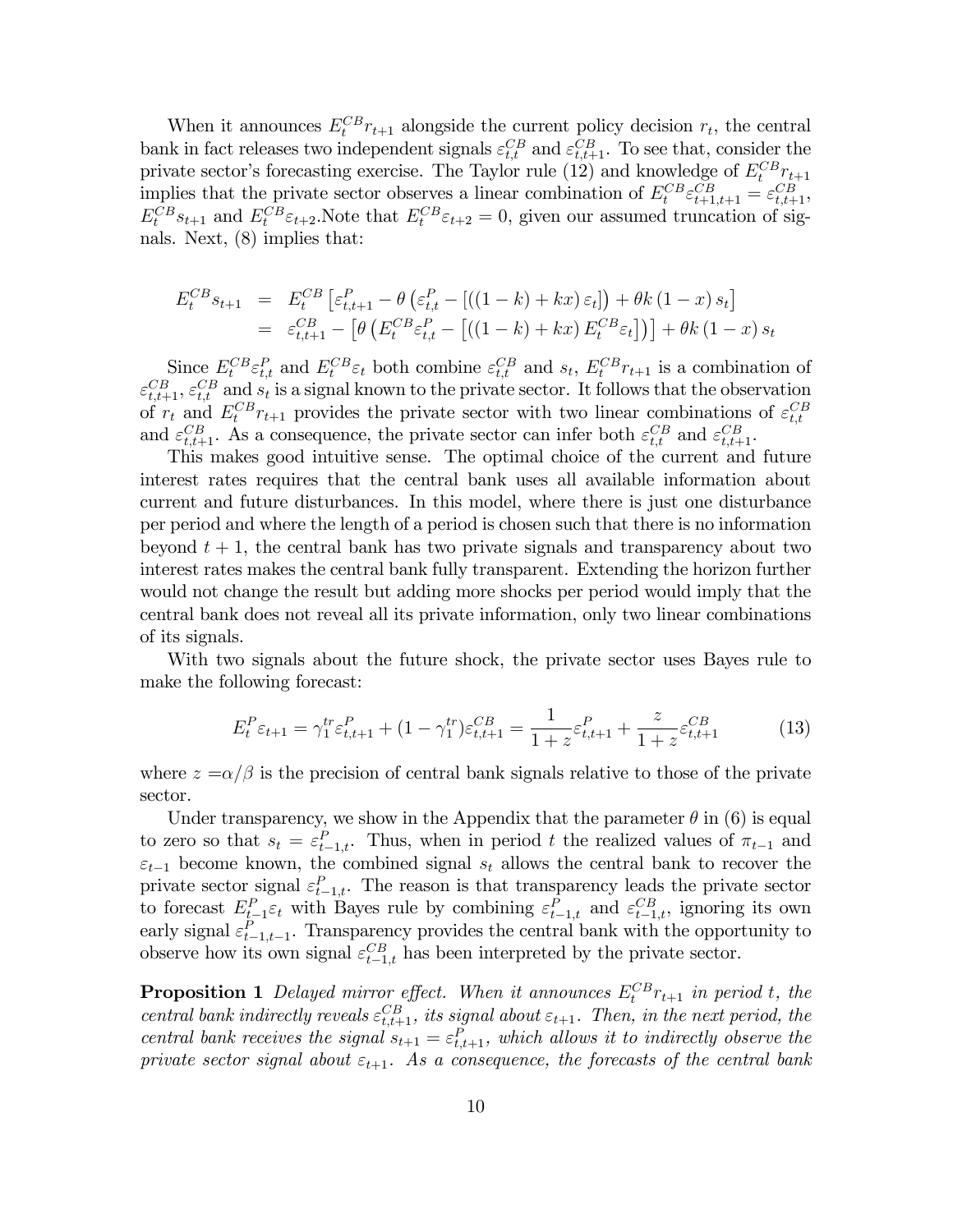and of the private sector are prefectly aligned under transparency and the private sector expects future inflation to be zero.

Before proving the last part of the proposition, we note that the fact that  $\varepsilon_{t-1,t-1}^P$ is ignored by the private sector in period  $t - 1$ , and by the central bank when it sets  $r_t$  and  $E_t^{CB}r_{t+1}$  in period t, means that the corresponding past forecast error is inconsequential. This eliminates the autoregressivity of the signal  $s_t$  and inflation does not depend on future interest rates beyond the next period. Indeed, since  $\tau = 0$ when  $\theta = 0$ , from (9) we see that  $-\kappa \sum_{n=2}^{\infty} \frac{1 - \zeta^{2n+2}}{\zeta^n (1-\zeta^2)}$  $\frac{1-\varsigma^{2n+2}}{\varsigma^{n}(1-\varsigma^{2})}E_{t}^{P}r_{t+n} = 0$  so that (4) reduces to:

$$
\pi_t = - (2 + \kappa) \kappa E_t^P r_{t+1} - \kappa r_t + \varepsilon_t + (1 + \kappa) E_t^P \varepsilon_{t+1}
$$
\n(14)

Put differently, the far end of the yield curve - which central banls can hardly influence in practice - does not provide any relevant information.

In period  $t + 1$ , the central bank receives three signals about  $\varepsilon_{t+1}$ :  $\varepsilon_{t,t+1}^{CB}$  received in period t with precision  $k\alpha$ ,  $\hat{\varepsilon}_{t+1,t+1}^{CB}$  received in period  $t + 1$  with precision  $(1 - k)\alpha$ and now  $s_{t+1} = \varepsilon_{t,t+1}^P$  of known precision  $k\beta$ . As previously explained, the central bank combines the two first signals to form  $\varepsilon_{t+1,t+1}^{CB}$  with precision  $\alpha$ . Applying Bayes rule, we have:

$$
E_{t+1}^{CB}\varepsilon_{t+1} = \frac{z}{k+z}\varepsilon_{t+1,t+1}^{CB} + \frac{k}{k+z}\varepsilon_{t,t+1}^{P}
$$

Using the definition of  $\varepsilon_{t+1,t+1}^{CB}$ , we find:

$$
E_t^P E_{t+1}^{CB} \varepsilon_{t+1} = \frac{1}{1+z} \varepsilon_{t,t+1}^P + \frac{z}{1+z} \varepsilon_{t,t+1}^{CB} = E_t^P \varepsilon_{t+1}
$$

Knowing that its signal  $s_t$  will be taken into account in  $t + 1$  by the central bank when it optimally decides on  $r_{t+1}$ , the private sector is reassured that its expectations are aligned with those of the central bank.

In addition, since inflation only depends linearly on the current interest rate, not on past interest rates, the central bank can always choose  $r_t$  to minimize  $E_t^{CB} \sum_{i=0}^{\infty} L_{t+i}$ which implies setting  $E_t^{CB}\pi_t = 0$ . Using (14) and noting that  $E_t^{CB}E_t^p = E_t^{CB}$  because the private sector has recovered the central bank signals, we find:

$$
r_t = \frac{1}{\kappa} \left[ -\left(2 + \kappa\right) \kappa E_t^{CB} r_{t+1} + \left(1 + \kappa\right) E_t^{CB} \varepsilon_{t+1} \right] + \varepsilon_t
$$

Next, since  $s_t = \varepsilon_{t-1,t}^P(12)$  implies:

$$
\kappa E_t^{CB} r_{t+1} = \varepsilon_{t,t+1}^{CB} = E_t^{CB} \varepsilon_{t+1}
$$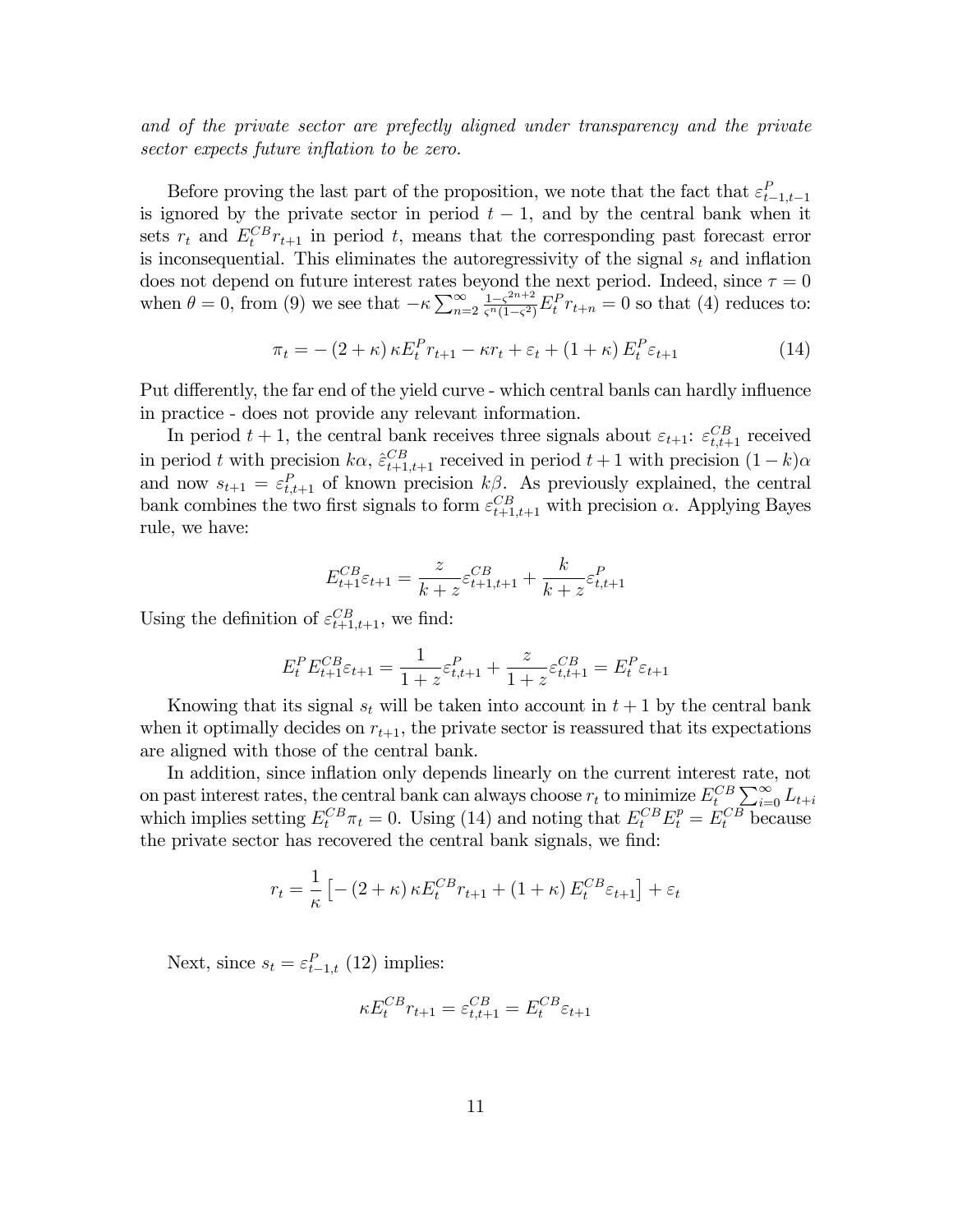Together, these two relationships show that under transparency the central bank sets the interest rate in a simple and intuitive way:

$$
r_t = \frac{1}{\kappa} \left( E_t^{CB} \varepsilon_t - E_t^{CB} \varepsilon_{t+1} \right)
$$

The central bank raises the policy interest rate to offset an expected contemporary inflationary shock  $\varepsilon_t$  and lowers it if it expects a future inflation shock which steepens the yield curve and raises the long-term interest rate.

It is immediately checked that, with this policy rule, (14) implies that:

$$
E_t^P \pi_{t+1} = E_t^P(\varepsilon_{t+1} - E_{t+1}^{CB}\varepsilon_{t+1}) = E_t^P \varepsilon_{t+1} - E_t^P E_{t+1}^{CB}\varepsilon_{t+1} = 0
$$

The private sector fully trusts the transparent central bank to deliver the optimal inflation rate, which is zero under the model's assumption. The actual inflation rate, though, will not be zero. Given that  $E_t^P E_{t+1}^{CB} = E_t^P$ , we have  $E_t^P r_{t+1} = 1$   $(F_{F_{\infty}} - F_{\infty}) - 1 F_{F_{\infty}}$ , which implies:  $\frac{1}{\kappa} \left( E_t^P \varepsilon_{t+1} - E_t^P \varepsilon_{t+2} \right) = \frac{1}{\kappa} E_t^P \varepsilon_{t+1}$ , which implies:

$$
\pi_t = (\varepsilon_t - E_t^{CB} \varepsilon_t) + (E_t^{CB} \varepsilon_{t+1} - E_t^P \varepsilon_{t+1})
$$
\n(15)

Thus, were it not for two unavoidable forecast errors, actual inflation would be nil, as is optimal. If the central bank underestimates the shock  $\varepsilon_t$ , it will set the interest rate too low. Forecasts about the future shock also matter because they affect the expected interest rate and the yield curve. For instance, consider the case when the private sector expects a larger shock  $\varepsilon_{t+1}$  than the central bank. The central bank knows that  $E_t^P \pi_{t+1} = 0$  so its choice of  $r_t$  is driven by current conditions. Since  $E_t^P \varepsilon_{t+1} = E_t^P E_{t+1}^{CB} \varepsilon_{t+1}$ , the private sector is not aware of the discrepancy. As a result, the private sector steepens the yield curve - the one-period ahead market interest rate  $E_t^P r_{t+1}$  is high - which depresses demand and inflation.

Finally, the welfare loss is:

$$
\beta L_t^{\text{transport}} = \left(\beta E \pi_t^2\right)^{\text{transport}} = \frac{1}{kz\left(1+z\right)} + \frac{1}{z+k}
$$

The loss is normalized using the precision  $\beta$  of private sector signals.

# 4 The Central Bank Does not Reveal its Interest Rate Forecast

In the opacity regime the central bank only reveals the current interest rate. The policy decision is guided by information available to the central bank:  $\varepsilon_{t,t}^{CB}, \varepsilon_{t,t+1}^{CB}$  and the complex signal  $s_t$  that is revealed when  $\pi_{t-1}$  and  $\varepsilon_{t-1}$  become known. In constrast to the transparency case, there is no reason now for  $\theta = 0$  so the central bank is not able to recover from  $s_t$  the private signal  $\varepsilon_{t-1,t}^P$ . This is because, in period  $t-1$ , the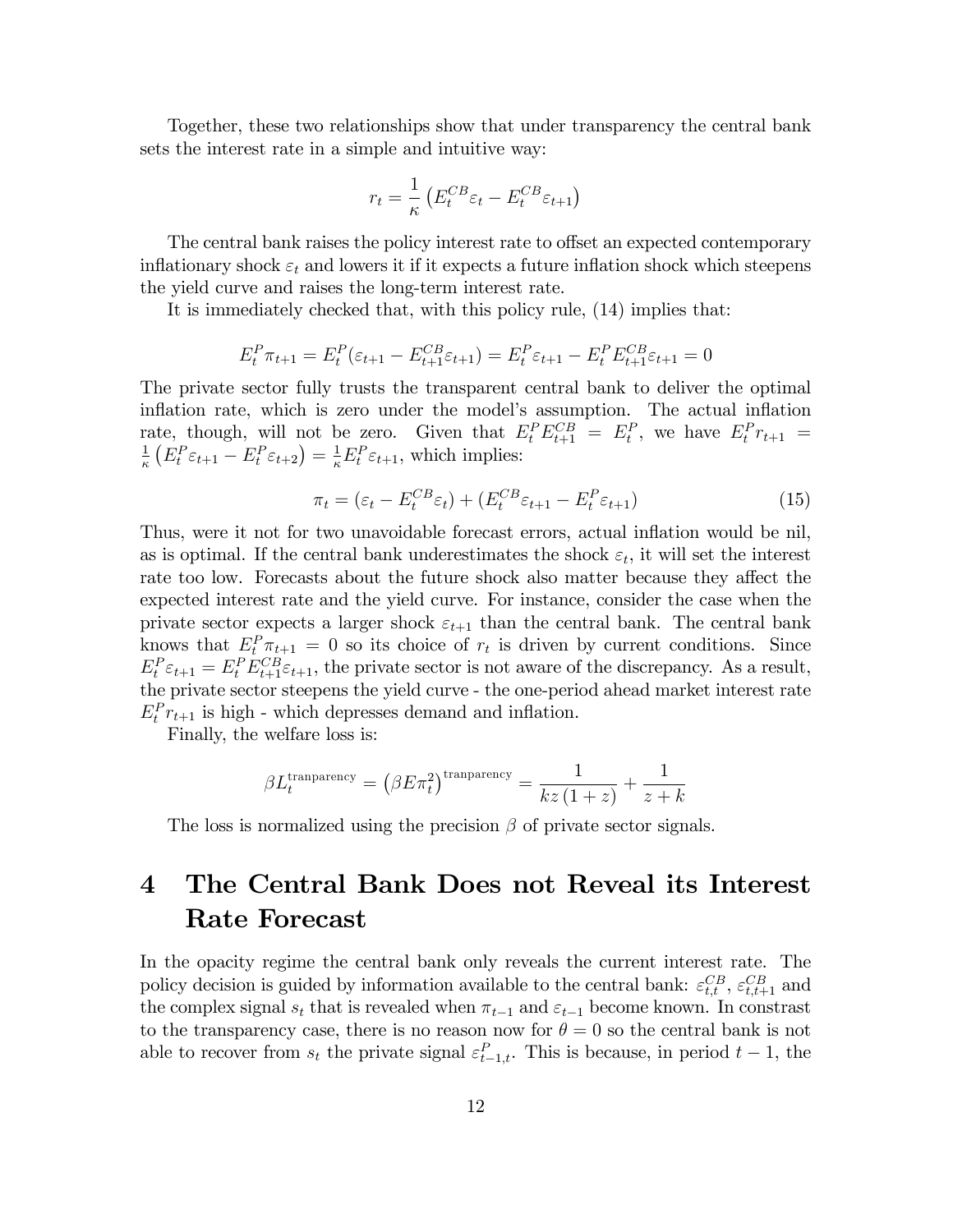private sector forms  $E_{t-1}^P \varepsilon_t$  by combining the information available from the policy rate  $r_{t-1}$  with its own signal about the present shock,  $\varepsilon_{t-1,t-1}^P$ . It follows that  $s_t$  mixes up  $\varepsilon_{t-1,t}^P$ , which is useful for the period t decision, with  $\varepsilon_{t-1,t-1}^P$ , which has no relevant information content. Not only is  $s_t$  noisy, but it is also autocorrelated. The main result is summarized as follows:

**Proposition 2** Private and central bank expectations are no longer aligned under opacity. While the interest rate rule is the same  $\overline{\cdot}$  but the coefficients different  $\overline{\cdot}$  as when the central bank announces its expected future interest rate, the yield curve no longer matches the central bank forecast of the interest rate path.

To establish these results, we first need to list the various agents expectations of the present and future shocks. The coefficients being computed later by identification<sup>3</sup> . Starting with the Central Bank ones, a direct application of the Bayes rule yields:

Looking first at the central bank forecasts, Bayes rule implies the following:

$$
E_t^{CB} \varepsilon_t = \gamma_4 \varepsilon_{t,t}^{CB} + (1 - \gamma_4) s_t
$$

$$
E_t^{CB} \varepsilon_{t-1,t}^P = \gamma_0 \varepsilon_{t,t}^{CB} + (1 - \gamma_0) s_t
$$

$$
E_t^{CB} \varepsilon_{t,t}^P = k E_t^{CB} \varepsilon_{t-1,t}^P + (1 - k) E_t^{CB} \varepsilon_t
$$

with :

$$
\gamma_4 = \frac{z(1 + kf(\theta))}{k + z(1 + kf(\theta))}
$$

$$
\gamma_0 = \frac{zkf(\theta)}{k + z(1 + kf(\theta))}
$$

and  $f(\theta)$  is such as:

$$
Var\left(\varepsilon_{t-1,t-1}^P - \tilde{\varepsilon}_{t-1}\right) \equiv \frac{f(\theta)}{\beta \theta^2}
$$

The parameter  $\theta$  involved in the various expressions satisfies an equation given in the Appendix.

In addition to its own signals, the private sector observes the interest rate, which is set according to (12). The optimal policy parameter  $\rho$  satisfies the following relation:

$$
\rho = -\left[ \frac{(2+\kappa)\left[ -\rho (k(1-\gamma_3) + (1-k)(1-\gamma_2)) + \frac{(1-\rho)\theta}{\rho} \right]}{+\tau k(1-x)\frac{\theta}{\rho} + (1+\kappa - \tau kx)(1-\gamma_2)} \right] \times (k(1-\gamma_0) + (1-k)(1-\gamma_4)) \rho \n+ \gamma_4 + ((2+\kappa)(1-\rho) + \tau k(1-x)) \theta [1 - ((1-k) + kx)(\gamma_1 (k\gamma_0 + (1-k)\gamma_4) + (1-\gamma_1))]
$$

<sup>3</sup>The details of the computations can be found in the Appendix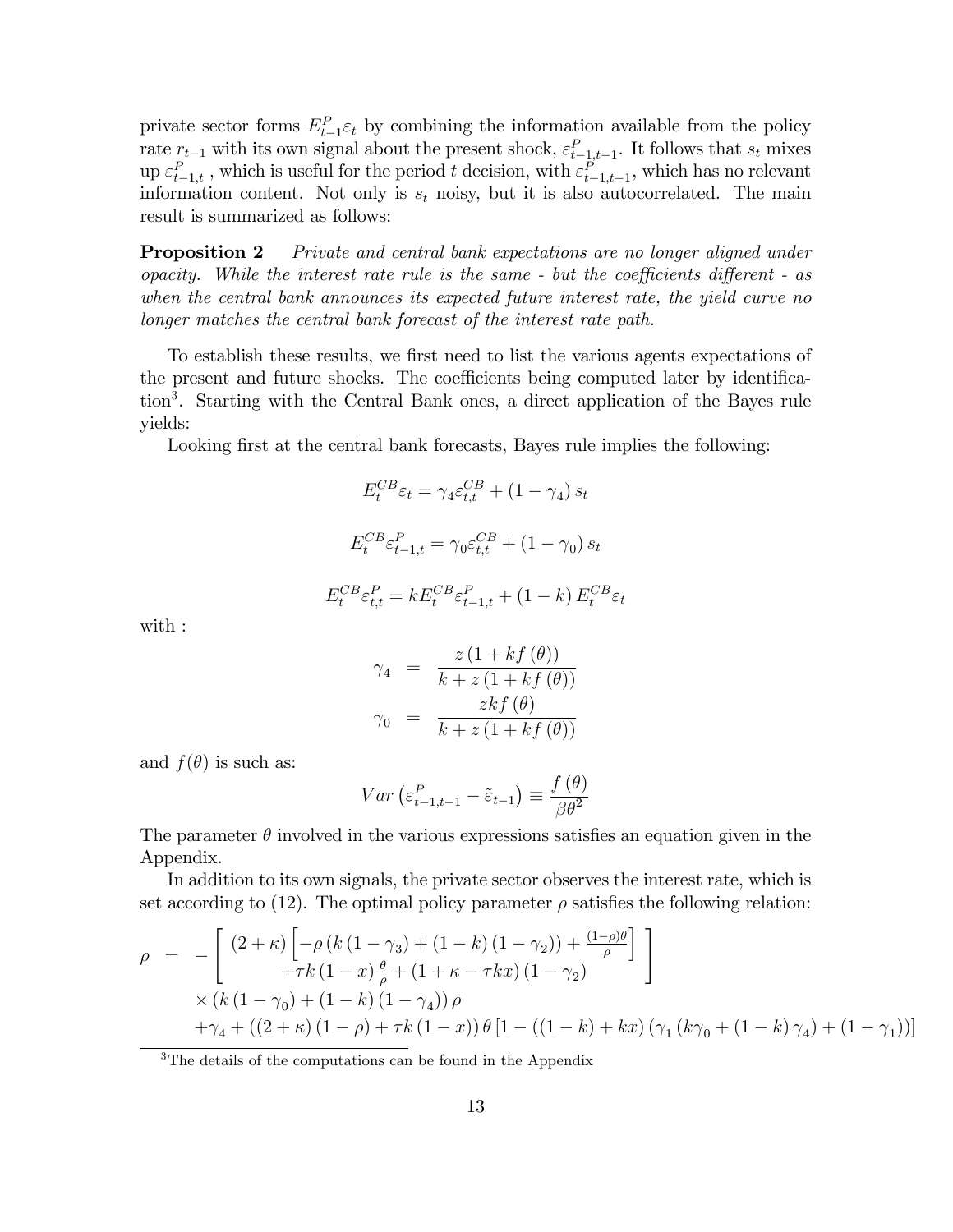To form its forecast  $E_t^P \varepsilon_t$  the private sector obviously uses  $\varepsilon_{t,t}^P$  with know variance  $\beta^{-1}$ . In addition, (12) shows that  $\frac{1}{\epsilon}$  $\rho$  $\left[\kappa r_{t}+\varepsilon_{t,t+1}^{P}-\left(1-\rho\right)s_{t}\right]=\varepsilon_{t,t}^{CB}-% {\displaystyle\sum\limits_{s=1}^{C}} \left[\kappa_{s}^{A}-\varepsilon_{s}^{B}% -\varepsilon_{s}^{B}% -\varepsilon_{s}^{B}% -\varepsilon_{s}^{B}% -\varepsilon_{s}^{B}% -\varepsilon_{s}^{B}% -\varepsilon_{s}^{B}% -\varepsilon_{s}^{B}% -\varepsilon_{s}^{B}% -\varepsilon_{s}^{B}% -\varepsilon_{s}^{B}% -\varepsilon_{s}^{B}% -\varepsilon_{s}^{B}% -\vare$  $(\varepsilon_{t,t+1}^{CB} - \varepsilon_{t,t+1}^{P})$  $\frac{-c_{t,t+1}}{\rho}$  is a second signal available to the private sector. Since the private sector knows  $r_t$  and  $s_t$ , this expression is a second unbiased signal on  $\varepsilon_t$ , with variance  $\left[\frac{1}{z} + \frac{1}{\rho^2}\right]$  $\frac{1}{\rho^2} \frac{1}{k}$  $\frac{1}{k}(1+\frac{1}{z})\bigg[\beta^{-1}.$ Using Bayes rule, the private sector forecast is therefore:

$$
E_t^P \varepsilon_t = \gamma_1 \varepsilon_{t,t}^P + (1 - \gamma_1) \frac{1}{\rho} \left[ \kappa r_t + \varepsilon_{t,t+1}^P - (1 - \rho) s_t \right]
$$

where:

$$
\gamma_1 = \frac{1 + z + \rho^2 k}{(1 + z)(1 + \rho^2 k)}
$$

To form the forecast  $E_t^P \varepsilon_{t+1}$ , the private sector proceeds in the same way. A first signal is  $\varepsilon_{t,t+1}^P$  with variance  $(k\beta)^{-1}$  and the second signal is  $-\kappa r_t + (1-\rho)s_t + \rho \varepsilon_{t,t}^P =$  $\varepsilon_{t,t+1}^{CB} - \rho \left( \varepsilon_{t,t}^{CB} - \varepsilon_{t,t}^{P} \right)$  of variance :  $\left[ \frac{1}{kz} + \rho^2 \left( 1 + \frac{1}{z} \right) \right] \beta^{-1}$  so that :

$$
E_t^P \varepsilon_{t+1} = \gamma_2 \varepsilon_{t,t+1}^P + (1 - \gamma_2) \left( -\kappa r_t + (1 - \rho) s_t + \rho \varepsilon_{t,t}^P \right)
$$

with:

$$
\gamma_2 = \frac{1 + \rho^2 k (1 + z)}{(1 + z)(1 + \rho^2 k)}
$$

An identical reasoning provides the private sector forecast of central bank signals:

$$
E_t^P \varepsilon_{t,t}^{CB} = \gamma_5 \varepsilon_{t,t}^P + (1 - \gamma_5) \frac{1}{\rho} \left[ \kappa r_t - (1 - \rho) s_t + \varepsilon_{t,t+1}^P \right]
$$
  

$$
E_t^P \varepsilon_{t,t+1}^{CB} = \gamma_3 \varepsilon_{t,t+1}^P + (1 - \gamma_3) \left[ -\kappa r_t + (1 - \rho) s_t + \rho \varepsilon_{t,t}^P \right]
$$

with:

$$
\gamma_3 = \frac{\rho^2 k}{1 + \rho^2 k}
$$

$$
\gamma_5 = \frac{1}{1 + \rho^2 k}
$$

Substituting  $(12)$  into  $(10)$  provides the inflation rate:

$$
\pi_t = \left[ \varepsilon_t - \left( \rho \varepsilon_{t,t}^{CB} + (1 - \rho) s_t \right) \right] + \left[ E_t^{CB} \varepsilon_{t+1} - E_t^P \varepsilon_{t+1} \right] \n+ (2 + \kappa) \left[ E_t^P \varepsilon_{t+1} - \kappa E_t^P r_{t+1} \right] + \tau k \left[ \left( \varepsilon_{t,t+1}^P - x E_t^P \varepsilon_{t+1} - (1 - x) E_t^P s_{t+1} \right) \right]
$$

where  $E_t^P r_{t+1} =$ 1 Ķ  $E_t^P\left[\rho \varepsilon_{t+1,t+1}^{CB} + (1-\rho) s_{t+1}\right]$ . As under transparency, actual inflation is driven by forecast errors.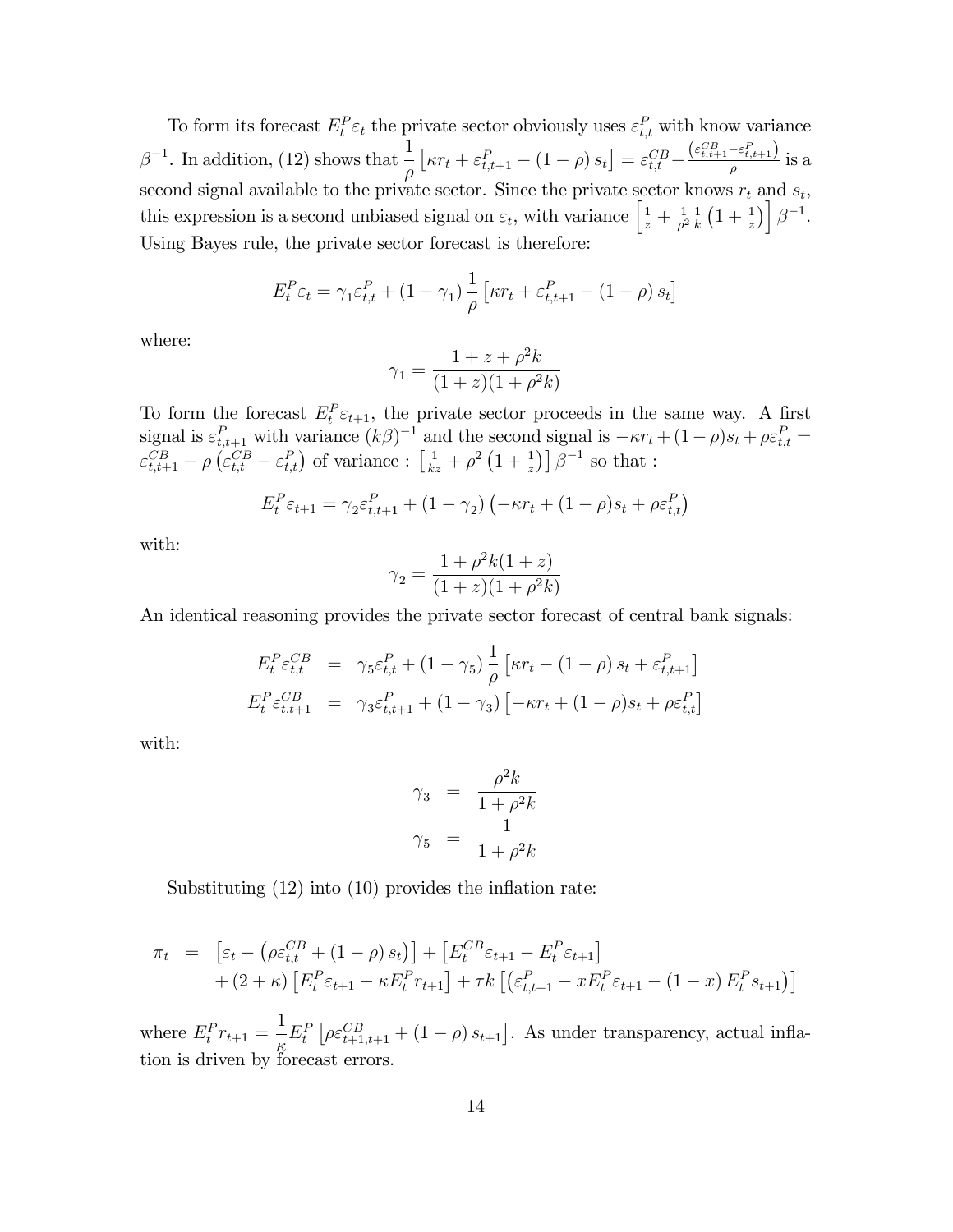The first term is similar to the central bank forecast error  $(\varepsilon_t - E_t^{CB} \varepsilon_t)$  in (15) but not identical since  $E_t^{CB} \varepsilon_t \neq \rho \varepsilon_{t,t}^{CB} + (1 - \rho) s_t$ . Because central bank and private sector expectations are not aligned, the central bank decision on  $r_t$  must take into account the fact that the private sector will set the price level with a different interpretation of the signals. The second term is identical to what appears in (15). The same mechanism explains the fourth term, which can be further decomposed into  $x(\varepsilon_{t,t+1}^P E_t^P \varepsilon_{t+1}$  and  $(1-x)$   $(\varepsilon_{t,t+1}^P - E_t^P s_{t+1})$ . Both expressions reflect the fact that the private sector error forecasts carry over to the next period because the central bank takes them into account as it makes its policy decision.<sup>4</sup> The third term reflects the fact that the private sector no longer trusts the central bank for offseting the future shock.

## 5 Welfare Analysis

#### 5.1 Welfare comparison

Since the model is time-invariant, welfare comparison only requires to consider the unconditional losses under transparency and under opacity at generic time t. The Appendix presents an analysis of the sign of the loss difference:

$$
\beta \Delta L = (\beta E \pi_t^2)^{\rm op} - (\beta E \pi_t^2)^{\rm tr}
$$

This analysis is only possible for some boundary values of the model's parameters  $z \geq 0, k \in [0, 1],$  and  $\kappa \geq 0$ . Numerical studies are summarized in Figure 1. The figure displays two curves that correspond to two values of  $\kappa^5$ . The area below each curve corresponds to  $\Delta L = L^{op} - L^{tr} < 0$ , i.e. to the case where welfare is higher when the central bank does not reveal its interest rate path forecast.

The following proposition summarizes the results of this analysis:

**Proposition 3** When the central bank follows the optimal linear interest rule  $(7)$ , ceteris paribus, transparency dominates when z is large and when k is large. The role of  $\kappa$  is ambiguous: when k is small, an increase in  $\kappa$  favors opacity while it favors transparency when k is large.

The proposition raises the question of why opacity may ever dominate transparency and how this issue is affected by the model's parameters. We consider both issues.

#### Figure 1 about here

<sup>&</sup>lt;sup>4</sup>The difference between  $\varepsilon_{t,t+1}^P$  and  $E_t^P \varepsilon_{t+1}$  is that the latter incorporates information gleaned from the interest rate decision of the central bank while  $E_t^P s_{t+1}$  differs from  $\varepsilon_{t,t+1}^P$  because it includes a noisy combination of past signals.

<sup>5</sup>The intercepts of these curves are provided in the Appendix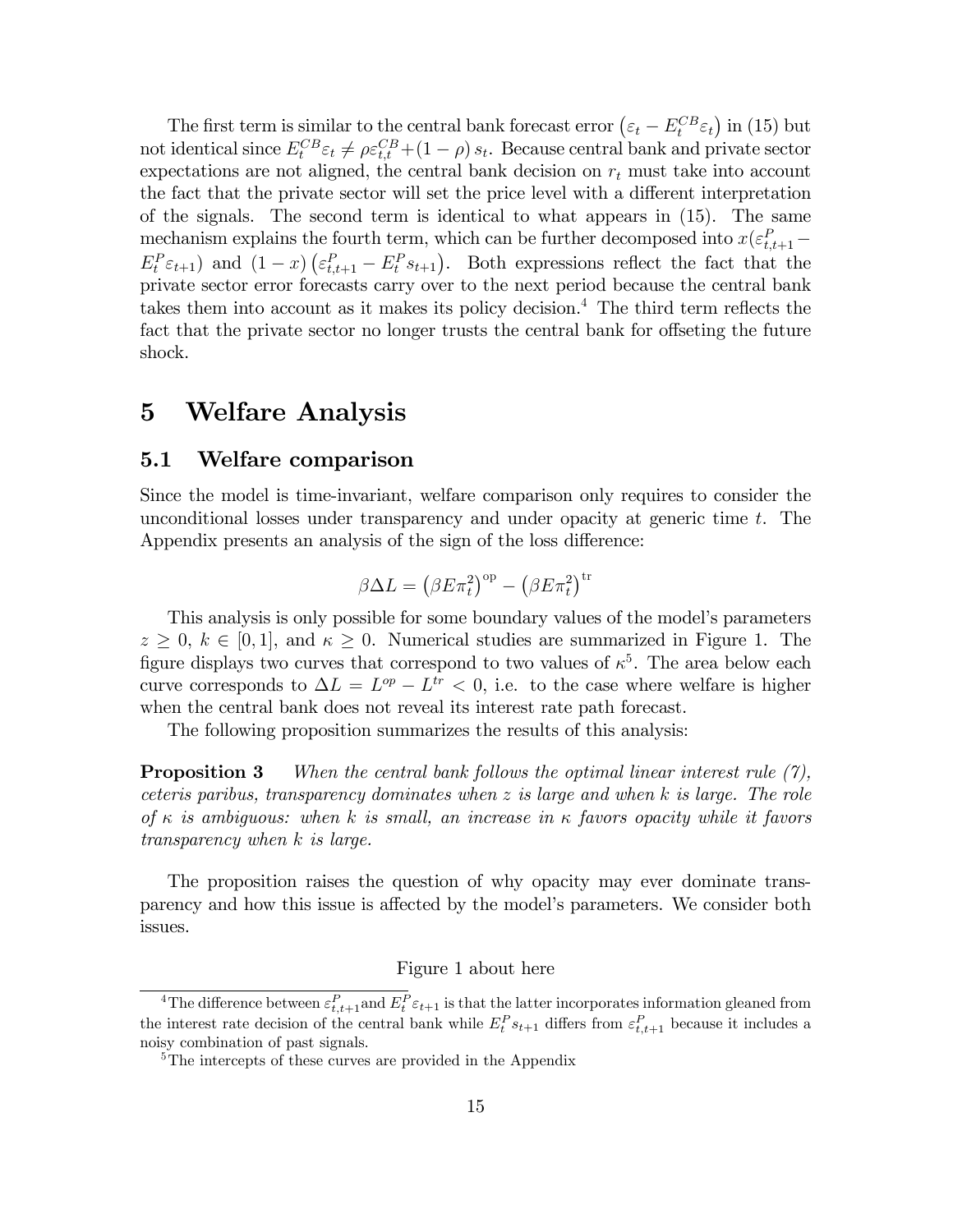#### 5.2 The usefulness of opacity

It might seem that more information is always desirable from a welfare viewpoint. The presence of herogeneous information suggests that the presumption does not necessarily apply. Indeed, the central bank and the private sector interact strategically under heterogeneous information: the central bank sets the short-term rate and the private sector sets the rest of the yield curve. Both actions contribute to determine the long-term interest rate, which is the channel through which monetary policy affects the economy. This interaction creates the possibility that opacity welfare dominates transparency. The conditions under which this happens are non-trivial and illustrate the subtlety of the issue of central bank transparency.

Two effects are involved, both of which reflect the fact that decisions are shaped by unavoidable forecast errors. On the one hand, under transparency, the central bank signals influence the private sector and, in turn, the central bank picks up signals from the private sector, this is the mirror effect. While expectations are aligned and inflation is always expected to be optimally at zero, actual inflation is never zero because unavoidable forecast errors, as Section 3 shows. Under opacity, on the other hand, not only do agents incorrectly forecast the shocks but they incorrectly forecast each other forecasts. This creates more reasons for inflation not to be zero, as can be seen in Section 4, but these forecast errors may well be systematically negatively correlated. When this is the case - it depends on parameter values as discussed below - the overall variability of inflation can be lower under opacity.

To see why, note that (11) can be rewritten as:

$$
\pi_t = (2 + \kappa) E_t^P \left( \varepsilon_{t+1} - \kappa r_{t+1} \right) - \kappa E_t^P \sum_{n=2}^{\infty} \frac{1 - \zeta^{2n+2}}{\zeta^n (1 - \zeta^2)} r_{t+n} - \psi_t \tag{16}
$$

with:

$$
\psi_t = \kappa r_t - (\varepsilon_t - E_t^P \varepsilon_{t+1})
$$

The term  $\psi_t$  can be interepreted as the "policy miss". It measures the private sector's perception of the extent to which the central bank fails to systematically achieve zero inflation. Put differently,  $\pi_t + \psi_t$ , which only depends on private sector expectations of future interest rates, is a measure of the extent to which the private sector trusts future central bank decisions.

Note that (16) is valid both regimes but the value of  $\psi_t$  depends on the regime. In particular, in the transparency regime, we have:

$$
\beta Var^{tr}(\psi_t) = \frac{1}{z+k} + \frac{1}{kz(z+1)}
$$

while in the opacity regime:

$$
\beta Var^{op}(\psi_t) = \frac{\gamma_2^2}{k} \left( 1 + \frac{1}{z} \right) + \frac{(\rho \gamma_2)^2}{z} + \frac{((1 - \rho) + k(1 - \gamma_2)\rho)^2}{k} + (1 - k)\left( (1 - \gamma_2)\rho \right)^2 + (1 - \rho)^2 f(\theta)
$$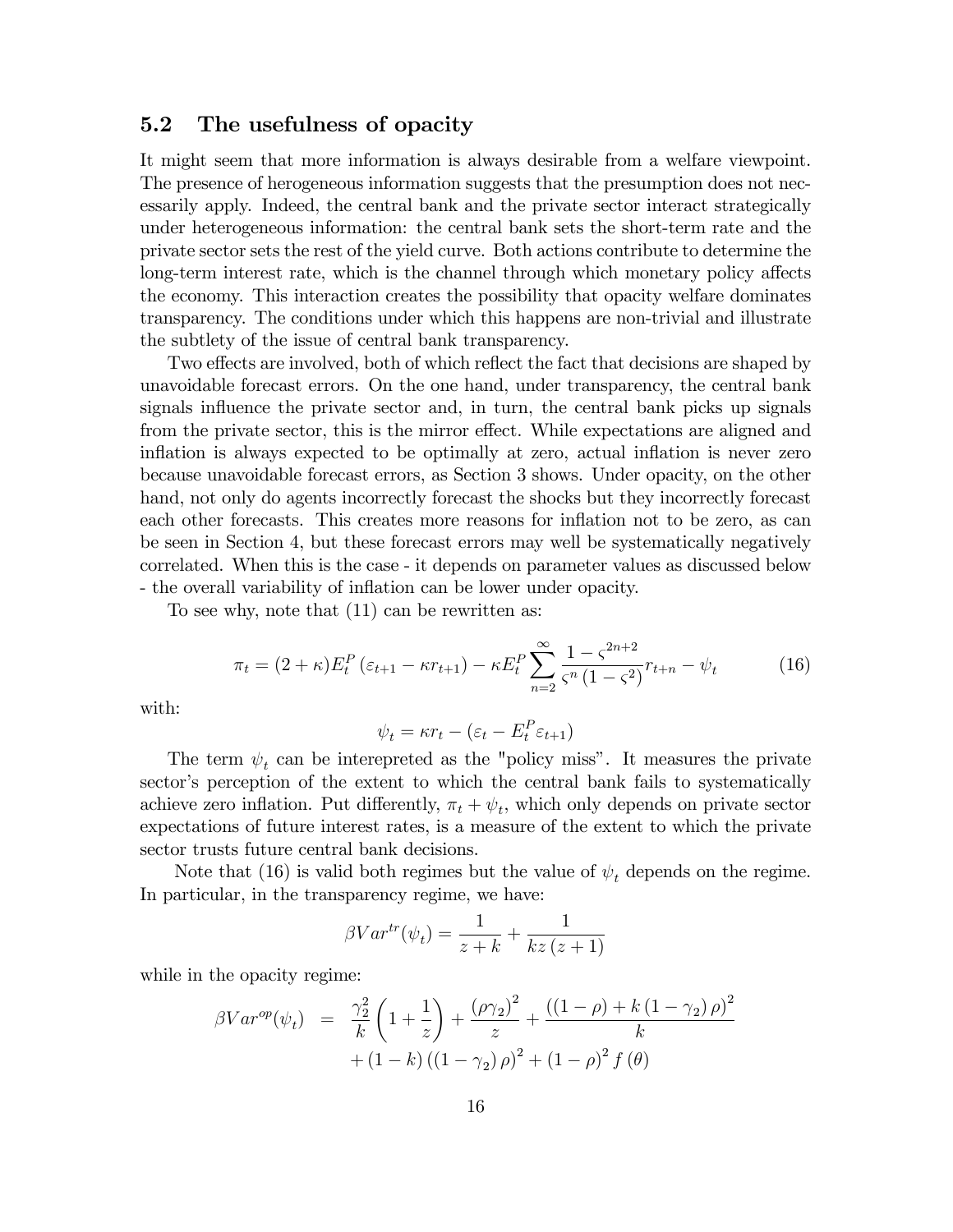Under transparency, but not under opacity  $E_t^P(\varepsilon_{t+1} - r_{t+1}) = E_t^P \pi_{t+1} = 0$ , so opacity tends to raise inflation volatility. It follows that welfare is lower in the opacity regime unless  $cov \left[ (2 + \kappa) E_t^P (\varepsilon_{t+1} - \kappa r_{t+1}) - \kappa E_t^P \sum_{n=2}^{\infty} \frac{1 - \varsigma^{2n+2}}{\varsigma^n (1 - \varsigma^2)} \right]$  $\frac{1-\varsigma^{2n+2}}{\varsigma^{n}(1-\varsigma^2)}r_{t+n}, \psi_t\big] > 0.$  This is a necessary but not sufficient, condition for opacity to raise welfare. This leads to the following proposition:

**Proposition 4** (Creative opacity) A necessary condition for opacity to welfaredominate transparency is that the private sector's own forecasts systematically offset the impact on inflation volatility of the central bank forecast errors.

The proposition is based on the following observation. The term

$$
E_t^P \left[ (2 + \kappa)(\varepsilon_{t+1} - \kappa r_{t+1}) - \kappa E_t^P \sum_{n=2}^{\infty} \frac{1 - \zeta^{2n+2}}{\zeta^n (1 - \zeta^2)} r_{t+n} \right]
$$

represents the private sector forecast of future central bank's attempts to correct for past forecast errors while the policy miss does the same for current policy decisions.

This opens up the possibility that these corrections offset each other. For example, if it observes an interest rate  $r_t$  higher than what its own signals would justify, the private sector concludes that ináation will be too low. If it anticipates that the central bank will correct its mistake by lowering the interesting too much next period, it has the opposite effect on the current inflation, see  $(16)$ . This combination stabilizes inflation.

### 5.3 The role of relative signal precision

A higher ratio z of central bank signal precision  $\alpha$  to private sector signal precision  $\beta$  enhances the value of signals released by the cantral bank. Indeed, the publication of the interest rate path provides the private sector with a central bank signal that is more useful the more precise it is relative to its own signals. As  $z$  becomes smaller, the benefit from information disclosure declines because the private sector increasingly doubts any signal from the central bank, for good reason. Then, opacity may raise welfare when the private sector sets prices and the long-term interest rate so as to systematically offset the effects of potential large central bank forecast errors.

### 5.4 The role of early information precision

The parameter  $k$ , which ranges from 0 to 1, represents the precision of early signals relative to updated signals. By releasing in period  $t$  its forecast of the interest rate that it expects to set in period  $t + 1$ , the central bank reveals its early signal  $\varepsilon_{t,t+1}^{CB}$  of the shock  $\varepsilon_{t+1}$  expected in period  $t+1$ . Then, in period  $t+1$ , the central bank can decipher the early signal  $\varepsilon_{t,t+1}^P$  received by the private sector in period t concerning the same shock  $\varepsilon_{t+1}$ . Since transparency makes this exchange of early signals possible,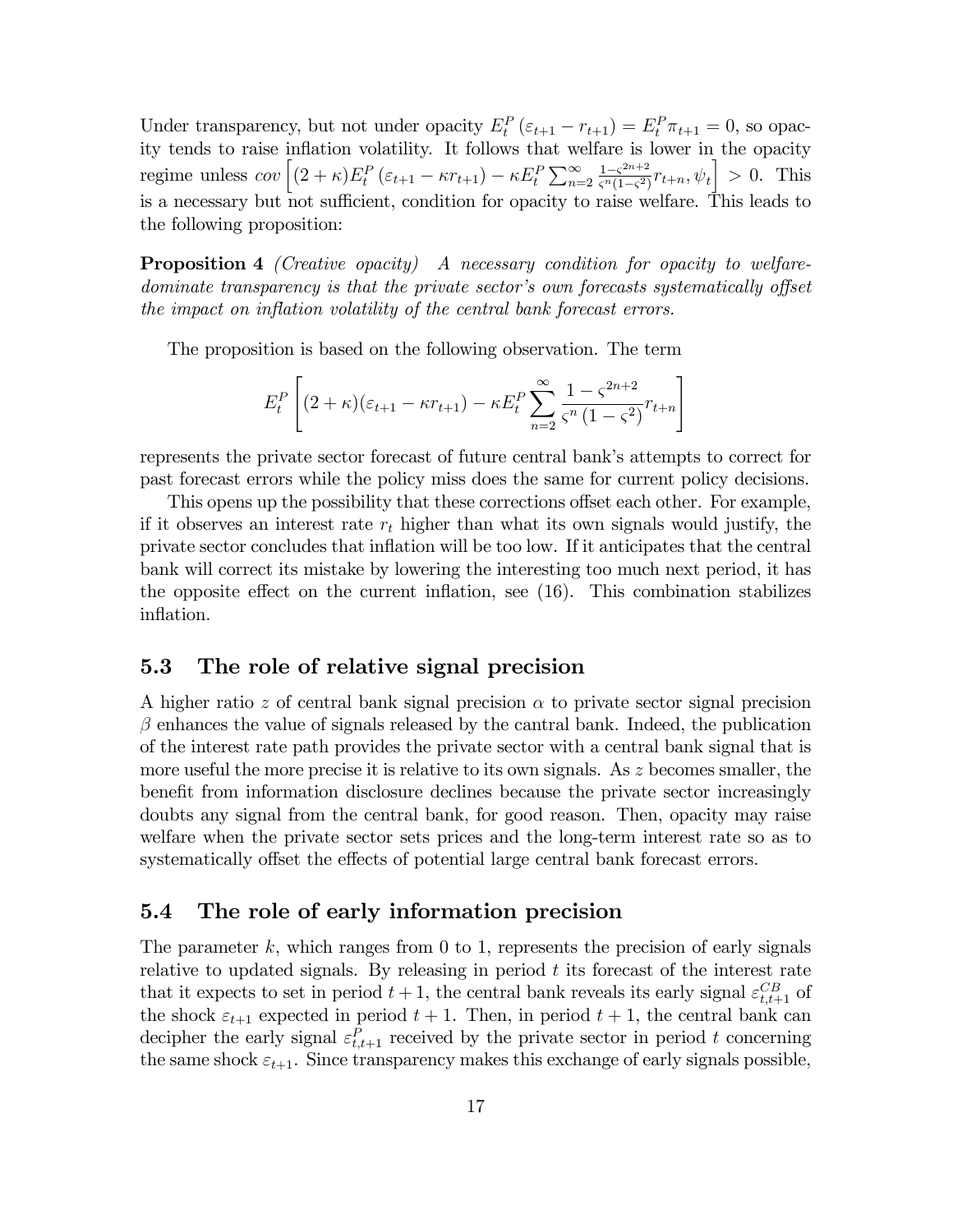it is more desirable the more precise are these signals. Indeed, when  $k = 0$ , these signals become nearly useless. Why, then, even when  $k = 0$ , does there exist a high enough  $z$  to make transparency desirable as shown in Figure 1?  $^6$ 

Because the private sector always need to forecast  $\varepsilon_{t+1}$  to set inflation and the yield curve. Under opacity, the central bank relies on its early signal  $\varepsilon_{t,t+1}^P$  and on the interest rate  $r_t$  announced by the central bank, on the basis of  $\varepsilon_{t,t+1}^{CB}$ . When  $k = 0$ , these signals are infinitely imprecise but they are the only available information. When the central bank is generally better informed than the private sector  $-\text{ when } z$  is large – it therefore helps the private sector to know  $\varepsilon_{t,t+1}^{CB}$  and  $r_t$ . Under transparency, it does not assume that the central bank is misled and therefore still expects  $E_t^P \pi_{t+1} =$ 0.

#### 5.5 The role of the demand elasticity of inflation

Figure 1 shows that the frontier beween transparency and opacity rotates clockwise when  $\kappa$  increases. This parameter captures the influence of demand on current inflation, see eq.  $(1)$ . Since demand is driven by the private sector forecasts of future inflation and interest rate, as assumed in (2),  $\kappa$  is the crucial link between private forecasts and actual inflation. We have seen that the non-alignment of expectations under opacity lead to more forecast errors, which all impact inflation. *Prima facie*, therefore, inflation is more volatile under opacity. On the other hand, opacity raises welfare when some of these forecast errors are negatively correlated. When  $k$  is small, early signals are relatively imprecise and therefore lead the private sector to attach less weight to the central bank signals (for a given z). This makes negative correlation of forecasts errors more likely and explains why the frontier shifts up for low values of  $k$ .

### 6 Conclusion

In Gosselin et al. (2008), using a two period model, we provided a first characterization of the role of publication of interest rate forecasts by the central bank under the assumption that information is heterogeneous (the information sets of the central bank and of the previous sector are non-nested). This paper presents a generalization of the previous model to an infinite horizon. The generalization is only partial since we assume that signals about the shock are not available beyond the next period. This assumption is made for two reasons. First, technically, the extremely simple model that we use cannot be solved when the signals extend to infinity, or even beyond the next period. Second, the idea that we dispose of signals that extend far into the future seems to us more than far-fetched. Put differently, if we think of a

<sup>&</sup>lt;sup>6</sup>The intercept of the curve on the vertical axis is  $4 + 2\kappa$ .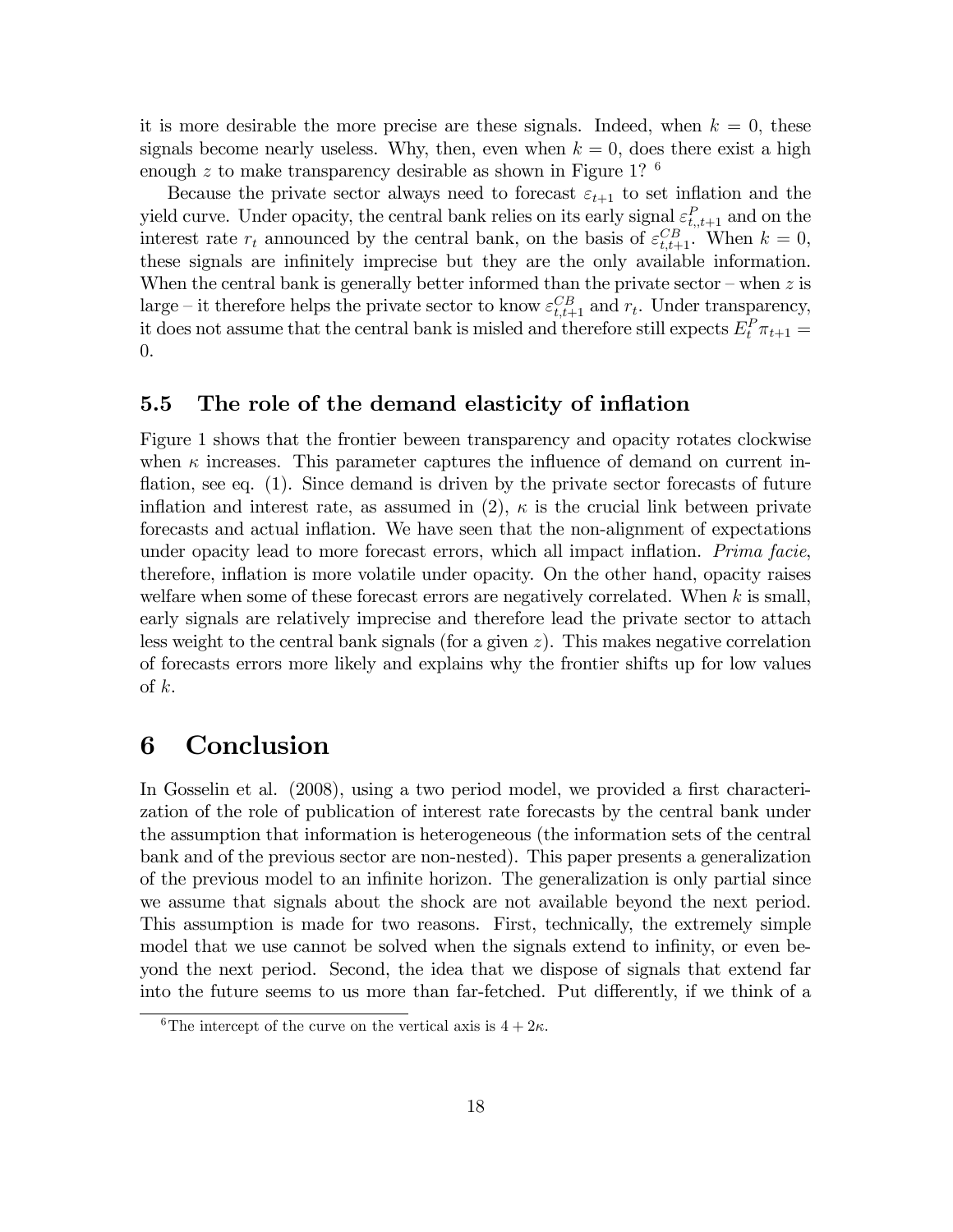period as representing one year, we do have some information about the coming and the following year. Beyond that we move to the realm of Knightian uncertainty.

The present paper shows that most of the results from Gosselin et al. (2008) carry over to the more general setup, with some interesting differences. At the general level, transparency becomes relatively more desirable to in the extended model. The reason is that in the opacity regime, past forecast errors are carried over from one period to the next, which introduces infinite autoregressivity in the inflation process. By allowing expectations about the next period to be aligned, transparency eliminates this autoregressivity, which reduces the volatility of inflation. More precisely, with only two period, the central bank only recovers information about next-period private sector forecasts - the mirror effect. With an infinite horizon, this "next-period" information" eventually becomes "current information" and transparency becomes more valuable.

Two final observations are required. First, it is relative, not absolute signal precision that matters for welfare ranking.<sup>7</sup> This matters because policy discussions of the merits or demerits of the alternative strategies often focus on absolute precision arguments. Quite intuitively, what matters is not how well is the central bank informed but how its information compares with the private sector inforomation. Second, opacity may dominate transparency for different reasons from those found by Morris and Shin (2002). Their mechanism involves a common knowledge effect, i.e. nested information sets, which is explicitely assumed here as we rely on heterogeneous information. Interestingly, in the transparency regime, the fact that expectations are aligned means that the private sector knows everything that the central bank knows. In that case, the signals become nested.

<sup>&</sup>lt;sup>7</sup>Absolute precision matters for the size of the welfare losses, as the presence of  $\beta$  in our evaluations readily confirms.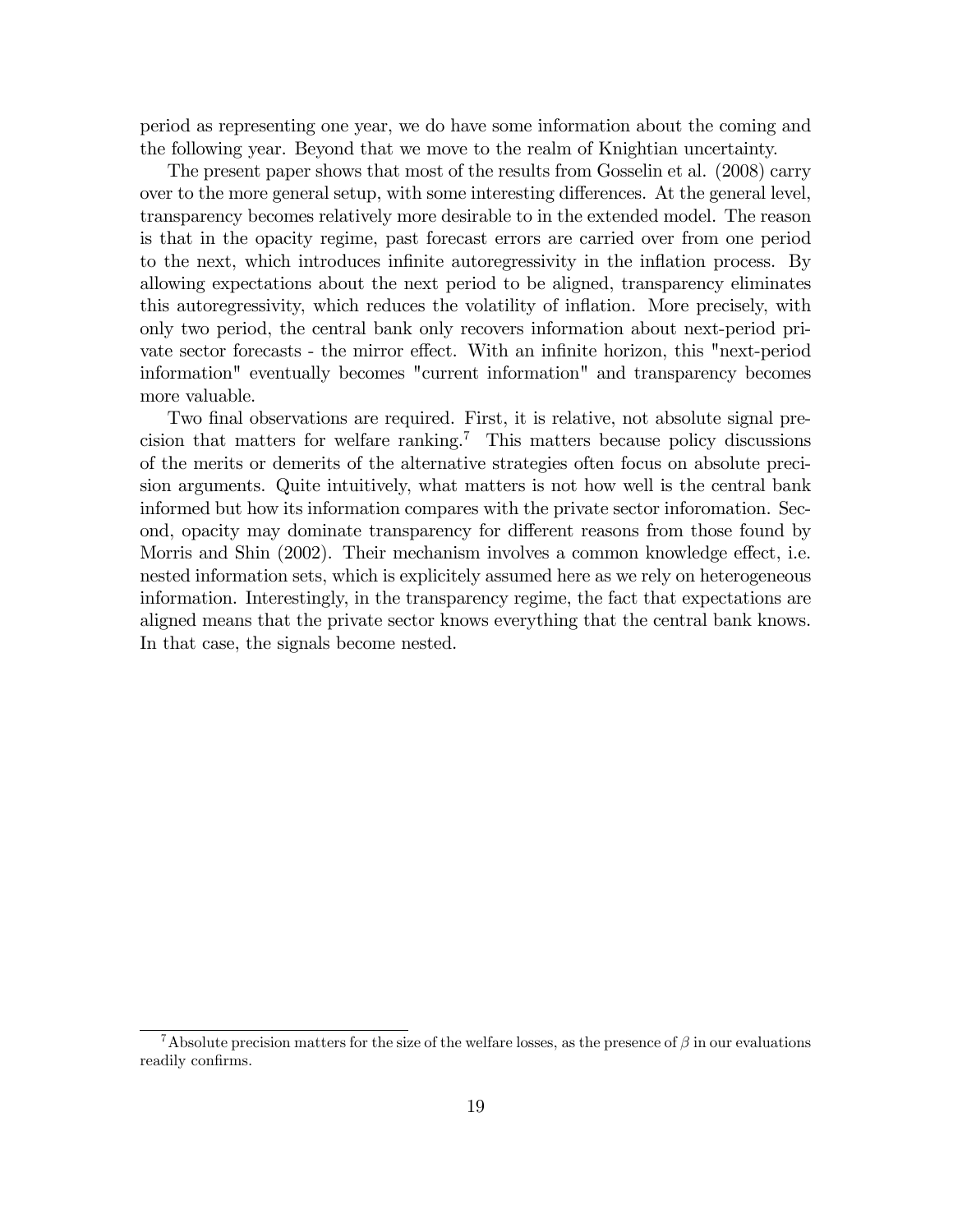#### Bibliography

Faust, Jon and Eric M. Leeper (2005) "Forecasts and Inflation Reports: An Evaluation", Washington, DC: Federal Reserve Board.

Gosselin, Pierre, Aileen Lotz and Charles Wyplosz (2008) "The Expected Interest Rate Path: Alignment of Expectations vs. Creative Opacity, International Journal of Central Banking 4(3): 145-85.

Morris, Stephen, and Hyun Song Shin (2002) "The Social Value of Public Information", American Economic Review 92: 1521-34.

Rudebusch, Glenn D. and John C. Williams (2006) "Revealing the Secrets of The Temple: The Value of Publishing Central Bank Interest Rate Projections", NBER Working Paper 12638.

Walsh, Carl (2007) "Optimal Economic Transaprency", International Journal of Central Banking, forthcoming.

Woodford, Michael (2003) Interest and Prices: Foundations of a Theory of Monetary Policy, Princeton: Princeton University Press.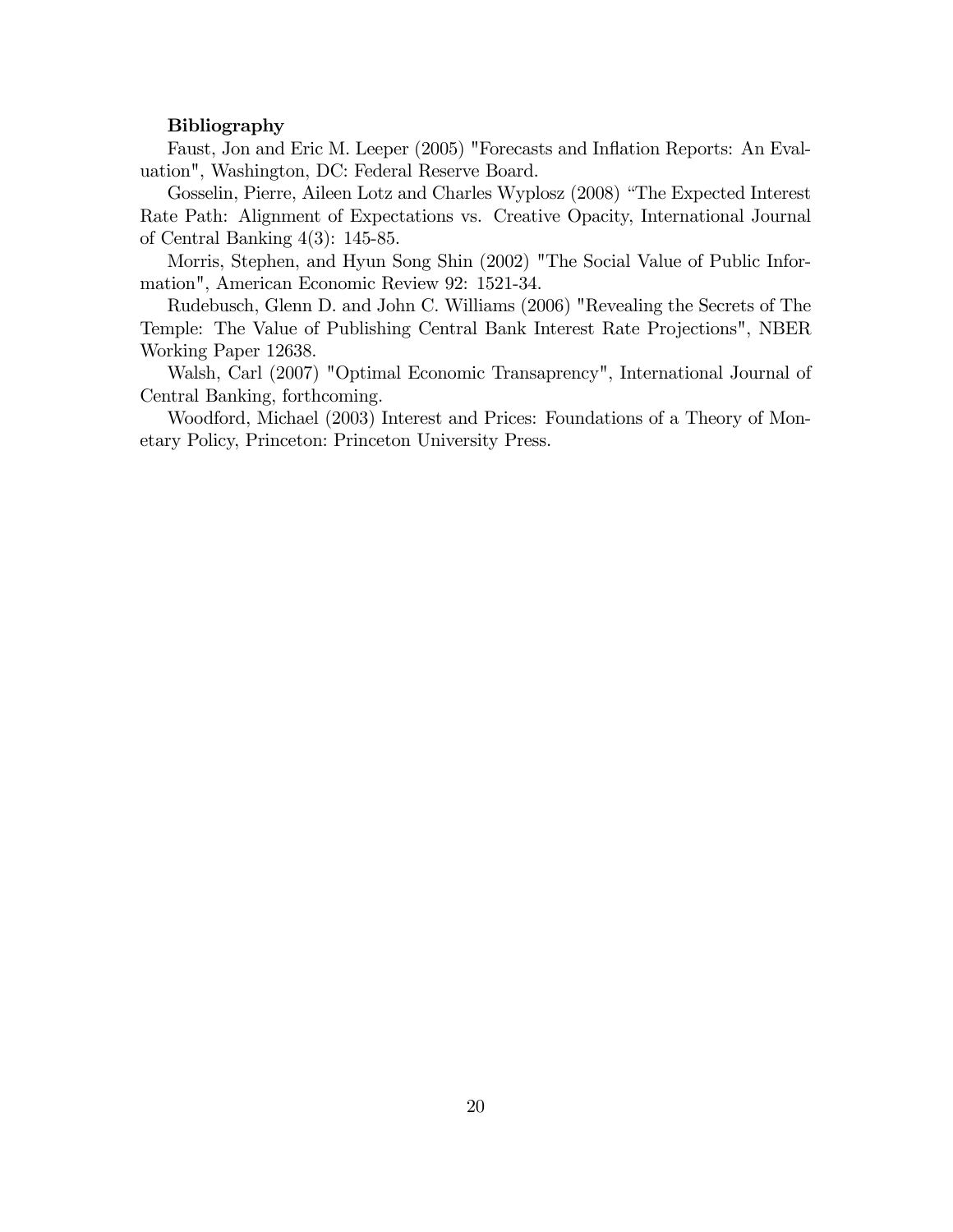# Appendix

### 6.1 Signal extraction: the form of  $\tilde{\varepsilon}_{t-1}$

To extract the best possible signal  $s_t = \varepsilon_{t-1,t}^P - \theta \left( \varepsilon_{t-1,t-1}^P - \tilde{\varepsilon}_{t-1} \right)$  about  $\varepsilon_t$  the central bank chooses  $\tilde{\varepsilon}_{t-1}$  to minimize the noise from  $(\varepsilon_{t-1,t-1}^P - \tilde{\varepsilon}_{t-1})$ . This optimal  $\tilde{\varepsilon}_{t-1}$ must combine all central bank signals centered around  $\varepsilon_{t-1,t-1}^P$ . Of course, the central bank cannot observe  $\varepsilon_{t-1,t-1}^P$  but it observes  $\varepsilon_{t-1}$  and  $s_{t-1}$ , both of which have the same mean as  $\varepsilon_{t-1,t-1}^P$ , so the best possible  $\tilde{\varepsilon}_{t-1}$  is the following linear combination:

$$
\tilde{\varepsilon}_{t-1} = w\varepsilon_{t-1} + (1-w)\,s_{t-1} = w\varepsilon_{t-1} + (1-w)\left(\varepsilon_{t-2,t-1}^P - \theta\left(\varepsilon_{t-2,t-2}^P - \tilde{\varepsilon}_{t-2}\right)\right)
$$

with weights  $0 < w < 1$ . We do not use  $\varepsilon_{t-1,t-1}^{CB}$  because this signal is always a worse indicator of  $\varepsilon_{t-1,t-1}^P$  than  $\varepsilon_{t-1}$ .

Changing notations with  $0 < x < 1$  such that  $w = (1 - k) + kx$ , we have:

$$
\tilde{\varepsilon}_{t-1} = \left( (1-k) + kx \right) \varepsilon_{t-1} + k \left( 1-x \right) \left( \varepsilon_{t-2,t-1}^P - \theta \left( \varepsilon_{t-2,t-2}^P - \tilde{\varepsilon}_{t-2} \right) \right)
$$

Importantly  $\tilde{\varepsilon}_{t-1}$ , which is chosen by the central bank, is also known to the private sector. To see why, note that we can use the recursivity in the previous equation to obtain:

$$
\tilde{\varepsilon}_{t-1} = \sum_{n=0}^{\infty} \left[ \theta k (1-x) \right]^n \left[ ((1-k) + kx) \, \varepsilon_{t-1-n} + k (1-x) \left( \varepsilon_{t-2-n, t-1-n}^P - \theta \varepsilon_{t-2-n, t-2-n}^P \right) \right]
$$

which is a series of private sector signals.

In order to find the optimal weights  $x$ , we will use the following expression for  $a_t = \varepsilon_{t-1,t-1}^P - \tilde{\varepsilon}_{t-1}:$ 

$$
a_{t} = ((1-k) + kx) \left( \varepsilon_{t-1,t-1}^{P} - \varepsilon_{t-1} \right) + k (1-x) \left( \varepsilon_{t-1,t-1}^{P} - \varepsilon_{t-2,t-1}^{P} \right) + k (1-x) \theta a_{t-1}
$$

The weight x that minimizes the unconditional variance of  $a_t$  is:

$$
x = \frac{1}{2k^2\theta^2} \left( -1 - k\theta^2 + 2k^2\theta^2 + \sqrt{\left( 1 + 2k\theta^2 - 4k^2\theta^2 + k^2\theta^4 \right)} \right)
$$

The choice of the positive root is imposed by the condition  $w > 0$ .

For further reference, we compute the resulting unconditional variance of  $a_t$ . Note that  $(\varepsilon_{t-1,t-1}^P - \tilde{\varepsilon}_{t-1})$  and  $(\varepsilon_{t-2,t-2}^P - \tilde{\varepsilon}_{t-2})$  have the same unconditional variances, so that:

$$
Var (a_t) = \frac{1 - k + k \left(\frac{1}{2k^2 \theta^2} \left(-1 - k\theta^2 + 2k^2 \theta^2 + \sqrt{\left(1 + k\theta^2 - 2k\theta\right) \left(k\theta^2 + 2k\theta + 1\right)}\right)\right)^2}{1 - (k\theta)^2 \left(1 - \frac{1}{2k^2 \theta^2} \left(-1 - k\theta^2 + 2k^2 \theta^2 + \sqrt{\left(1 + k\theta^2 - 2k\theta\right) \left(k\theta^2 + 2k\theta + 1\right)}\right)\right)^2} \frac{1}{\beta}
$$
  

$$
\equiv \frac{f(\theta)}{\theta^2} \frac{1}{\beta}
$$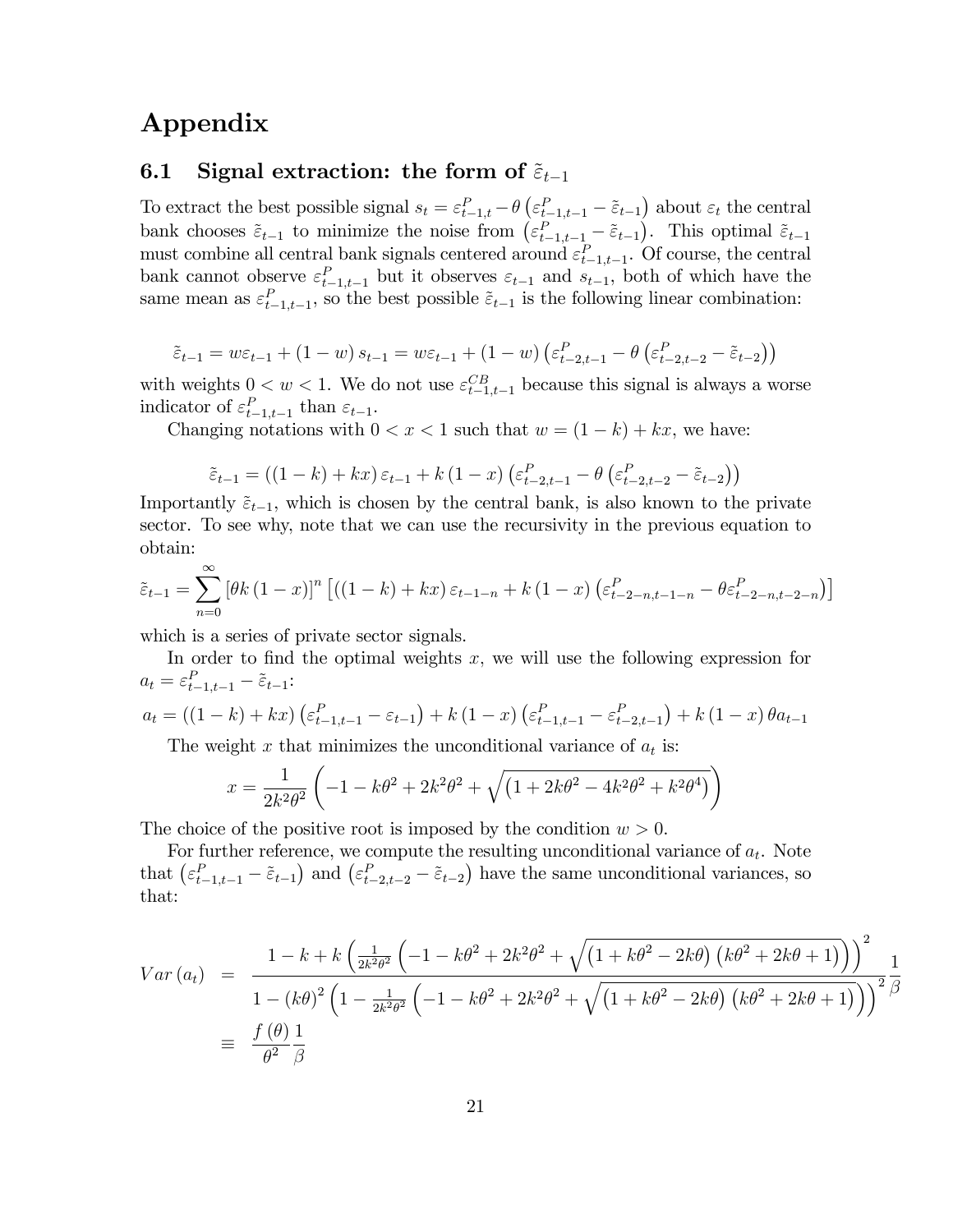### 6.2 Proof of (9)

To prove  $(9)$ , we start with the autoregressive formula for  $s_t$  derived in the text:

$$
s_{t} = \varepsilon_{t-1,t}^{P} - \theta \left( \varepsilon_{t-1,t-1}^{P} - \left[ \left( (1-k) + kx \right) \varepsilon_{t-1} \right] \right) + \theta k \left( 1 - x \right) s_{t-1}
$$

This last relation can be iterated forward to find  $E_t^P s_{t+n}$ . Actually,

$$
E_t^P s_{t+n} = (\theta k (1-x))^{n-1} s_{t+1}
$$
  
+ 
$$
E_t^P \sum_{m=1}^{n-1} (\theta k (1-x))^{m-1} (\varepsilon_{t+n-m,t+n-m+1}^P - \theta (\varepsilon_{t+n-m,t+n-m}^P - ((1-k) + kx) \varepsilon_{t+n-m}))
$$
  
= 
$$
(\theta k (1-x))^{n-1} s_{t+1} - (\theta k (1-x))^{n-2} \theta E_t^P (\varepsilon_{t+1,t+1}^P - ((1-k) + kx) \varepsilon_{t+1})
$$
  
= 
$$
(\theta k (1-x))^{n-1} E_t^P s_{t+1} - (\theta k (1-x))^{n-2} \theta (k \varepsilon_{t,t+1}^P - kx E_t^P \varepsilon_{t+1})
$$

It follows that the infinite sum in  $(4)$  is:

$$
-\kappa \xi \sum_{n=2}^{\infty} \frac{1 - \zeta^{2n+2}}{\zeta^n (1 - \zeta^2)} E_t^P s_{t+n}
$$
  
= 
$$
-\kappa \xi \sum_{n=2}^{\infty} \left( \frac{1 - \zeta^{2n+2}}{\zeta^n (1 - \zeta^2)} (\theta k (1 - x))^{n-2} \right) \left[ (\theta k (1 - x)) E_t^P s_{t+1} - \theta \left( k \varepsilon_{t,t+1}^P - k x E_t^P \varepsilon_{t+1} \right) \right]
$$

and tedious computations show that:

$$
-\kappa \xi \sum_{n=2}^{\infty} \frac{1 - \zeta^{2n+2}}{\zeta^n (1 - \zeta^2)} E_t^P s_{t+n} = \tau \left[ \left( k \varepsilon_{t,t+1}^P - kx E_t^P \varepsilon_{t+1} \right) - k (1 - x) E_t^P s_{t+1} \right] \tag{17}
$$

with:

$$
\tau = \frac{\theta \kappa \xi}{\left(1 - \varsigma^2\right)} \left( \frac{1}{\varsigma^2} \frac{1}{1 - \frac{\theta k(1 - x)}{\varsigma}} - \frac{\varsigma^2}{1 - \varsigma \theta k \left(1 - x\right)} \right)
$$

as claimed.

### **6.3** Transparency: Proof that  $\theta = 0$

We now deduce the precise form for the signal extracted by the central bank (i.e. the coefficient  $\theta$ ) in transparency. We will proceed in the following manner. We first compute the signal extracted at time  $t + 1$  by the central bank:  $\pi_t - \varepsilon_t + \kappa r_t$ . Recall the expression for the inflation dynamics derived in the text:

$$
\pi_t = -(2 + \kappa) \kappa E_t^P r_{t+1} - \kappa r_t + \varepsilon_t + (1 + \kappa) E_t^P \varepsilon_{t+1} \n+ \tau \left( k \varepsilon_{t,t+1}^P - kx E_t^P \varepsilon_{t+1} - k (1 - x) E_t^P s_{t+1} \right)
$$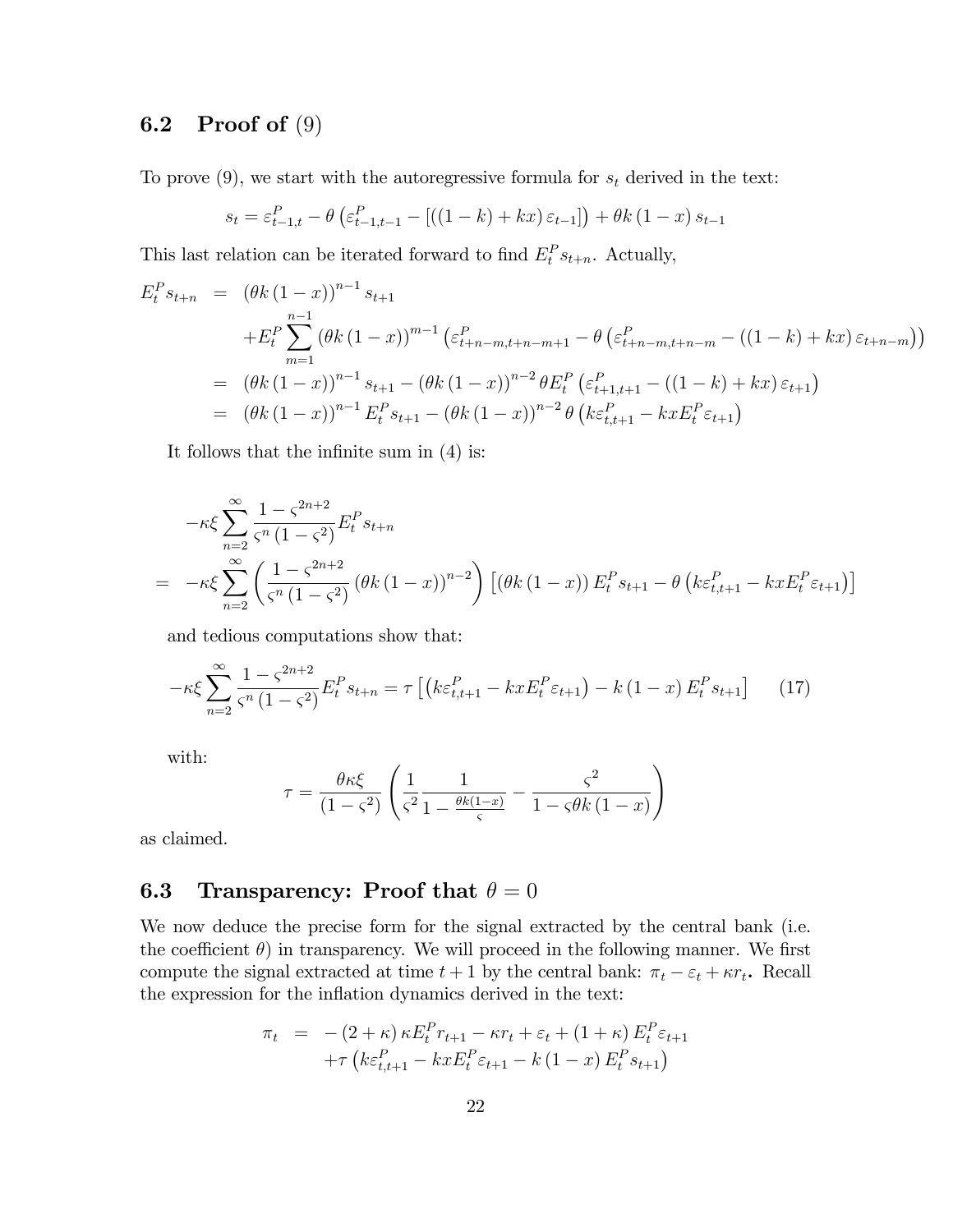so that  $\pi_t + \kappa r_t - \varepsilon_t$  is given by :

$$
-(2 + \kappa) \kappa E_t^P r_{t+1} + (1 + \kappa) E_t^P \varepsilon_{t+1} + \tau \left( k \varepsilon_{t,t+1}^P - k x E_t^P \varepsilon_{t+1} - k (1 - x) E_t^P s_{t+1} \right)
$$

with  $\tau = \frac{\theta \kappa \xi}{(1 - \epsilon)^2}$  $(1 - \varsigma^2)$  $\frac{1}{1}$  $rac{1}{\varsigma^2} \frac{1}{1 - \frac{\theta k}{\varsigma}}$  $\frac{1}{1-\frac{\theta k(1-x)}{\varsigma}}-\frac{\varsigma^2}{1-\varsigma\theta k(1-\varsigma)}$  $1-\varsigma\theta k(1-x)$  $\overline{ }$ 

The signal  $\pi_t + \kappa r_t - \varepsilon_t$  can thus be rewritten as :

$$
-(2 + \kappa) \kappa E_t^P r_{t+1} + (1 + \kappa - \tau kx) E_t^P \varepsilon_{t+1} + \tau k \varepsilon_{t,t+1}^P - \tau k (1 - x) E_t^P s_{t+1}
$$

By identification, we will get an equation for  $\theta$ . To do so, we need to compute the various expectations involved in the previous expression. We start with  $\kappa E_t^P r_{t+1}$ . Since

$$
\kappa r_{t+1} = \rho \varepsilon_{t+1,t+1}^{CB} + (1 - \rho) \left( \varepsilon_{t,t+1}^{P} - \theta \left( \varepsilon_{t,t}^{P} - \tilde{\varepsilon}_{t} \right) \right) - \varepsilon_{t+1,t+2}^{CB}
$$

we have then

$$
\kappa E_t^P r_{t+1} = \rho E_t^P \varepsilon_{t+1,t+1}^{CB} + (1-\rho) \left( \varepsilon_{t,t+1}^P - \theta \left( \varepsilon_{t,t}^P - E_t^P \tilde{\varepsilon}_t \right) \right)
$$
  

$$
= \rho \left[ \left( \left( k + (1-k) \frac{z}{1+z} \right) \varepsilon_{t,t+1}^{CB} + \frac{(1-k)}{1+z} \varepsilon_{t,t+1}^P \right) \right]
$$
  

$$
+ (1-\rho) \left( \varepsilon_{t,t+1}^P - \theta \left( \varepsilon_{t,t}^P - E_t^P \tilde{\varepsilon}_t \right) \right)
$$

To compute  $E_t^P \tilde{\varepsilon}_t$  we use the expression for  $\tilde{\varepsilon}_t$  from the previous section of this Appendix:

$$
E_t^P \tilde{\varepsilon}_t = \sum_{n=0}^{\infty} (\theta k (1-x))^n \left( ((1-k) + kx) E_t^P \varepsilon_{t-n} + k (1-x) \left( \varepsilon_{t-1-n,t-n}^P - \theta \varepsilon_{t-1-n,t-1-n}^P \right) \right)
$$
  
= 
$$
((1-k) + kx) \left( E_t^P \varepsilon_t - \varepsilon_t \right)
$$
  
+ 
$$
\sum_{n=0}^{\infty} (\theta k (1-x))^n \left( ((1-k) + kx) \varepsilon_{t-n} + k (1-x) \left( \varepsilon_{t-1-n,t-n}^P - \theta \varepsilon_{t-1-n,t-1-n}^P \right) \right)
$$
  
= 
$$
((1-k) + kx) \left( E_t^P \varepsilon_t - \varepsilon_t \right) + \tilde{\varepsilon}_t
$$

Using this expression, we get:

$$
\kappa E_t^P r_{t+1} = \rho \left[ \left( \left( k + (1 - k) \frac{z}{1 + z} \right) \varepsilon_{t,t+1}^{CB} + \frac{(1 - k)}{1 + z} \varepsilon_{t,t+1}^P \right) \right] \n+ (1 - \rho) \left( \varepsilon_{t,t+1}^P - \theta \left( \varepsilon_{t,t}^P - \tilde{\varepsilon}_t \right) \right) + (1 - \rho) \theta \left( (1 - k) + kx \right) \left( E_t^P \varepsilon_t - \varepsilon_t \right) \n= \rho \left[ \left( \left( k + (1 - k) \frac{z}{1 + z} \right) \varepsilon_{t,t+1}^{CB} + \frac{(1 - k)}{1 + z} \varepsilon_{t,t+1}^P \right) \right] \n+ (1 - \rho) \theta \left( (1 - k) + kx \right) \left[ \frac{z}{1 + z} \varepsilon_{t,t}^{CB} + \frac{1}{1 + z} \varepsilon_{t,t}^P \right] \n+ (1 - \rho) \left[ s_{t+1} - \theta \left( (1 - k) + kx \right) \varepsilon_t \right]
$$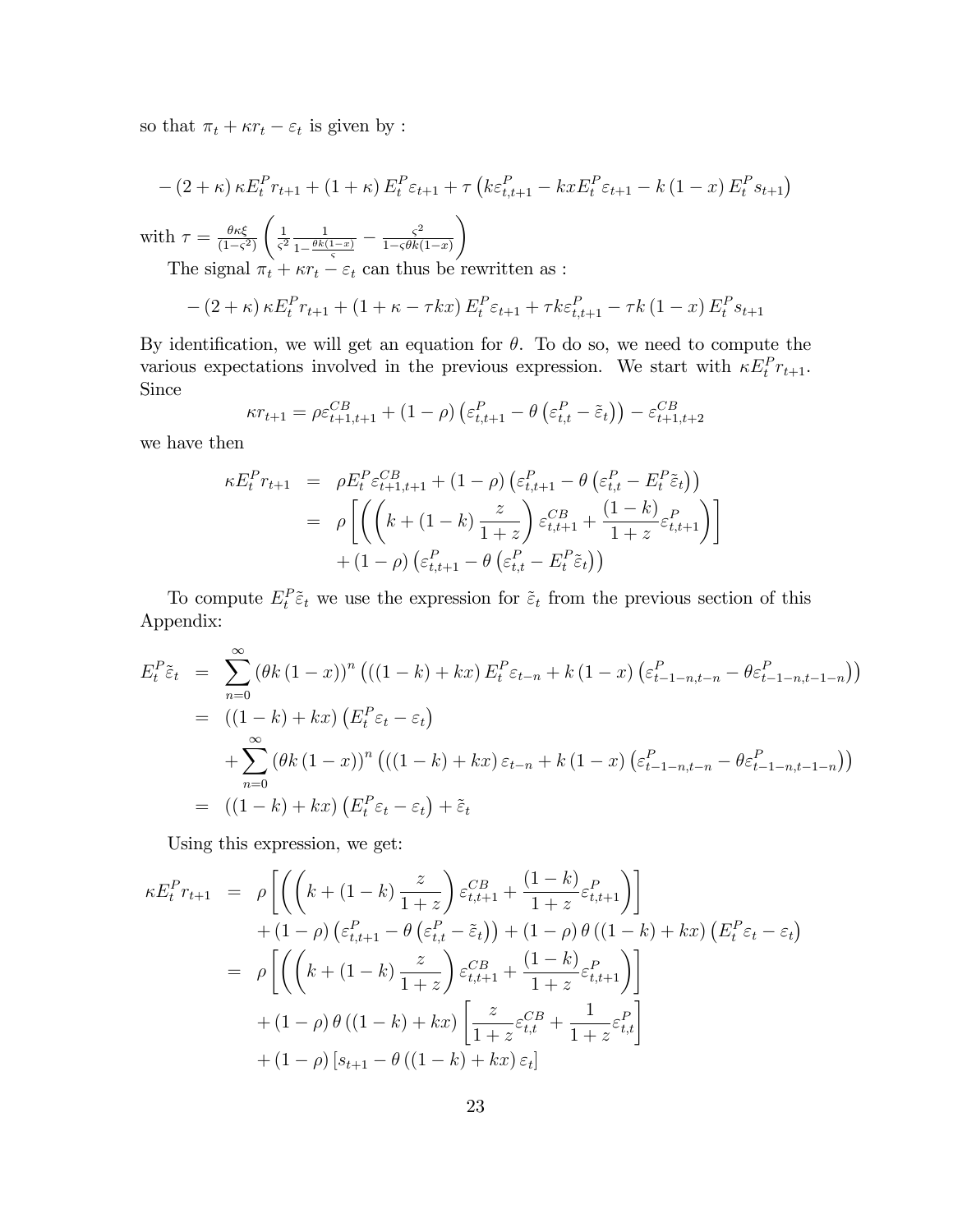Similarly, we have:

$$
-\tau k (1-x) E_t^P s_{t+1} = -\tau k (1-x) \left( \varepsilon_{t,t+1}^P - \theta \left( \varepsilon_{t,t}^P - E_t^P \tilde{\varepsilon}_t \right) \right)
$$
  
\n
$$
= -\tau k (1-x) \left( \varepsilon_{t,t+1}^P - \theta \left( \varepsilon_{t,t}^P - \tilde{\varepsilon}_t \right) \right) - \tau k (1-x) \theta ((1-k) + kx) \left( E_t^P \varepsilon_t - \varepsilon_t \right)
$$
  
\n
$$
= -\tau k (1-x) s_{t+1} - \tau k (1-x) \theta ((1-k) + kx) \left( \frac{z}{1+z} \varepsilon_{t,t}^{CB} + \frac{1}{1+z} \varepsilon_{t,t}^P - \varepsilon_t \right)
$$

On the other hand,  $E_t^P \varepsilon_{t+1} = \frac{z}{1+z}$  $\frac{z}{1+z} \varepsilon_{t,t+1}^{CB} + \frac{1}{1+z}$  $\frac{1}{1+z} \varepsilon_{t,t+1}^P$ . Moreover  $\varepsilon_t \varepsilon_{t,t}^{CB}, \varepsilon_{t,t+1}^{CB}$ as well as  $\tilde{\varepsilon}_t$  are known to the central bank at time  $t + 1$ . As a consequence, since  $s_{t+1} = \varepsilon_{t,t+1}^P - \theta \left( \varepsilon_{t,t}^P - \tilde{\varepsilon}_t \right)$ , the signal extracted by the central bank at this period is :

$$
\left[\frac{1}{1+z}\left(1+\kappa-\tau k x\right)+\tau k x-\left(2+\kappa\right)\left(\rho\frac{\left(1-k\right)}{1+z}+\left(1-\rho\right)\right)\right]\varepsilon_{t,t+1}^{P}
$$

$$
-\theta\left(\left(2+\kappa\right)\left(1-\rho\right)\left(\frac{\left(\left(1-k\right)+k x\right)}{1+z}-1\right)-\tau k\left(1-x\right)\left(1-\left(\left(1-k\right)+k x\right)\frac{1}{1+z}\right)\right)\varepsilon_{t,t}^{P}
$$

extracted by the central bank is thus :

$$
\varepsilon_{t,t+1}^{P} - \frac{\theta\left(-\left(2+\kappa\right)\left(1-\rho\right)-\tau k\left(1-x\right)\right)\left(k\left(1-x\right)+z\right)}{\left(\left(2+\kappa\right)\left(\rho k+\left(\rho-1\right)z\right)-1+\tau k x z\right)}\varepsilon_{t,t}^{P}
$$

By substracting  $\tilde{\varepsilon}_t$  we get :

$$
s_{t+1} = \varepsilon_{t,t+1}^P - \frac{\theta\left(-\left(2+\kappa\right)\left(1-\rho\right)-\tau k\left(1-x\right)\right)\left(k\left(1-x\right)+z\right)}{\left(\left(2+\kappa\right)\left(\rho k+\left(\rho-1\right)z\right)-1+\tau k x z\right)} \left(\varepsilon_{t,t}^P - \tilde{\varepsilon}_t\right)
$$

and by identification :

$$
\theta = \frac{\theta (-(2+\kappa) (1-\rho) - \tau k (1-x)) (k (1-x) + z)}{((2+\kappa) (\rho k + (\rho - 1) z) - 1 + \tau k x z)}
$$

One obvious solution is  $\theta = 0$  leading to  $s_{t+1} = \varepsilon_{t,t+1}^P$  as claimed before. We will see in the next section that other solutions (i.e. the possibility of multiple equilibria) are ruled out.

### 6.4 Transparency: the optimal interest rate

Given our expression for the inflation rate  $\pi_t = -(2 + \kappa) \kappa E_t^P r_{t+1} - \kappa r_t + \varepsilon_t +$  $(1 + \kappa) E_t^P \varepsilon_{t+1} + \tau \left( k \varepsilon_{t,t+1}^P - k x E_t^P \varepsilon_{t+1} - k (1 - x) E_t^P s_{t+1} \right)$  as well as our postulated expression for the interest rate  $r_{t+1} = \kappa r_{t+1} = \rho \varepsilon_{t+1,t+1}^{CB} + (1 - \rho) \left( \varepsilon_{t,t+1}^P - \theta \left( \varepsilon_{t,t}^P - \tilde{\varepsilon}_t \right) \right) -$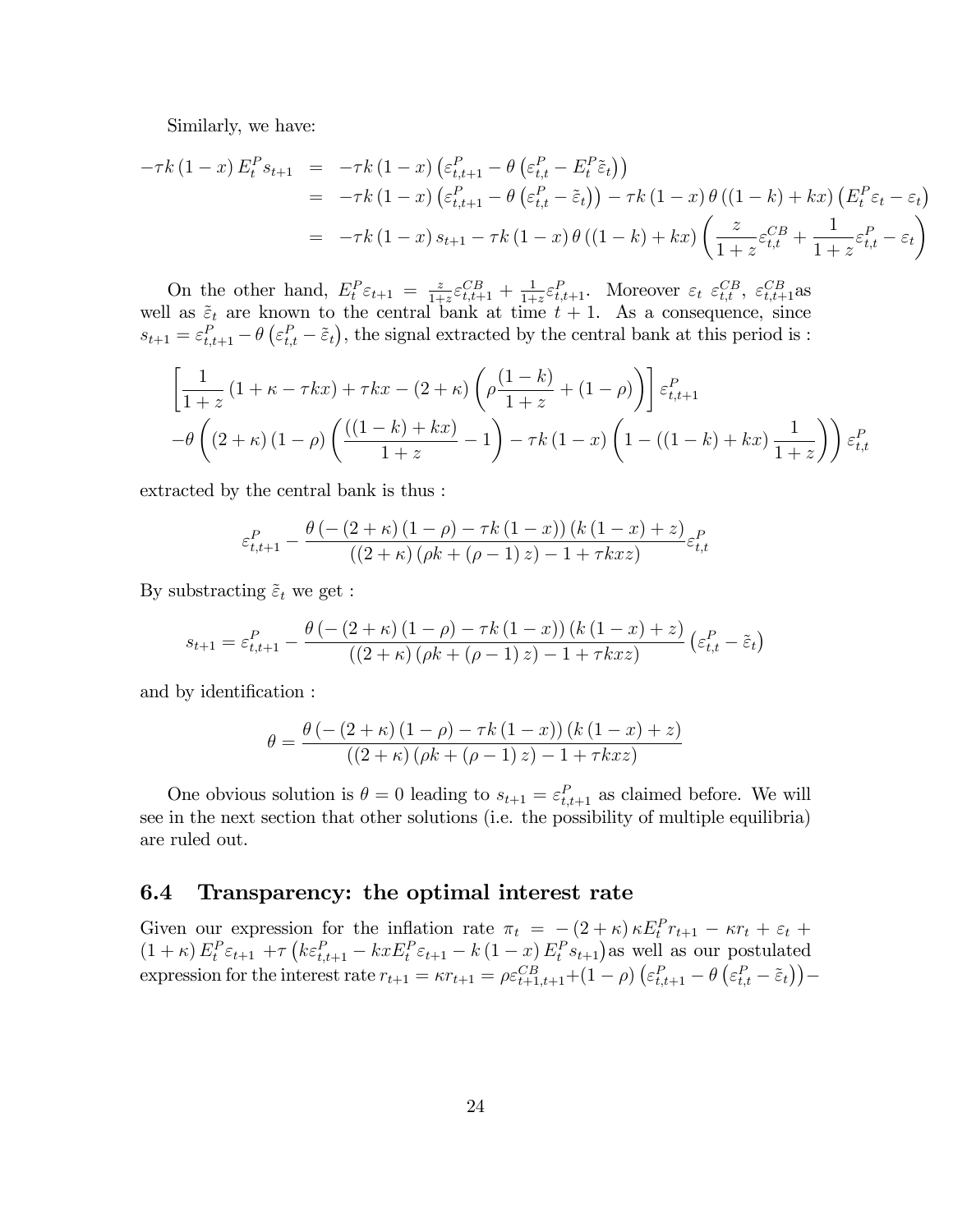$\varepsilon_{t+1,t+2}^{CB}$  we can write the inflation dynamics at time t:

$$
\pi_{t} = -(2 + \kappa) \kappa E_{t}^{P} r_{t+1} - \kappa r_{t} + \varepsilon_{t} + (1 + \kappa - \tau k x) E_{t}^{P} \varepsilon_{t+1} + \tau k \varepsilon_{t,t+1}^{P} - \tau k (1 - x) E_{t}^{P} s_{t+1} \n= -(2 + \kappa) \left[ \rho \left[ \left( (k + (1 - k) \frac{z}{1 + z}) \varepsilon_{t,t+1}^{CB} + \frac{(1 - k)}{1 + z} \varepsilon_{t,t+1}^{P} \right) \right] \right] \n+ (1 - \rho) \left( \varepsilon_{t,t+1}^{P} - \theta \left( \varepsilon_{t,t}^{P} - E_{t}^{P} \tilde{\varepsilon}_{t}) \right) \right] \n+ (1 + \kappa - \tau k x) \left( \frac{z}{1 + z} \varepsilon_{t,t+1}^{CB} + \frac{1}{1 + z} \varepsilon_{t,t+1}^{P} \right) + \tau k \varepsilon_{t,t+1}^{P} \n- \tau k (1 - x) \left( \varepsilon_{t,t+1}^{P} - \theta \left( \varepsilon_{t,t}^{P} - E_{t}^{P} \tilde{\varepsilon}_{t}) \right) - \kappa r_{t} + \varepsilon_{t} \n= \left[ \frac{1}{1 + z} (1 + \kappa - \tau k x) + \tau k x - (2 + \kappa) \left( \rho \frac{(1 - k)}{1 + z} + (1 - \rho) \right) \right] \varepsilon_{t,t+1}^{P} \n+ ((2 + \kappa) (1 - \rho) + \tau k (1 - x)) \theta \left( \varepsilon_{t,t}^{P} - E_{t}^{P} \tilde{\varepsilon}_{t} \right) \n+ \left[ (1 + \kappa - \tau k x) \frac{z}{1 + z} - (2 + \kappa) \rho \left( k + \frac{(1 - k) z}{1 + z} \right) \right] \varepsilon_{t,t+1}^{CB} - \kappa r_{t} + \varepsilon_{t}
$$

Since  $r_t$  does not affect future inflation rates, it is thus optimal for the central bank to set it such as minimizing  $E_t^{CB} \pi_t^2$ , that is to set  $E_t^{CB} \pi_t = 0$ . Now, use that:

$$
E_t^{CB} \varepsilon_{t,t+1}^P = E_t^{CB} \varepsilon_{t+1} = \varepsilon_{t,t+1}^{CB}
$$
  

$$
E_t^{CB} E_t^P \tilde{\varepsilon}_t = E_t^{CB} \tilde{\varepsilon}_t
$$

to directly obtain the following condition:

$$
r_{t} = \frac{1}{\kappa} \left[ \left( E_{t}^{CB} \varepsilon_{t} - E_{t}^{CB} \varepsilon_{t+1} \right) + \left( (2 + \kappa) (1 - \rho) + \tau k (1 - x) \right) \theta E_{t}^{CB} \left( \varepsilon_{t,t}^{P} - \tilde{\varepsilon}_{t} \right) \right]
$$
  
\n
$$
= \frac{1}{\kappa} \left[ \left( E_{t}^{CB} \varepsilon_{t} - E_{t}^{CB} \varepsilon_{t+1} \right) + \left( (2 + \kappa) (1 - \rho) + \tau k (1 - x) \right) \right] \times
$$
  
\n
$$
\times \theta E_{t}^{CB} \left( \varepsilon_{t,t}^{P} - \left[ \left( (1 - k) + kx \right) \varepsilon_{t} + k (1 - x) s_{t} \right] \right)
$$
  
\n
$$
= \frac{1}{\kappa} \left[ \left( E_{t}^{CB} \varepsilon_{t} - E_{t}^{CB} \varepsilon_{t+1} \right) + \left( (2 + \kappa) (1 - \rho) + \tau k (1 - x) \right) \right] \times
$$
  
\n
$$
\times \theta E_{t}^{CB} \left( k \varepsilon_{t-1,t}^{P} - \left[ kx \varepsilon_{t} + k (1 - x) s_{t} \right] \right)
$$
  
\n
$$
= \frac{1}{\kappa} \left[ \left( (1 - \left( (2 + \kappa) (1 - \rho) + \tau k (1 - x) \right) \theta k x \right) E_{t}^{CB} \varepsilon_{t} - E_{t}^{CB} \varepsilon_{t+1} \right) \right]
$$
  
\n
$$
+ \frac{1}{\kappa} \left( (2 + \kappa) (1 - \rho) + \tau k (1 - x) \right) \theta k \left( E_{t}^{CB} \varepsilon_{t-1,t}^{P} - (1 - x) s_{t} \right)
$$
  
\n
$$
= \frac{1}{\kappa} \left[ \left( (1 - \left( (2 + \kappa) (1 - \rho) + \tau k (1 - x) \right) \theta k x \right) E_{t}^{CB} \varepsilon_{t} - E_{t}^{CB} \varepsilon_{t+1} \right) \right]
$$
  
\n

We now compute the various expectations involved in the expression for  $r_t$ . Using Bayes rule, one has :

$$
E_t^{CB}\varepsilon_t = \gamma_4 \varepsilon_{t,t}^{CB} + (1 - \gamma_4) \left(\varepsilon_{t-1,t}^P - \theta \left(\varepsilon_{t-1,t-1}^P - \tilde{\varepsilon}_{t-1}\right)\right)
$$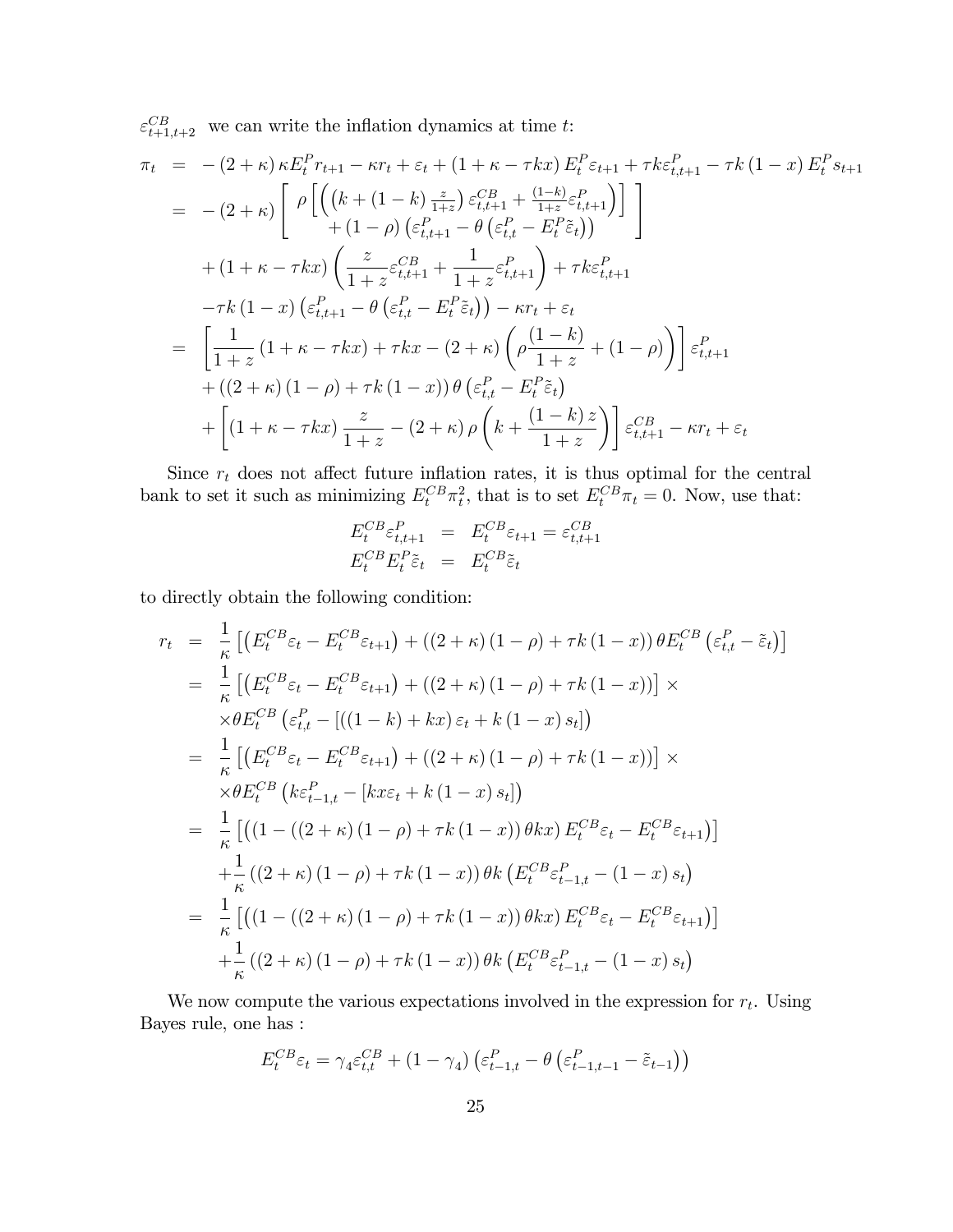$$
E_t^{CB} \varepsilon_{t-1,t}^P = \gamma_0 \varepsilon_{t,t}^{CB} + (1 - \gamma_0) \left( \varepsilon_{t-1,t}^P - \theta \left( \varepsilon_{t-1,t-1}^P - \tilde{\varepsilon}_{t-1} \right) \right)
$$

with

$$
\gamma_4 = \frac{z(1+kf(\theta))}{k+z(1+kf(\theta))}
$$

$$
\gamma_0 = \frac{zkf(\theta)}{k+z(1+kf(\theta))}
$$

so that ultimately:

$$
r_{t} = \frac{1}{\kappa} \left( \left( 1 - \left( (2 + \kappa) (1 - \rho) + \tau k (1 - x) \right) \theta k x \right) \gamma_{4} + \left( (2 + \kappa) (1 - \rho) + \tau k (1 - x) \right) \theta k \gamma_{0} \right) \varepsilon_{t,t}^{CB} + \frac{1}{\kappa} \left[ \frac{\left( 1 - \left( (2 + \kappa) (1 - \rho) + \tau k (1 - x) \right) k x \right) \left( 1 - \gamma_{4} \right)}{\left( (2 + \kappa) (1 - \rho) + \tau k (1 - x) \right) k \left( (1 - \gamma_{0}) - (1 - x) \right)} \right] s_{t} - \frac{1}{\kappa} E_{t}^{CB} \varepsilon_{t+1}
$$

As a consequence, one can identify the coefficient  $\rho$  as satisfying :

$$
\rho = ((1 - ((2 + \kappa) (1 - \rho) + \tau k (1 - x)) kx) \gamma_4 + ((2 + \kappa) (1 - \rho) + \tau k (1 - x)) k \gamma_0)
$$

This equation, supplemented with the previous condition for  $\theta$ ,

$$
\theta = \frac{\theta (-(2+\kappa) (1-\rho) - \tau k (1-x)) (k (1-x) + z)}{((2+\kappa) (\rho k + (\rho - 1) z) - 1 + \tau k x z)}
$$

as well as the expression for the coefficients  $\gamma_4$  and  $\gamma_0$ 

$$
\gamma_4 = \frac{z(1 + kf(\theta))}{k + z(1 + kf(\theta))}
$$

$$
\gamma_0 = \frac{zkf(\theta)}{k + z(1 + kf(\theta))}
$$

yields a system of equations that can be solved as functions of the parameters  $k, z$  and  $\kappa$ . It can be seen numerically that at least for reasonnable values of these parameters, the only real solution for  $\theta$  is given by  $\theta = 0$ , that is  $s_{t+1} = \varepsilon_{t,t+1}^P$  the full mirror effect, as claimed in the previous paragraph. Note that an immediate consequence of  $\theta = 0$ is that  $r_t = \frac{1}{\kappa}$  $\frac{1}{\kappa} \left( E_t^{CB} \varepsilon_t - E_t^{CB} \varepsilon_{t+1} \right)$ 

## 6.5 Opacity: Determination of the coefficients  $\theta$

Using the forms for the expectation derived in the text, we can now deduce the precise form for the signal extracted by the central bank (i.e. the coefficient  $\theta$ ), as well as the coefficient  $\rho$ . We will proceed in the following manner. We first compute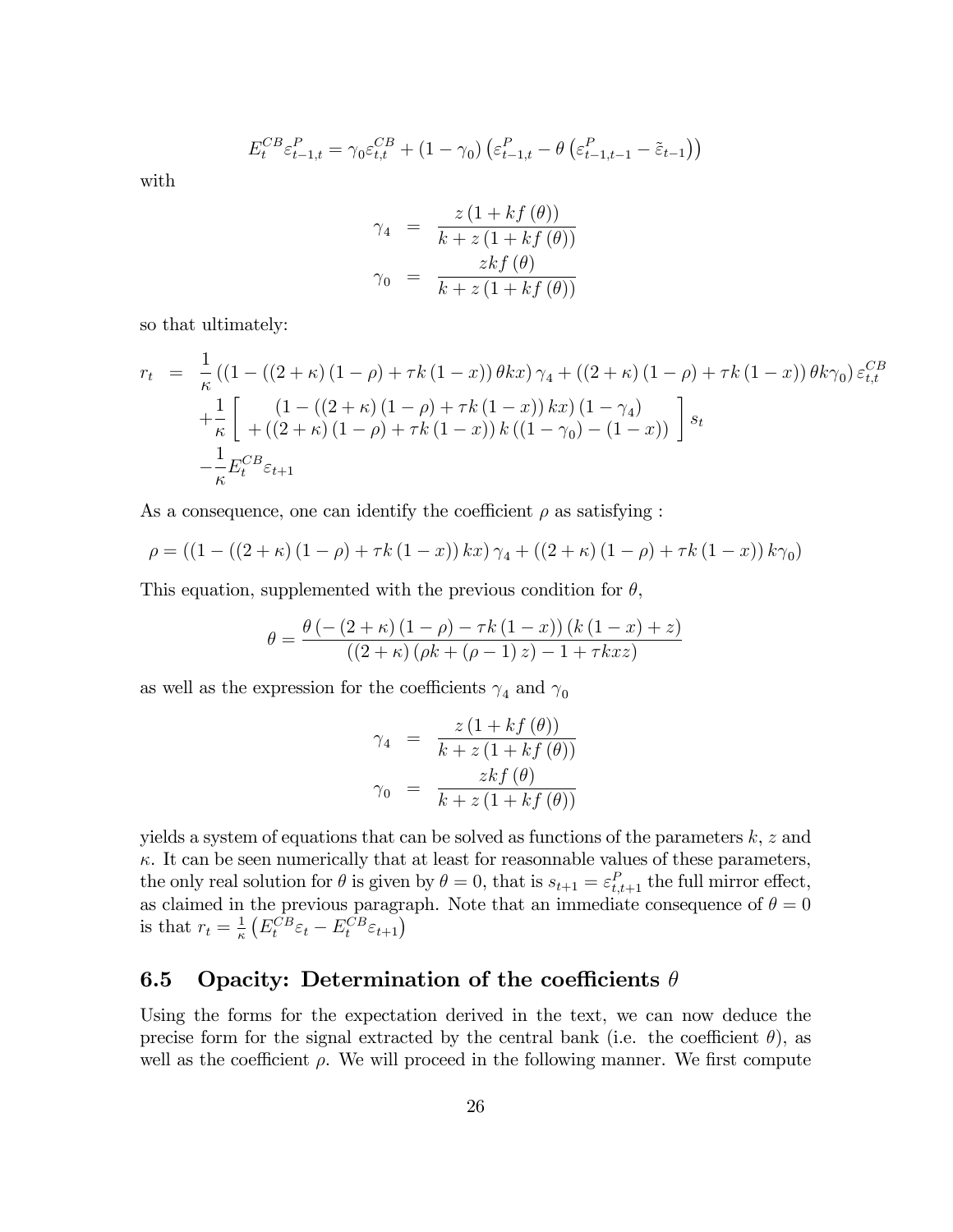$-(2 + \kappa) \kappa E_t^P r_{t+1} + (1 + \kappa - \tau kx) E_t^P \varepsilon_{t+1} + \tau (k \varepsilon_{t,t+1}^P - k (1 - x) E_t^P s_{t+1})$  which is the signal extracted by the central bank. By identification, this will lead to an equation for  $\theta$ . The expression for  $\theta$  will then allow to find the cental bank expectations, and then ultimately the interest rate that has to cancel the central bank expectation of inflation. This ultimately provides an equation for  $\rho$ . We start by computing  $\kappa E_t^P r_{t+1}$ . Since

$$
\kappa r_{t+1} = \rho \varepsilon_{t+1,t+1}^{CB} + (1 - \rho) \left( \varepsilon_{t,t+1}^{P} - \theta \left( \varepsilon_{t,t}^{P} - \tilde{\varepsilon}_{t} \right) \right) - \varepsilon_{t+1,t+2}^{CB}
$$

we have :

$$
\kappa E_t^P r_{t+1} = \rho E_t^P \varepsilon_{t+1,t+1}^{CB} + (1 - \rho) \left( \varepsilon_{t,t+1}^P - \theta \left( \varepsilon_{t,t}^P - E_t^P \tilde{\varepsilon}_t \right) \right)
$$
  
=  $\rho \left[ (k\gamma_3 + (1 - k)\gamma_2) \varepsilon_{t,t+1}^P + (k(1 - \gamma_3) + (1 - k)(1 - \gamma_2)) \left( \varepsilon_{t,t+1}^{CB} - \rho \left( \varepsilon_{t,t}^C - \varepsilon_{t,t}^P \right) \right) \right]$   
+  $(1 - \rho) \left( \varepsilon_{t,t+1}^P - \theta \left( \varepsilon_{t,t}^P - E_t^P \tilde{\varepsilon}_t \right) \right)$ 

To compute  $E_t^P \tilde{\varepsilon}_t$  recall that we had :

$$
\tilde{\varepsilon}_t = \sum_{n=0}^{\infty} \left( \theta k \left( 1 - x \right) \right)^n \left( \left( \left( 1 - k \right) + kx \right) \varepsilon_{t-n} + k \left( 1 - x \right) \left( \varepsilon_{t-1-n, t-n}^P - \theta \varepsilon_{t-1-n, t-1-n}^P \right) \right)
$$

so that :

$$
E_t^P \tilde{\varepsilon}_t = \sum_{n=0}^{\infty} (\theta k (1-x))^n \left( ((1-k) + kx) E_t^P \varepsilon_{t-n} + k (1-x) \left( \varepsilon_{t-1-n,t-n}^P - \theta \varepsilon_{t-1-n,t-1-n}^P \right) \right)
$$
  
= 
$$
((1-k) + kx) \left( E_t^P \varepsilon_t - \varepsilon_t \right)
$$
  
+ 
$$
\sum_{n=0}^{\infty} (\theta k (1-x))^n \left( ((1-k) + kx) \varepsilon_{t-n} + k (1-x) \left( \varepsilon_{t-1-n,t-n}^P - \theta \varepsilon_{t-1-n,t-1-n}^P \right) \right)
$$
  
= 
$$
((1-k) + kx) \left( E_t^P \varepsilon_t - \varepsilon_t \right) + \tilde{\varepsilon}_t
$$

and :

$$
\kappa E_t^P r_{t+1} = \rho E_t^P \varepsilon_{t+1,t+1}^{CB} + (1-\rho) \left( \varepsilon_{t,t+1}^P - \theta \left( \varepsilon_{t,t}^P - E_t^P \tilde{\varepsilon}_t \right) \right)
$$
  
\n
$$
= \rho \left[ (k\gamma_3 + (1-k)\gamma_2) \varepsilon_{t,t+1}^P + (k(1-\gamma_3) + (1-k)(1-\gamma_2)) \left( \varepsilon_{t,t+1}^{CB} - \rho \left( \varepsilon_{t,t}^C - \varepsilon_{t,t}^P \right) \right) \right]
$$
  
\n
$$
+ (1-\rho) \left( \varepsilon_{t,t+1}^P - \theta \left( \varepsilon_{t,t}^P - \tilde{\varepsilon}_t \right) \right) + (1-\rho) \theta \left( (1-k) + kx \right) \left( E_t^P \varepsilon_t - \varepsilon_t \right)
$$
  
\n
$$
= \rho \left[ (k\gamma_3 + (1-k)\gamma_2) \varepsilon_{t,t+1}^P + (k(1-\gamma_3) + (1-k)(1-\gamma_2)) \left( \varepsilon_{t,t+1}^{CB} - \rho \left( \varepsilon_{t,t}^{CB} - \varepsilon_{t,t}^P \right) \right) \right]
$$
  
\n
$$
+ (1-\rho) \theta \left( (1-k) + kx \right) \left[ \gamma_1 \varepsilon_{t,t}^P + (1-\gamma_1) \left( \varepsilon_{t,t}^{CB} + \frac{\left( \varepsilon_{t,t+1}^P - \varepsilon_{t,t+1}^{CB} \right)}{\rho} \right) \right]
$$
  
\n
$$
+ (1-\rho) \left[ s_{t+1} - \theta \left( (1-k) + kx \right) \varepsilon_t \right]
$$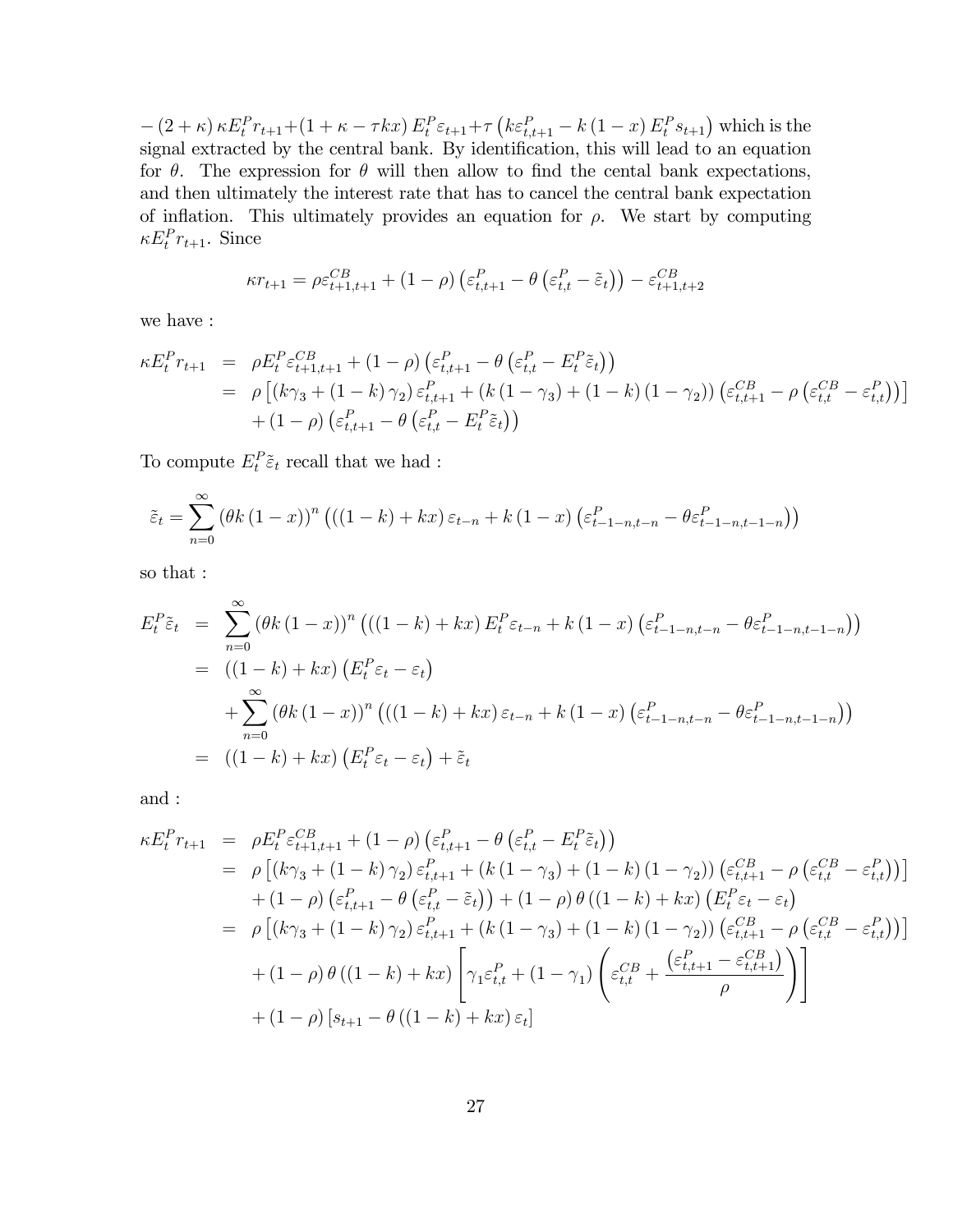Similarly to the transparency case, we can also compute  $-\tau k (1-x) E_t^P s_{t+1}$ :

$$
-\tau k (1-x) E_t^P s_{t+1} = -\tau k (1-x) \left( \varepsilon_{t,t+1}^P - \theta \left( \varepsilon_{t,t}^P - E_t^P \tilde{\varepsilon}_t \right) \right)
$$
  
\n
$$
= -\tau k (1-x) \left( \varepsilon_{t,t+1}^P - \theta \left( \varepsilon_{t,t}^P - \tilde{\varepsilon}_t \right) \right) - \tau k (1-x) \theta ((1-k) + kx) \left( E_t^P \varepsilon_t - \varepsilon_t \right)
$$
  
\n
$$
= -\tau k (1-x) s_{t+1}
$$
  
\n
$$
-\tau k (1-x) \theta ((1-k) + kx)
$$
  
\n
$$
\times \left( \gamma_1 \varepsilon_{t,t}^P + (1-\gamma_1) \left( \varepsilon_{t,t}^{CB} + \frac{\left( \varepsilon_{t,t+1}^P - \varepsilon_{t,t+1}^{CB} \right)}{\rho} \right) - \varepsilon_t \right)
$$

On the other hand,  $E_t^P \varepsilon_{t+1} = \gamma_2 \varepsilon_{t,t+1}^P + (1 - \gamma_2) \left( \varepsilon_{t,t+1}^{CB} - (\rho) \left( \varepsilon_{t,t}^{CB} - \varepsilon_{t,t}^P \right) \right)$  and as well as  $\varepsilon_t$  and  $\tilde{\varepsilon}_t$  are known to the central bank at time  $t + 1$ . As a consequence, since  $s_{t+1} = \varepsilon_{t,t+1}^P - \theta \left( \varepsilon_{t,t}^P - \tilde{\varepsilon}_t \right)$ , the signal extracted by the central bank at this period is :

$$
\begin{split}\n&\left[\begin{array}{c} (1+\kappa-\tau k x)\,\gamma_2-(2+\kappa)\,(\rho\,(k\gamma_3+(1-k)\,\gamma_2)+(1-\rho))\\ +\tau k\,\Big(x-(1-x)\,\theta\,((1-k)+k x)\,\frac{(1-\gamma_1)}{\rho}\Big) \end{array}\right]\,\varepsilon_{t,t+1}^P \\
&+\left[\begin{array}{c} (1+\kappa-\tau k x)\,(1-\gamma_2)-(2+\kappa)\,\Big(\rho\,(k\,(1-\gamma_3)+(1-k)\,(1-\gamma_2))-\theta\,\frac{(1-\rho)}{\rho}\Big)\\ +\tau k\,(1-x)\,\theta\,\frac{1-((1-k)+k x)\,\gamma_1}{\rho}\\ -\left(2+\kappa\right)\,(1-\rho)\,\theta\,((1-k)+k x)\,\Bigg[\gamma_1\varepsilon_{t,t}^P+(1-\gamma_1)\,\Bigg(\frac{\varepsilon_{t,t+1}^P}{\rho}\Bigg)\right] \\
&=\left[\begin{array}{c} (1+\kappa-\tau k x)\,\gamma_2+\tau k x-\tau k\,(1-x)\,\theta\,((1-k)+k x)\,\frac{(1-\gamma_1)}{\rho}\\ -(2+\kappa)\,\Big((\rho\,(k\gamma_3+(1-k)\,\gamma_2)+(1-\rho))+(1-\rho)\,\theta\,((1-k)+k x)\,\frac{(1-\gamma_1)}{\rho}\Big)\\ +\end{array}\right]\,\varepsilon_{t,t+1}^P \\
&+\left[\begin{array}{c} (1+\kappa-\tau k x)\,(1-\gamma_2)+\tau k\,(1-x)\,\theta\,\frac{1-((1-k)+k x)\,\gamma_1}{\rho}\\ -(2+\kappa)\,\Big(\begin{array}{c} \left(\rho\,(k\,(1-\gamma_3)+(1-k)\,(1-\gamma_2))-\theta\,\frac{(1-\rho)}{\rho}\right)\\ +\, (1-\rho)\,\theta\,((1-k)+k x)\,\frac{\gamma_1}{\rho}\end{array}\right) \end{split}\right]\rho\varepsilon_{t,t}^P\n\end{split}
$$

By substracting  $\tilde{\varepsilon}_t$  and normalizing, we recover the signal  $s_{t+1}$ :

$$
s_{t+1} = \varepsilon_{t,t+1}^P + \frac{N}{D} \rho \left( \varepsilon_{t,t}^P - \tilde{\varepsilon}_t \right)
$$

so that :

$$
\theta=-\frac{N}{D}\rho
$$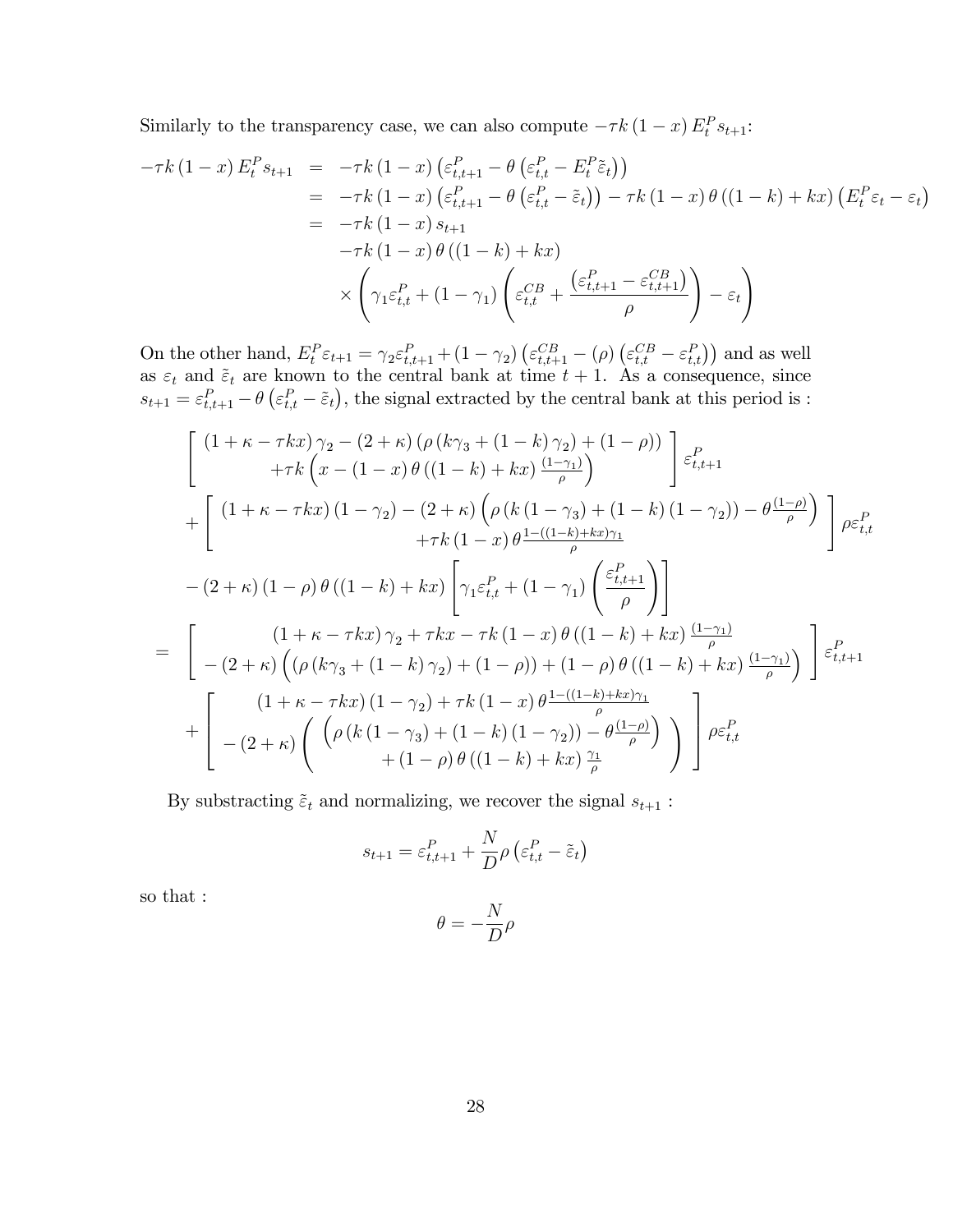with:

$$
N = (1 + \kappa - \tau kx) (1 - \gamma_2) + \tau k (1 - x) \theta \frac{1 - ((1 - k) + kx) \gamma_1}{\rho}
$$
  
 
$$
- (2 + \kappa) \left( \left( \rho (k(1 - \gamma_3) + (1 - k) (1 - \gamma_2)) - \theta \frac{(1 - \rho)}{\rho} \right) + (1 - \rho) \theta ((1 - k) + kx) \frac{\gamma_1}{\rho} \right)
$$
  

$$
D = (1 + \kappa - \tau kx) \gamma_2 + \tau kx - \tau k (1 - x) \theta ((1 - k) + kx) \frac{(1 - \gamma_1)}{\rho}
$$
  

$$
- (2 + \kappa) \left( (\rho (k\gamma_3 + (1 - k) \gamma_2) + (1 - \rho)) + (1 - \rho) \theta ((1 - k) + kx) \frac{(1 - \gamma_1)}{\rho} \right)
$$

#### 6.6 Opacity: Determination of the coefficients  $\rho$

We now turn to the determination of the optimal interest rate at time  $t$ . To do so, as in the transparency case, we start with the inflation rate :

$$
\pi_{t} = -(2 + \kappa) \kappa E_{t}^{P} r_{t+1} - \kappa r_{t} + \varepsilon_{t} + (1 + \kappa - \tau k x) E_{t}^{P} \varepsilon_{t+1} + \tau k \varepsilon_{t,t+1}^{P} - \tau k (1 - x) E_{t}^{P} s_{t+1}
$$
\n
$$
= -(2 + \kappa) \left[ \rho \left[ (k \gamma_{3} + (1 - k) \gamma_{2}) \varepsilon_{t,t+1}^{P} + \left( \frac{k (1 - \gamma_{3})}{(1 - k) (1 - \gamma_{2})} \right) (\varepsilon_{t,t+1}^{C} - \rho (\varepsilon_{t,t}^{C} - \varepsilon_{t,t}^{P})) \right] + (1 + \kappa - \tau k x) \left( \gamma_{2} \varepsilon_{t,t+1}^{P} + (1 - \gamma_{2}) (\varepsilon_{t,t+1}^{C} - \rho) (\varepsilon_{t,t}^{C} - \varepsilon_{t,t}^{P})) \right) + \tau k \varepsilon_{t,t+1}^{P} - \tau k (1 - x) E_{t}^{P} s_{t+1} - \kappa r_{t} + \varepsilon_{t}
$$

The optimal  $\kappa r_t$  is found to cancel the central bank expectation of  $\pi_t$ . The reason for this is similar to the transparency case and is the following. The subsequent inflation rates:

$$
\pi_{t+i} = - (2 + \kappa) \kappa E_{t+i}^P r_{t+i+1} + (1 + \kappa) E_{t+i}^P \varepsilon_{t+i+1} - \kappa r_{t+i} + \varepsilon_{t+i} + \tau \left( k \varepsilon_{t+i, t+i+1}^P - k (1 - x) E_{t+i}^P s_{t+i+1} \right)
$$

do not involve  $r_t$ . Actually, the expectations  $E_{t+i}^P$ , will involve the private signals on future shocks, as well as the future policy instruments  $r_{t+i}$ . These last ones will be set later independently from  $r_t$ . As a consequence,  $\pi_{t+i}$  will not depend on  $r_t$ , so that the central bank optimizing the intertemporal loss at time  $t$  can just aim at minimizing  $E_t^{CB} \pi_t^2$ . Morover, considering that in the equilibrium, the private sector sets its expectations given the linear form for the interest rate,  $\pi_t$  depends linearly on  $r_t$ : directly via  $-\kappa r_t$  and through the private sector expectations using  $r_t$  as a signal. As a consequence, the optimal choice for the central bank is to set  $r_t$  so that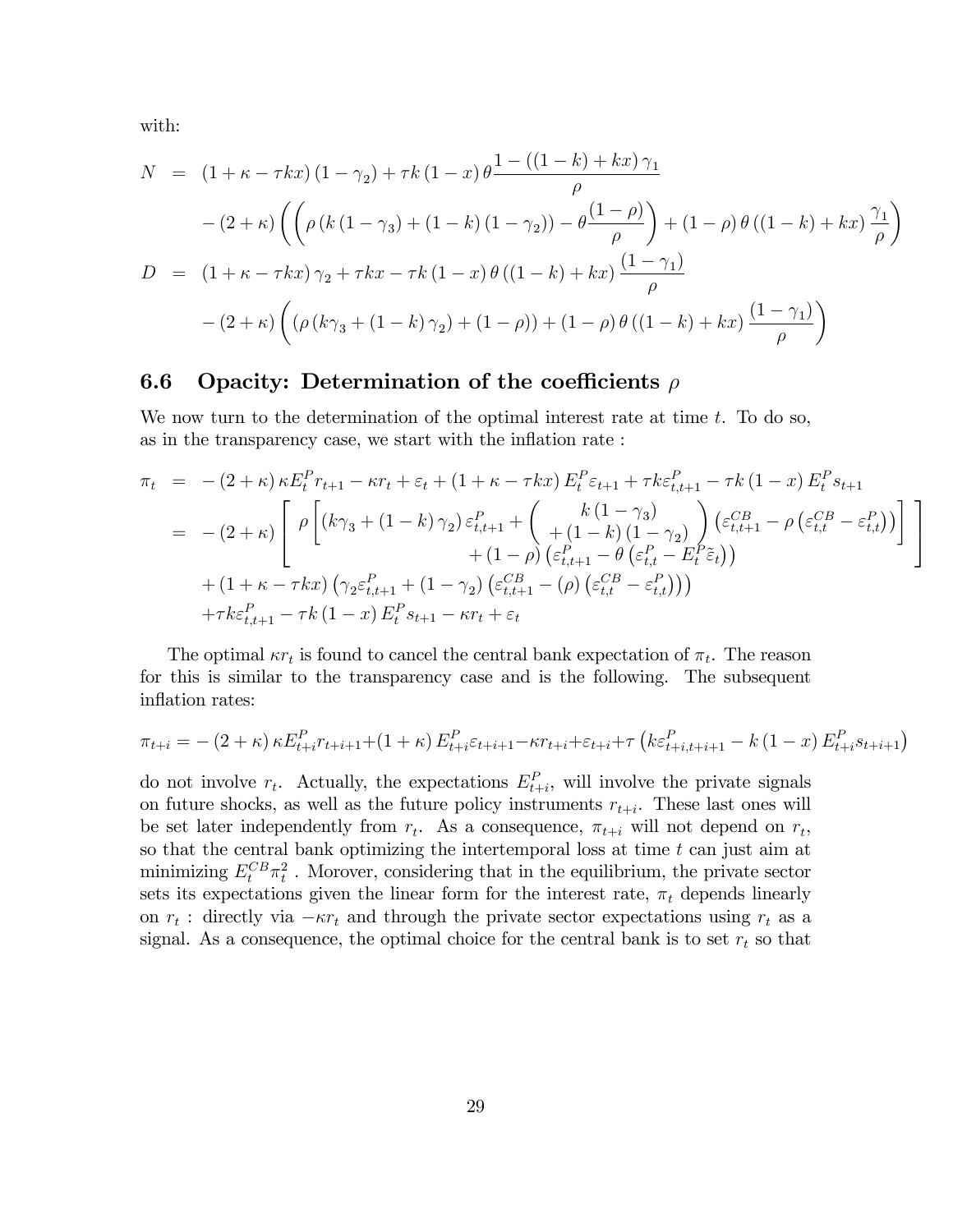$E_t^{CB}\pi_t = 0$ . We are thus led to:

$$
\kappa r_{t} = -(2+\kappa) E_{t}^{CB} \left[ \rho \left[ (k\gamma_{3} + (1-k)\gamma_{2}) \varepsilon_{t,t+1}^{P} + {k(1-\gamma_{3}) \choose t+1-k} \varepsilon_{t,t}^{C} - \rho \left( \varepsilon_{t,t}^{CB} - \varepsilon_{t,t}^{P} \right) \right] \right. \\ \left. + (1+\kappa - \tau kx) E_{t}^{CB} \left( \gamma_{2} \varepsilon_{t,t+1}^{P} + (1-\gamma_{2}) \left( \varepsilon_{t,t+1}^{C} - \rho \left( \varepsilon_{t,t}^{C} - \varepsilon_{t,t}^{P} \right) \right) \right] \\ \left. + (1+\kappa - \tau kx) E_{t}^{CB} \left( \gamma_{2} \varepsilon_{t,t+1}^{P} + (1-\gamma_{2}) \left( \varepsilon_{t,t+1}^{C} - \rho \left( \varepsilon_{t,t}^{C} - \varepsilon_{t,t}^{P} \right) \right) \right) + E_{t}^{CB} \varepsilon_{t} \\ \left. + E_{t}^{CB} \left( \tau k \varepsilon_{t,t+1}^{P} - \tau k (1-x) E_{t}^{P} s_{t+1} \right) \right] \\ \left. - \varepsilon_{t,t+1}^{C} - (2+\kappa) E_{t}^{CB} \left[ -\rho \left[ (k(1-\gamma_{3}) + (1-k)(1-\gamma_{2})) \left( \rho \left( \varepsilon_{t,t}^{CB} - \varepsilon_{t,t}^{P} \right) \right) \right] \right] \\ \left. - (1+\kappa - \tau kx) E_{t}^{CB} \left( 1-\gamma_{2} \right) \rho \left( \varepsilon_{t,t}^{C} - \varepsilon_{t,t}^{P} \right) + E_{t}^{CB} \varepsilon_{t} \\ \left. - \tau k (1-x) E_{t}^{CB} \left( \varepsilon_{t,t+1}^{P} - \theta \left( \varepsilon_{t,t}^{P} - \varepsilon_{t,t}^{P} \right) \right) \right] \\ \left. - \varepsilon_{t,t+1}^{CB} - E_{t}^{CB} \left[ (2+\kappa) \left[ -\rho (k(1-\gamma_{3}) + (1-k)(1-\gamma_{2})) + \frac{(1-\rho)\theta}{\rho} \right] \right] \rho \left( \varepsilon_{t,t
$$

At this point we need to compute  $E_t^{CB} E_t^P [(1-k) + kx) \varepsilon_t + k(1-x) s_t].$  Recall that at time  $t, \tilde{\varepsilon}_{t-1}$  and thus  $s_t$  are known to the private sector. Thus,

$$
E_{t}^{CB} E_{t}^{P} [((1-k) + kx) \varepsilon_{t} + k(1-x) s_{t}]
$$
\n
$$
= [((1-k) + kx) E_{t}^{CB} E_{t}^{P} \varepsilon_{t} + k(1-x) s_{t}]
$$
\n
$$
= E_{t}^{CB} \left[ ((1-k) + kx) \left( \gamma_{1} \varepsilon_{t,t}^{P} + (1-\gamma_{1}) \left( \varepsilon_{t,t}^{CB} + \frac{(\varepsilon_{t,t+1}^{P} - \varepsilon_{t,t+1}^{CB})}{(\rho)} \right) \right) + k(1-x) s_{t} \right]
$$
\n
$$
= ((1-k) + kx) (\gamma_{1} (k\gamma_{0} + (1-k) \gamma_{4}) + (1-\gamma_{1})) \varepsilon_{t,t}^{CB}
$$
\n
$$
+ [((1-k) + kx) \gamma_{1} (k(1-\gamma_{0}) + (1-k) (1-\gamma_{4})) + k(1-x)] s_{t}
$$

So that we can ultimately rewrite :

$$
\kappa r_t = -\varepsilon^{CB}_{t,t+1} + \rho \varepsilon^{CB}_{t,t} + \left(1-\rho\right)s_t
$$

where  $\rho$  satisfies :

$$
\rho = -\left[ \left[ \begin{array}{cc} (2+\kappa) \left[ -\rho \left( k \left( 1-\gamma_3 \right) + \left( 1-k \right) \left( 1-\gamma_2 \right) \right) + \frac{(1-\rho)\theta}{\rho} \right] \\ + \tau k \left( 1-x \right) \frac{\theta}{\rho} + \left( 1+\kappa - \tau kx \right) \left( 1-\gamma_2 \right) \end{array} \right] \rho \left( k \left( 1-\gamma_0 \right) + \left( 1-k \right) \left( 1-\gamma_4 \right) \right) \right] \\ + \gamma_4 + \left( \left( 2+\kappa \right) \left( 1-\rho \right) + \tau k \left( 1-x \right) \right) \theta \left[ 1 - \left( \left( 1-k \right) + kx \right) \left( \gamma_1 \left( k\gamma_0 + \left( 1-k \right) \gamma_4 \right) + \left( 1-\gamma_1 \right) \right) \right]
$$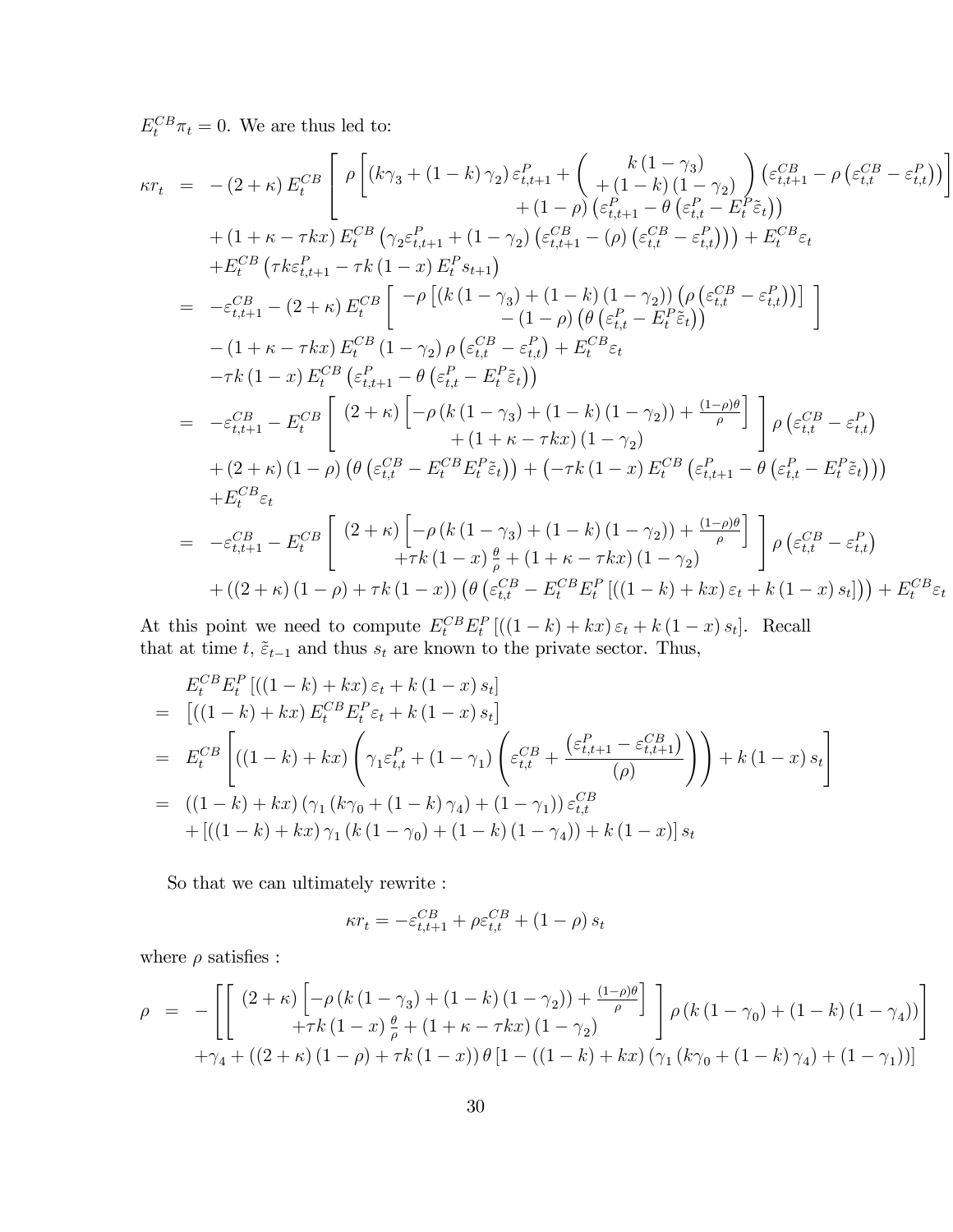## 6.7 Inflation dynamics and the Loss

Using the form of the optimal interest rate, we can ultimately turn to the inflation dynamics. To do so, we first give three usefull expectations :

$$
\varepsilon_{t} - E_{t}^{CB}\varepsilon_{t} = \gamma_{4} \left(\varepsilon_{t} - \varepsilon_{t,t}^{CB}\right) + (1 - \gamma_{4}) \left(\varepsilon_{t} - \varepsilon_{t-1,t}^{P} + \theta\left(\varepsilon_{t-1,t-1}^{P} - \tilde{\varepsilon}_{t-1}\right)\right)
$$
\n
$$
\left(\varepsilon_{t,t}^{P} - E_{t}^{CB}\varepsilon_{t,t}^{P}\right) = \varepsilon_{t,t}^{P} - \left[\left(k\gamma_{0} + (1 - k)\gamma_{4}\right)\varepsilon_{t,t}^{CB} + \left(k\left(1 - \gamma_{0}\right) + (1 - k)\left(1 - \gamma_{4}\right)\right)s_{t}\right]
$$
\n
$$
= \left(\varepsilon_{t,t}^{P} - \varepsilon_{t-1,t}^{P}\right)
$$
\n
$$
+ \left(\left(k\gamma_{0} + (1 - k)\gamma_{4}\right)\left(\varepsilon_{t-1,t}^{P} - \varepsilon_{t,t}^{CB}\right) + \theta\left(\varepsilon_{t-1,t}^{B} - \gamma_{4}\right)\right)\left(\varepsilon_{t-1,t-1}^{P} - \tilde{\varepsilon}_{t-1}\right)\right)
$$

$$
(E_{t}^{CB}E_{t}^{P}\varepsilon_{t} - E_{t}^{P}\varepsilon_{t}) = (\gamma_{1}(k\gamma_{0} + (1 - k)\gamma_{4}) + (1 - \gamma_{1}))\varepsilon_{t,t}^{CB} + \gamma_{1}(k(1 - \gamma_{0}) + (1 - k)(1 - \gamma_{4}))s_{t} - \left(\gamma_{1}\varepsilon_{t,t}^{P} + (1 - \gamma_{1})\left(\varepsilon_{t,t}^{CB} + \frac{(\varepsilon_{t,t+1}^{P} - \varepsilon_{t,t+1}^{CB})}{\rho}\right)\right) = \gamma_{1}\left((k\gamma_{0} + (1 - k)\gamma_{4})\varepsilon_{t,t}^{CB} - \varepsilon_{t,t}^{P} + \left(\frac{k(1 - \gamma_{0})}{+(1 - k)(1 - \gamma_{4})}\right)s_{t}\right) - (1 - \gamma_{1})\frac{(\varepsilon_{t,t+1}^{P} - \varepsilon_{t,t+1}^{CB})}{\rho} = \gamma_{1}\left(\frac{(k\gamma_{0} + (1 - k)\gamma_{4})(\varepsilon_{t,t}^{CB} - \varepsilon_{t-1,t}^{P})}{-\theta(k(1 - \gamma_{0}) + (1 - k)(1 - \gamma_{4}))(\varepsilon_{t-1,t-1}^{CB} - \varepsilon_{t-1})}\right) - (1 - \gamma_{1})\frac{(\varepsilon_{t,t+1}^{P} - \varepsilon_{t,t+1}^{CB})}{\rho} - \gamma_{1}(\varepsilon_{t,t}^{P} - \varepsilon_{t-1,t}^{P})
$$

As a consequence, some computations lead to the following formula:

$$
\pi_t = A \left( \varepsilon_{t,t+1}^{CB} - \varepsilon_{t,t+1}^P \right) + B \left( \varepsilon_{t-1,t}^P - \varepsilon_{t,t}^{CB} \right) + C \left( \varepsilon_{t-1,t-1}^P - \tilde{\varepsilon}_{t-1} \right) + D \left( \varepsilon_{t,t}^P - \varepsilon_{t-1,t}^P \right) \n+ \gamma_4 \left( \varepsilon_t - \varepsilon_{t,t}^{CB} \right) + (1 - \gamma_4) \left( \varepsilon_t - \varepsilon_{t-1,t}^P \right) \n= A \left( \varepsilon_{t,t+1}^{CB} - \varepsilon_{t,t+1}^P \right) + (B + \gamma_4) \left( \varepsilon_t - \varepsilon_{t,t}^{CB} \right) + (B - (1 - k) D - (1 - \gamma_4)) \left( \varepsilon_{t-1,t}^P - \varepsilon_t \right) \n+ C \left( \varepsilon_{t-1,t-1}^P - \tilde{\varepsilon}_{t-1} \right) + D \left( 1 - k \right) \left( \hat{\varepsilon}_{t,t}^P - \varepsilon_t \right)
$$

where the various coefficients are given by:

$$
A = \left(\begin{array}{c}1 - \left(2 + \kappa\right)\rho\left(k\left(1 - \gamma_3\right) + \left(1 - k\right)\left(1 - \gamma_2\right)\right) + \left(1 + \kappa - \tau kx\right)\left(1 - \gamma_2\right) \\ + \frac{\left(1 - \gamma_1\right)}{\rho}\left(\left(2 + \kappa\right)\left(1 - \rho\right) + \tau k\left(1 - x\right)\right)\theta\left(\left(1 - k\right) + kx\right)\end{array}\right)
$$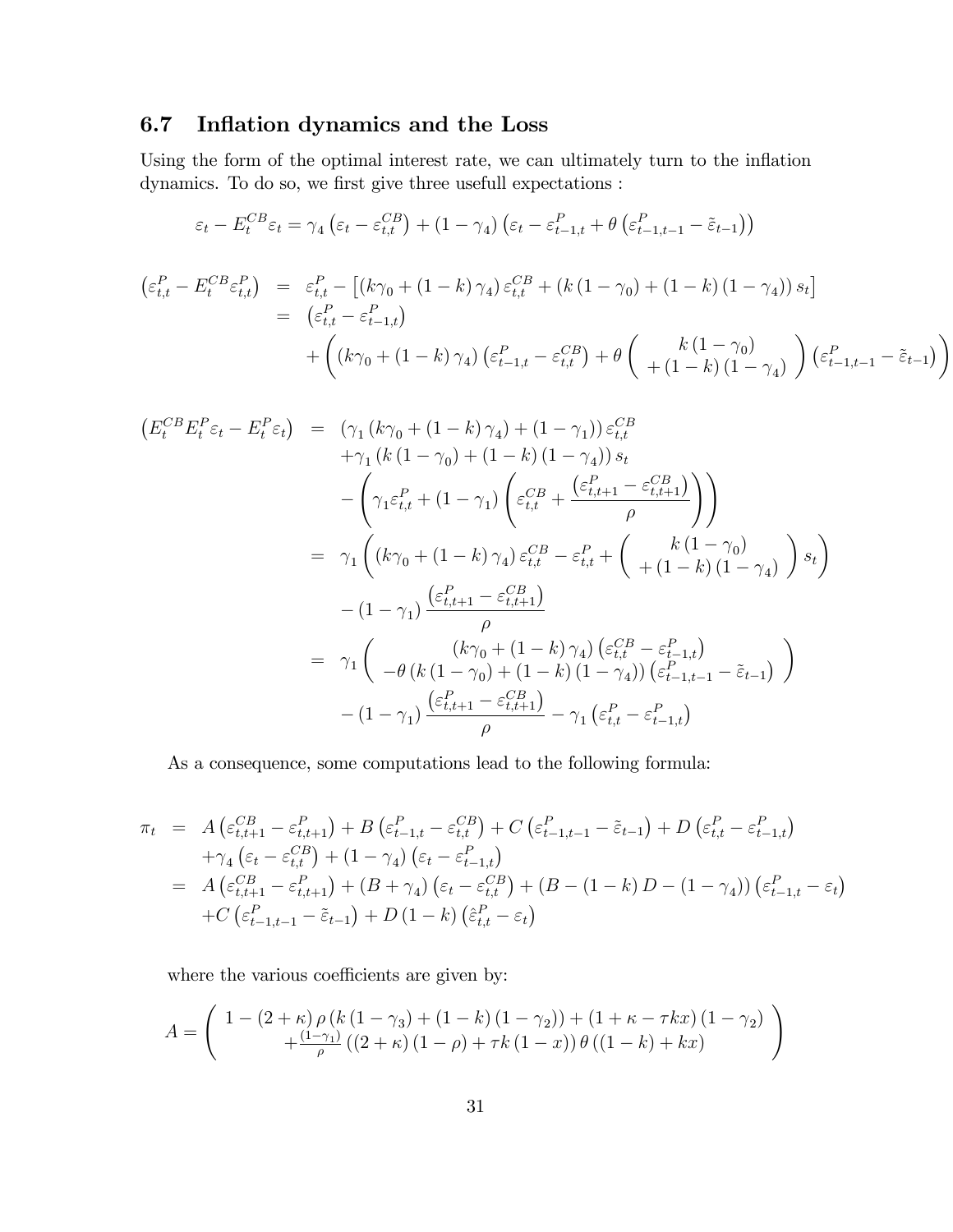$$
B = \begin{bmatrix} (2 + \kappa) \left[ -\rho (k (1 - \gamma_3) + (1 - k) (1 - \gamma_2)) + \frac{(1 - \rho)\theta}{\rho} \right] \\ +\tau k (1 - x) \frac{\theta}{\rho} + (1 + \kappa - \tau k x) (1 - \gamma_2) \end{bmatrix} \rho (k\gamma_0 + (1 - k)\gamma_4) - ((2 + \kappa) (1 - \rho) + \tau k (1 - x)) \theta ((1 - k) + kx) \gamma_1 (k\gamma_0 + (1 - k) \gamma_4)
$$

$$
C = \begin{pmatrix} (1 - \gamma_4) \theta - ((2 + \kappa) (1 - \rho) + \tau k (1 - x)) \theta ((1 - k) + kx) \gamma_1 (\theta (k (1 - \gamma_0) + (1 - k) (1 - \gamma_4))) \\ + \begin{bmatrix} (2 + \kappa) \left[ -\rho (k (1 - \gamma_3) + (1 - k) (1 - \gamma_2)) + \frac{(1 - \rho)\theta}{\rho} \right] \\ +\tau k (1 - x) \frac{\theta}{\rho} + (1 + \kappa - \tau kx) (1 - \gamma_2) \end{bmatrix} \rho \theta (k (1 - \gamma_0) + (1 - k) (1 - \gamma_4))
$$

$$
D = \begin{bmatrix} (2 + \kappa) \left[ -\rho \left( k \left( 1 - \gamma_3 \right) + \left( 1 - k \right) \left( 1 - \gamma_2 \right) \right) + \frac{(1 - \rho)\theta}{\rho} \right] \\ + \tau k \left( 1 - x \right) \frac{\theta}{\rho} + \left( 1 + \kappa - \tau kx \right) \left( 1 - \gamma_2 \right) \\ -\gamma_1 \left( \left( 2 + \kappa \right) \left( 1 - \rho \right) + \tau k \left( 1 - x \right) \right) \theta \left( \left( 1 - k \right) + kx \right) \end{bmatrix} \rho
$$

The previous expression for the inflation allows to compute easily the loss at time t. Actually, it is an expansion in terms of independent random variables. As a consequence, the Loss is given by :

$$
\left(\beta E \pi_t^2\right)^{\text{opacity}} = \frac{A^2}{k} \left(1 + \frac{1}{z}\right) + \frac{\left(B + \gamma_4\right)^2}{z} + \frac{\left(B - (1 - k)D - (1 - \gamma_4)\right)^2}{k} + C^2 \frac{f(\theta)}{\theta^2} + D^2 (1 - k) - \left(\frac{1}{kz(1+z)} + \frac{1}{z+k}\right)
$$

### 6.8 Welfare comparison

The study the welfare difference one has to study the sign of

$$
\beta \Delta L_t = (\beta E \pi_t^2)^{\text{opacity}} - (\beta E \pi_t^2)^{\text{transport}} \\
= \frac{A^2}{k} \left( 1 + \frac{1}{z} \right) + \frac{(B + \gamma_4)^2}{z} + \frac{(B - (1 - k)D - (1 - \gamma_4))^2}{k} \\
+ C^2 \frac{f(\theta)}{\theta^2} + D^2 (1 - k) -
$$

where the parameters satisfiy the following set of equations :

$$
\rho = -\left[ \frac{(2+\kappa)\left[ -\rho \left( k\left(1-\gamma_3\right) + \left(1-k\right)\left(1-\gamma_2\right) \right) + \frac{(1-\rho)\theta}{\rho} \right] + \tau k \left(1-x\right) \frac{\theta}{\rho}}{+ \left(1+\kappa-\tau kx\right) \left(1-\gamma_2\right)} \right] \times \left( k\left(1-\gamma_0\right) + \left(1-k\right)\left(1-\gamma_4\right) \right) \rho + \gamma_4 + \left( \left(2+\kappa\right) \left(1-\rho\right) + \tau k \left(1-x\right) \right) \theta \left[1 - \left( \left(1-k\right) + kx\right) \left( \gamma_1 \left( k\gamma_0 + \left(1-k\right)\gamma_4 \right) + \left(1-\gamma_1\right) \right) \right]
$$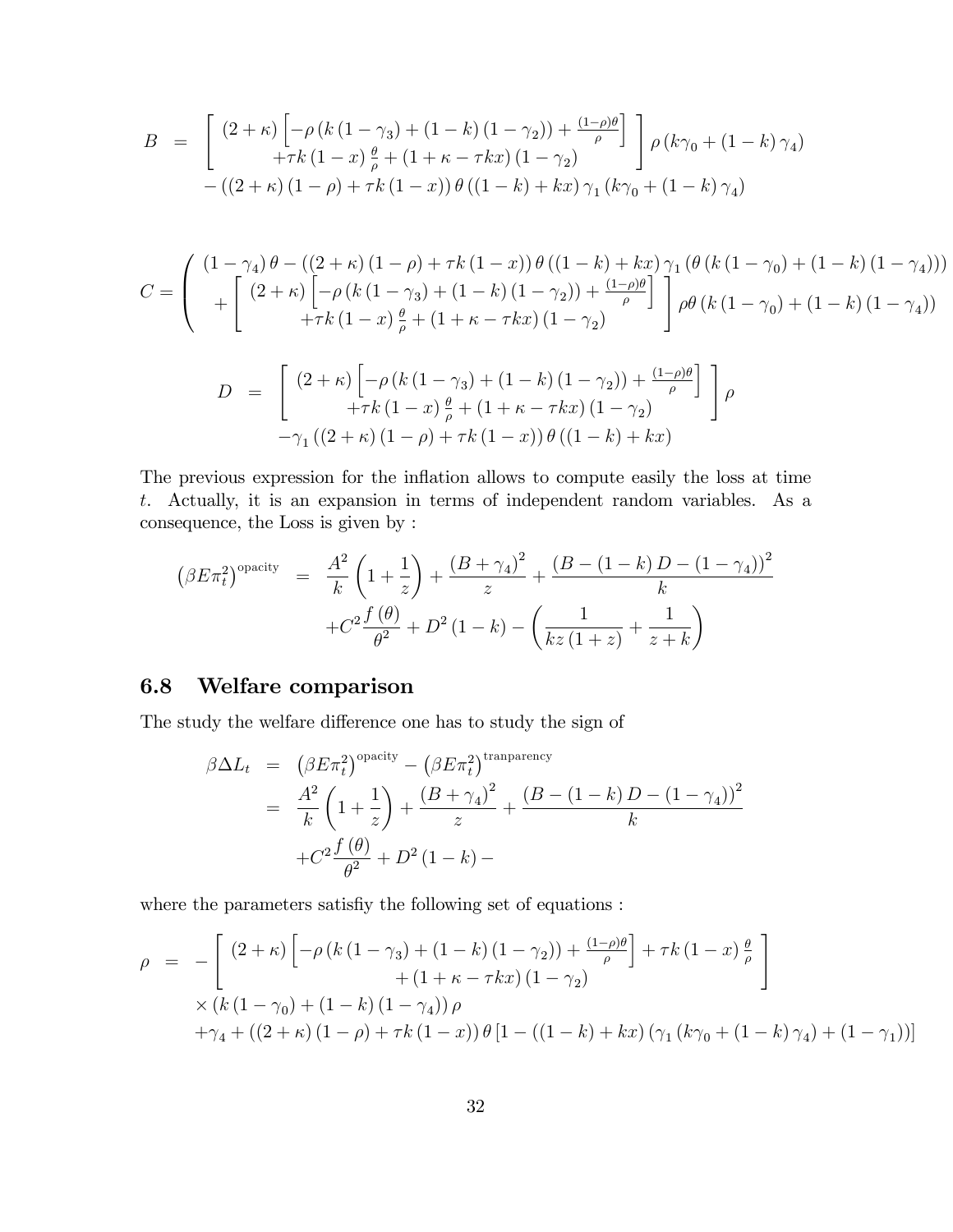$$
\theta = -\frac{\left[\left(1+\kappa-\tau kx\right)\left(1-\gamma_{2}\right)-\left(2+\kappa\right)\left(\frac{\rho\left(k\left(1-\gamma_{3}\right)+\left(1-k\right)\left(1-\gamma_{2}\right)\right)}{-\theta\frac{\left(1-\rho\right)}{\rho}+\left(1-\rho\right)\theta\left(\left(1-k\right)+kx\right)\frac{\gamma_{1}}{\rho}\right)}\right]+\tau k\left(1-x\right)\theta\frac{1-\left(\left(1-k\right)+kx\right)\gamma_{1}}{\rho}}{\left(\left(1+\kappa-\tau kx\right)\gamma_{2}-\left(2+\kappa\right)\left(\frac{\left(\rho\left(k\gamma_{3}+\left(1-k\right)\gamma_{2}\right)+\left(1-\rho\right)\right)}{+\left(1-\rho\right)\theta\left(\left(1-k\right)+kx\right)}\frac{\left(1-\gamma_{1}\right)}{\rho}\right)}\right)}\right)}{\left(+\tau kx-\tau k\left(1-x\right)\theta\left(\left(1-k\right)+kx\right)\frac{\left(1-\gamma_{1}\right)}{\rho}\right)}
$$

$$
\gamma_0 = \frac{zkf(\theta)}{k + z(1 + kf(\theta))}
$$
  
\n
$$
\gamma_1 = \frac{\frac{1}{z} + \frac{1}{(\rho)^2} \frac{1}{k} (1 + \frac{1}{z})}{1 + \frac{1}{z} + \frac{1}{(\rho)^2} \frac{1}{k} (1 + \frac{1}{z})}
$$
  
\n
$$
\gamma_2 = \frac{\frac{1}{kz} + (\rho)^2 (1 + \frac{1}{z})}{\frac{1}{k} (1 + \frac{1}{z}) + (\rho)^2 (1 + \frac{1}{z})}
$$
  
\n
$$
\gamma_3 = \frac{(\rho)^2 (1 + \frac{1}{z})}{\frac{1}{k} (1 + \frac{1}{z}) + (\rho)^2 (1 + \frac{1}{z})}
$$
  
\n
$$
\gamma_4 = \frac{z(1 + kf(\theta))}{k + z(1 + kf(\theta))}
$$
  
\n
$$
\gamma_5 = \frac{\frac{1}{(\rho)^2} \frac{1}{k} (1 + \frac{1}{z})}{1 + \frac{1}{z} + \frac{1}{(\rho)^2} \frac{1}{k} (1 + \frac{1}{z})}
$$

and :

$$
f(\theta) = \frac{1 - k + k \left(\frac{1}{2k^2 \theta^2} \left(-1 - k\theta^2 + 2k^2 \theta^2 + \sqrt{\left(1 + k\theta^2 - 2k\theta\right) \left(k\theta^2 + 2k\theta + 1\right)}\right)\right)^2}{1 - \left(k\theta\right)^2 \left(1 - \frac{1}{2k^2 \theta^2} \left(-1 - k\theta^2 + 2k^2 \theta^2 + \sqrt{\left(1 + k\theta^2 - 2k\theta\right) \left(k\theta^2 + 2k\theta + 1\right)}\right)\right)^2} \theta^2
$$

The numerical study of this set of equation plus the condition  $\beta \Delta L_t = 0$  yields the curves on figure 2, drawn for two values of  $\kappa = 1, \kappa = 2$ .

The case  $\kappa \to \infty$  can be obtained by pushing the curves on the Horizontal axis, that is a situation where the transparency is always optimal.

The intercept with the z axis can be found analytically. Actually, the case,  $k \to 0$ yields the following result : at the first order one has  $y = (1 - k) \theta^2$ 

$$
x = k\theta^2, \ \rho = 1 + \frac{z-1}{z}k, \ \gamma_1 = 1 - \frac{k}{1+\frac{1}{z}}, \ \gamma_2 = \frac{1+kz}{1+z}, \ \gamma_3 = k, \ \gamma_4 = 1 - \frac{k}{z}, \ \gamma_0 = k\theta^2,
$$
  

$$
\gamma_5 = 1 - k, \ \theta = -z + (-2z + 1 - z^2 - \kappa z^2 - \kappa z) \ k, \ \tau = \frac{(z-1)(1+\varsigma^2)k}{\varsigma^2(1-\varsigma^2)} \text{ and } \beta \Delta L_t = \frac{z-2\kappa-4}{z+1}
$$
so that transparency dominates when  $z > 2\kappa + 4$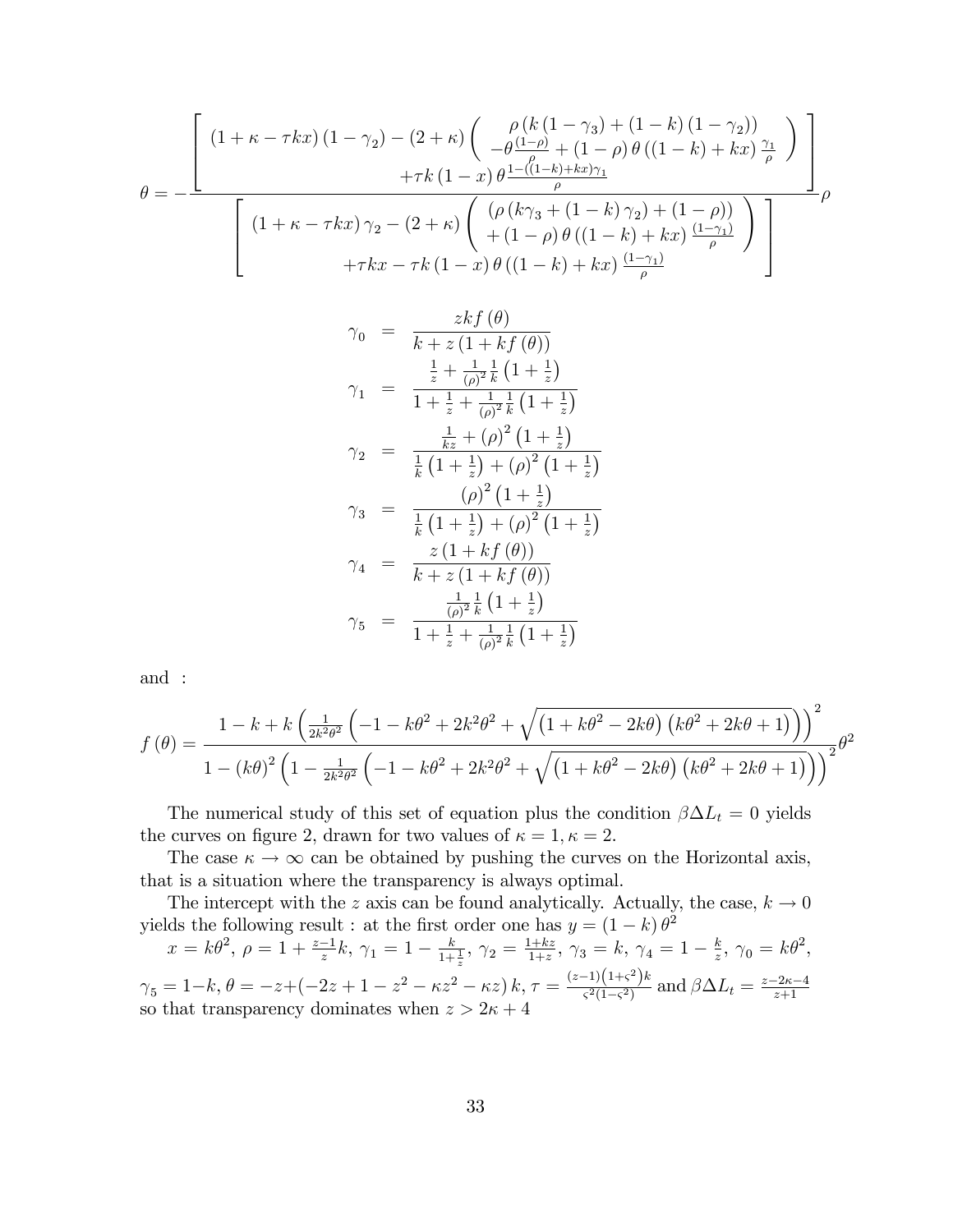#### Proof of Creative Opacity

A difference with the two periods model is that here, we in fact compare the losses over only one period. For opacity to welfare-dominate transparency, therefore, it must be that it reduces inflation volatility in period  $t$  by enough to offset the welfare loss of period 2. We know that period 1 inflation is driven by expected inflation and the extent to which the central bank fails to stabilize output in period 1.

$$
\pi_t = -(2+\kappa)\kappa E_t^P r_{t+1} - \kappa r_t + \varepsilon_t + (1+\kappa) E_t^P \varepsilon_{t+1} - \kappa E_t^P \sum_{n=2}^{\infty} \frac{1 - \varsigma^{2n+2}}{\varsigma^n (1-\varsigma^2)} r_{t+n}
$$
  
= 
$$
(2+\kappa) E_t^P (\varepsilon_{t+1} - \kappa r_{t+1}) - \kappa E_t^P \sum_{n=2}^{\infty} \frac{1 - \varsigma^{2n+2}}{\varsigma^n (1-\varsigma^2)} r_{t+n} - \psi
$$

with

$$
\psi = \kappa r_t - (\varepsilon_t - E_t^P \varepsilon_{t+1})
$$
\n
$$
= -\varepsilon_{t,t+1}^{CB} + \rho \varepsilon_{t,t}^{CB} + (1 - \rho) s_t + (\gamma_2 \varepsilon_{t,t+1}^P + (1 - \gamma_2) (\varepsilon_{t,t+1}^{CB} - \rho (\varepsilon_{t,t}^{CB} - \varepsilon_{t,t}^P)) - \varepsilon_t)
$$
\n
$$
= -\gamma_2 \varepsilon_{t,t+1}^{CB} + \rho \gamma_2 (\varepsilon_{t,t}^{CB} - \varepsilon_t) + (1 - \rho) (s_t - \varepsilon_t) + (1 - \gamma_2) \rho (\varepsilon_{t,t}^P - \varepsilon_t) + \gamma_2 \varepsilon_{t,t+1}^P
$$

The "policy miss" term measures the private sector's perception of the extent to which the central bank fails to achieve its period 1 objective when it optimally chooses  $r_t$ . Actually,  $\pi_t + \psi$  measures rather to what extent the private sector trusts or not the central bank to fight efficiently inflation in the future.

 $\psi$ can be written explicitely in both regimes. In transparency:

$$
\beta Var^{tr}(\psi) = \frac{1}{z+k} + \frac{1}{kz(z+1)}
$$

and in opacity:

$$
\beta Var^{op}(\psi) = \frac{\gamma_2^2}{k} \left( 1 + \frac{1}{z} \right) + \frac{(\rho \gamma_2)^2}{z} + \frac{((1 - \rho) + k(1 - \gamma_2)\rho)^2}{k} + (1 - k)\left( (1 - \gamma_2)\rho \right)^2 + (1 - \rho)^2 f(\theta)
$$

Under transparency, but not under opacity  $E_t^P(\varepsilon_{t+1} - r_{t+1}) = E_t^P \pi_{t+1} = 0$  (due to the alignment of expectations  $E_t^P \varepsilon_{t+1} = E_t^P E_t^{CB} \varepsilon_{t+1}$ , so opacity tends to add volatility to period t inflation with  $Var^{op}(\varepsilon_{t+1} - \kappa r_{t+1})$ , the more so the higher is  $\kappa$ . Furthermore, we can show numerically that  $Var^{op}(\psi) > Var^{tr}(\psi)$  for the solutions of the model.

It follows that opacity always raises period t inflation as well, unless  $cov(E_t^P(\varepsilon_{t+1} - \kappa r_{t+1}), \psi)$ under opacity is positive. Thus  $cov(E_t^P(\varepsilon_{t+1} - \kappa r_{t+1}), \psi) > 0$  is a necessary and sufficient, condition for opacity to raise welfare. The graphical analysis shows that his is the case under the curve in Figure 1.